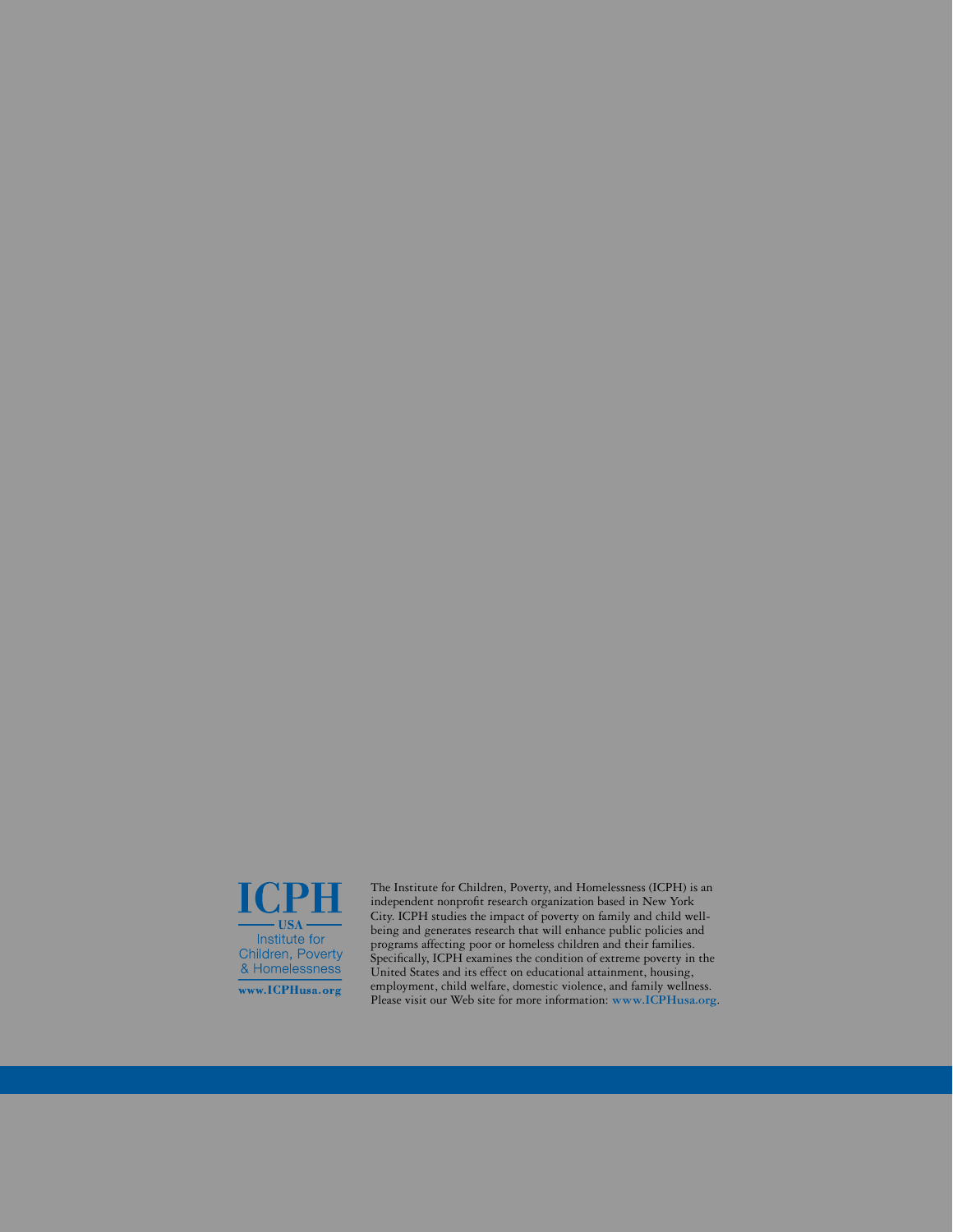Institute for Children, Poverty & Homelessness

www.ICPHusa.org

# **A NEW PATH An Immediate Plan to Reduce Family Homelessness**

*Emerging trends from New York City*

**february 2012** a special report from ICPH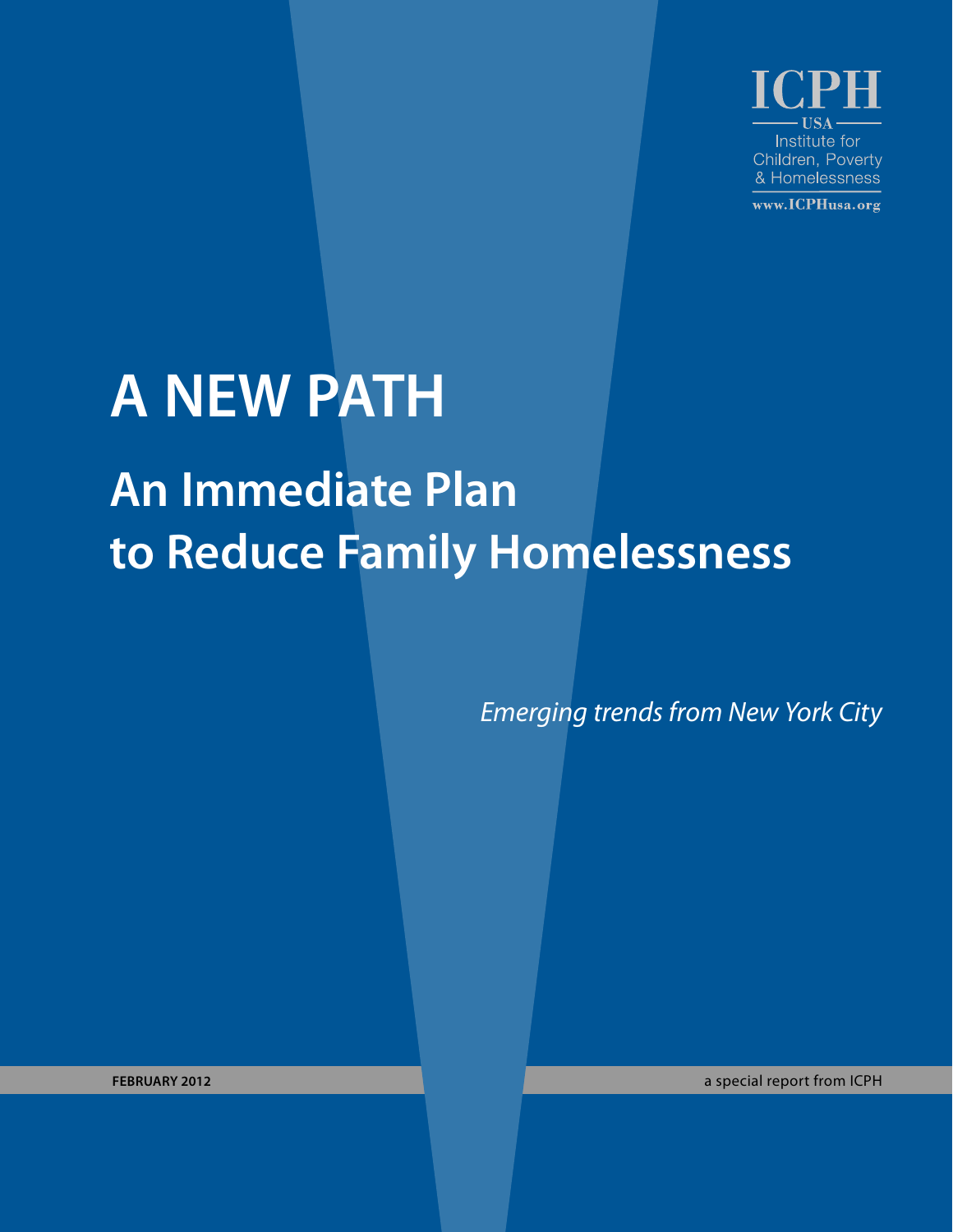**Ralph da Costa Nunez, PhD**

President, Institute for Children, Poverty, and Homelessness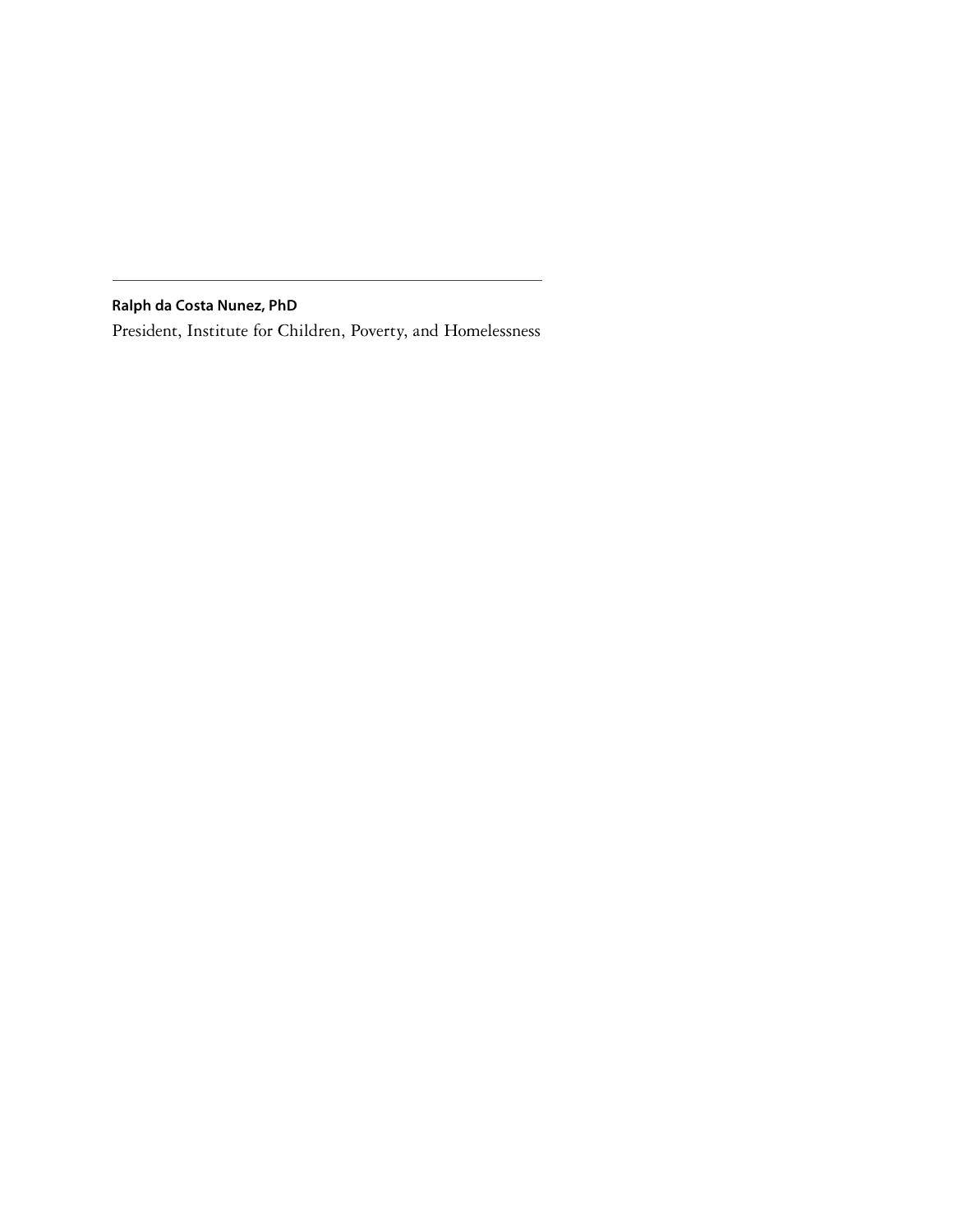## **Contents**

| <b>Introduction</b> |                                                                                                                    | 1  |
|---------------------|--------------------------------------------------------------------------------------------------------------------|----|
| <b>Chapter 1</b>    | <b>A Third Tier</b><br><b>The Next Step Forward</b>                                                                | 6  |
| <b>Chapter 2</b>    | <b>Tier III</b><br><b>Advancing Employment</b><br><b>Developing Marketable Skills through Work Experience</b>      | 15 |
| <b>Chapter 3</b>    | <b>Tier III</b><br><b>Furthering Education</b><br><b>Continuing Studies to Achieve Success</b>                     | 23 |
| <b>Chapter 4</b>    | <b>Tier III</b><br><b>Safety First Residence</b><br><b>Support for Families Fleeing Violence</b>                   | 26 |
| <b>Chapter 5</b>    | <b>Tier III</b><br><b>Child Wellness Residence</b><br><b>Protecting Child Safety and Keeping Families Together</b> | 29 |
| <b>Chapter 6</b>    | <b>Tier III</b><br><b>Health and Recovery Residence</b><br><b>Helping Families Achieve Stability and Sobriety</b>  | 32 |
| <b>Chapter 7</b>    | <b>Aftercare Services</b><br><b>Facilitating the Transition to Stability</b>                                       | 35 |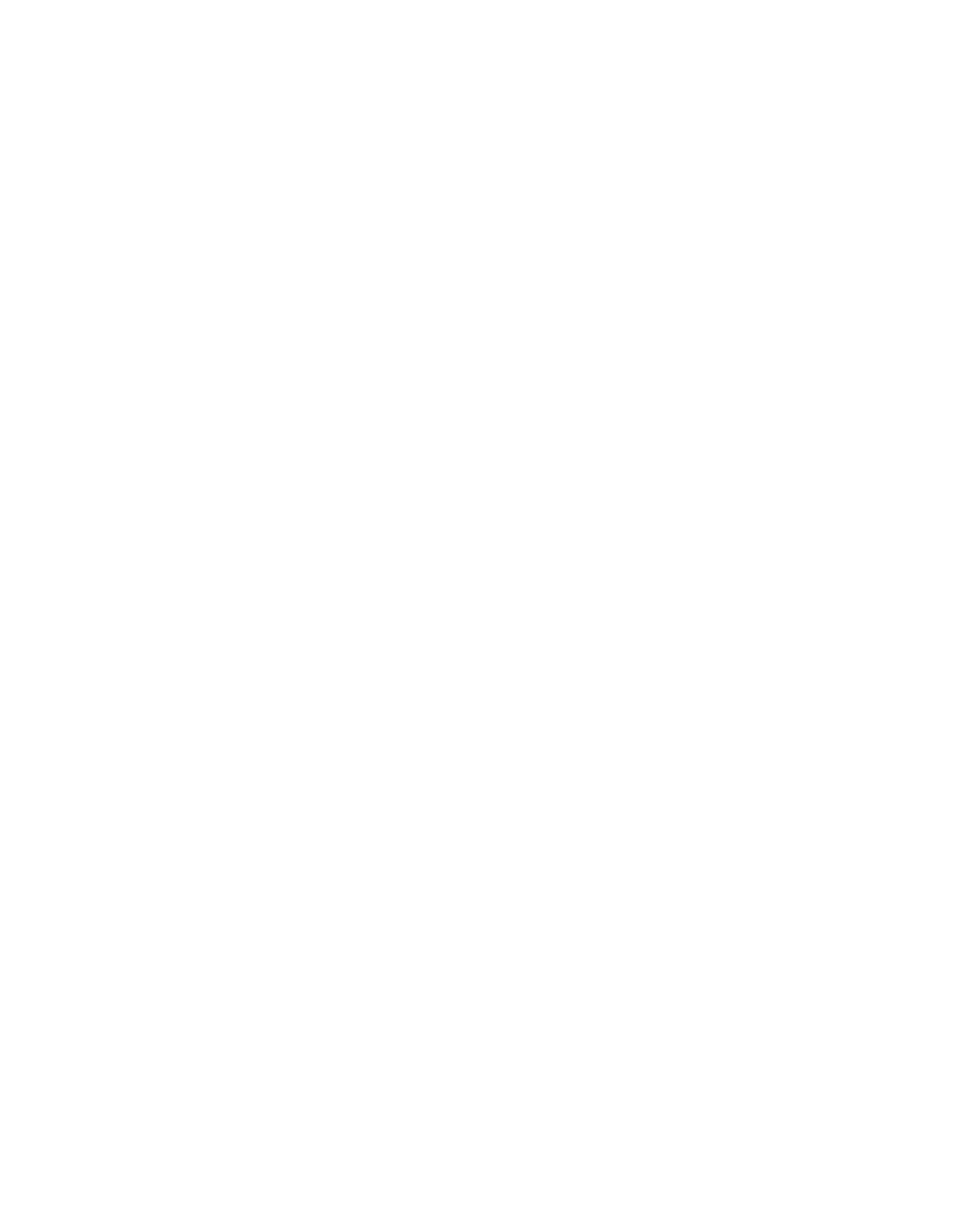## **Introduction**

Family homelessness services in New York City have existed in different forms for over a century, but it is only in the last three decades that we have seen a more systematic response to serving the needs of homeless families from the New York City government. The creation of Tier II shelters beginning in the late 1980s and the formation of the Department of Homeless Services (DHS) in 1993 put the City at the forefront of addressing family homelessness. The creation of the Tier II model, a combination of emergency and transitional housing, has been a helpful way out of poverty for many families.

Between 2008 and 2010, average lengths of stay in the shelter system dropped from 11 months to eight months. This is a testament to the positive work that has been done to better match families with the services that they need. We know much more about homeless families now and the reasons that they become homeless.

While still complicated, we know that families become homeless for different reasons, but that they can often be identified as families who are experiencing different kinds of poverty: situational poverty and generational poverty. Situational poverty is created by an event or temporary condition that impacts a family, i.e. job loss, divorce, or illness. These are families for whom a brief stay in a shelter, along with the minimal attending services, is what they need to regroup and regain permanent housing.

However, with a recidivism rate of almost 50%, it has become obvious that there are a number of families for whom the current system is a failure, much like many of the other public systems that these families have encountered.<sup>1</sup> These families with children are, for all intents and purposes, chronically homeless, whether or not they are in the formal shelter system. This group of families that are served repeatedly by the homelessness services system often come from generational poverty situations, and have greater needs and challenges to being able to obtain and maintain permanent housing and create safe, stable, thriving households for themselves and their children, thereby moving into the middle class.

Research over the years has shown that these families often have a variety of different types of needs and challenges to stability. Little or no educational attainment or work histories, domestic violence, physical and mental health concerns, involvement with child welfare agencies, and even substance abuse are all obstacles that these families face. A comprehensive, intensive program that helps them address their own needs and concerns is what they have lacked. These are families who have likely never known anything but poverty, and for whom it is much more of a struggle to gain the skills and education needed to reach the middle class.

Unfortunately, the current system of services for these homeless families does not serve the long-term needs that they have. They have challenges and problems that need more than a month of time to successfully address. While these families do not need a lifetime of supportive services such as those offered by supportive housing models, they could greatly benefit from a transitional/temporary program that could offer them a stable, supportive environment that will help them to achieve the goals they have for themselves and their children, including a good job and a home of their own.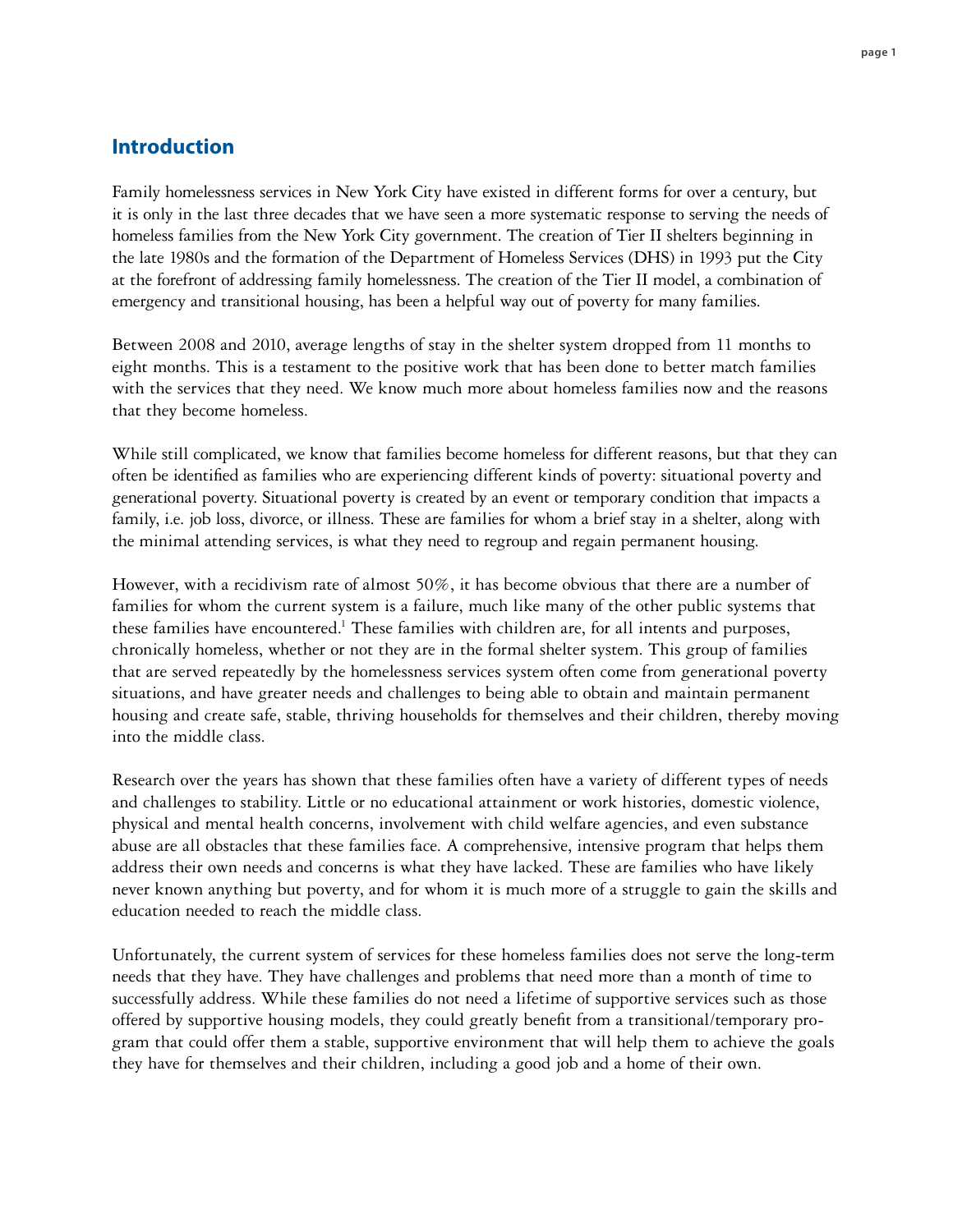## *What can be done to address the needs of these particular families?*

In order to address these needs, the Institute for Children, Poverty, and Homelessness (ICPH) has created a vision of a new path to stability for these families, informed by research on family dynamics, the impacts of trauma, and years of experience and reflections from service providers both here and around the country. For years, the New York City system of family homeless services had only a front door and a back door. This new system proposes a true pathway for families to follow to move from homelessness to stability and health, while still keeping in mind the priorities and requirements of the current systems, City departments, and the political climate. While a utopian vision of homeless services is fairly easy to craft, it is much harder to envision a system that utilizes the tools already in place and working for some families, while also putting into place additions that will address the needs of the chronically homeless and those living in generational poverty.

With this in mind, ICPH is proposing herein changes not only to the public systems that interact with homeless families and children in New York City, but also to the programs that help them reach their goals. We are proposing various degrees of change—some fairly mild, and others fairly radical. The end goal of all of these proposed changes is to improve the way that public funds and systems are used to serve those most in need, by those most able to do so.

#### **Proposed systems changes include:**

- 1. Revamping of the system for targeting shelter services to families, especially as concerns eligibility determination and conditional placements
	- (see Tier I: "Allocating Resources According to Identified Needs")
- 2. Approval of time-limited specialized programs for families (see Tier III: "Offering Families Real Opportunities to Create Their Own Futures")
- 3. Prioritization for the allocation of subsidized housing

#### **Proposed program changes include:**

- 1. Retooling of family assessments while in emergency (conditional) shelter placements
- 2. Creation of Tier III Community Residential Resource Centers with specialized services for families with specific needs

### *ICPH is proposing a three-tier system of shelter services for families:*

#### **Tier I: Emergency Shelter Stays**

This tier looks almost identical to the current system of services for families who enter the Prevention Assistance and Temporary Housing (PATH) Office. Almost half of the families who are placed in a shelter leave within 30 days. These families need (at the time) only a short stay in a shelter. Some of these families never return to the system; others have cycled in and out. It is these families who cycle in and out of the system that this new proposal would address.

#### *Assessment*

During the first 30 days that a family lives in a shelter, the case managers will have a chance to meet the family, get to know them, and begin to help them to address their needs. While 30 days is not enough to build up the trust and relationships between families and staff members that are required to make real, long-term changes, it is enough time for a needs assessment and initial goal plan to be created as a blueprint for future activities. It will be during this period that a family, working with shelter staff, can determine what programs are available that would best suit the goals identified by the family.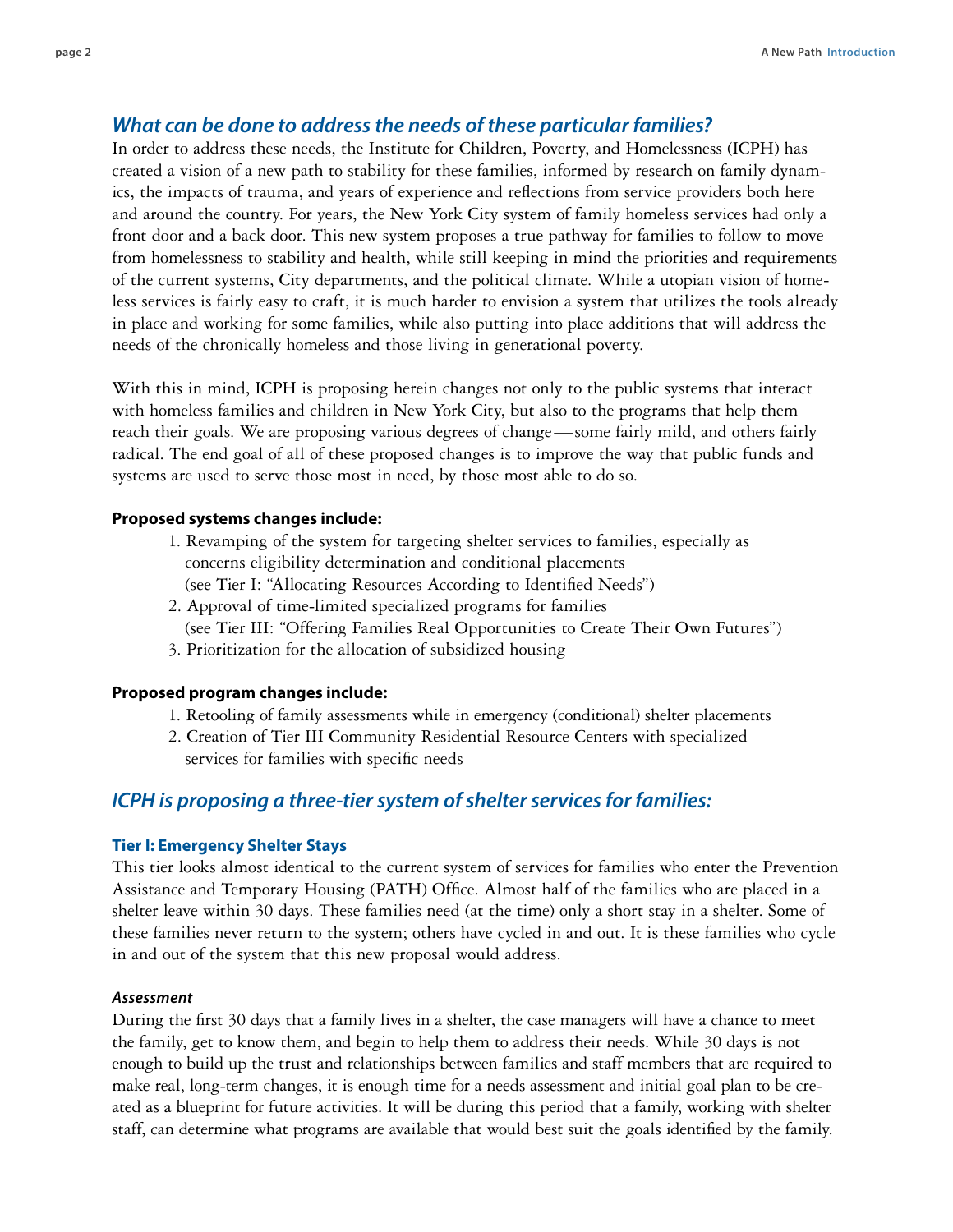## **A New Path**

## **An Immediate Plan to Reduce Family Homelessness in New York City**

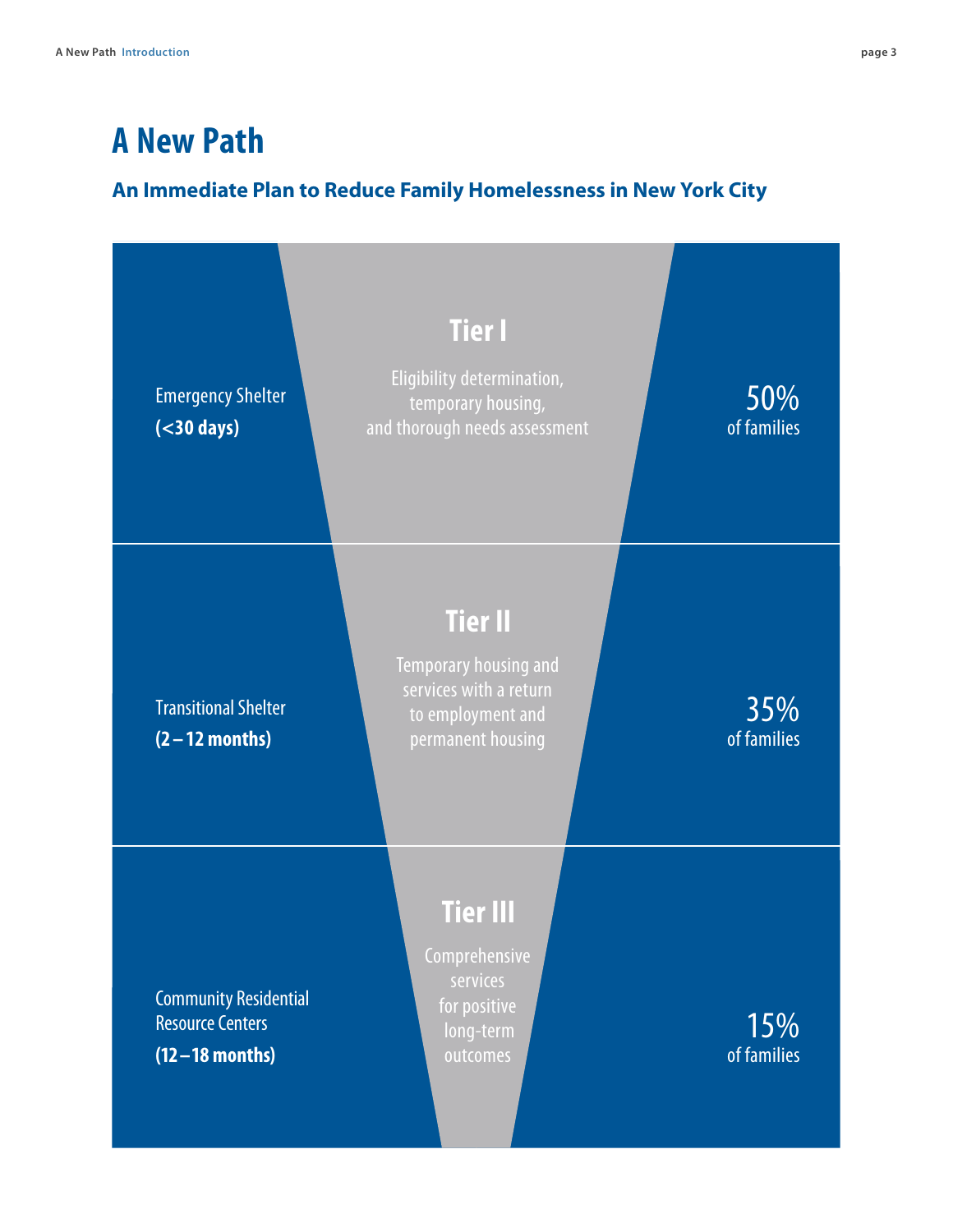#### **Tier II: Transitional Shelter Stays**

This tier also looks almost identical to the current system. These families who enter the system stay for between two and 12 months. Most of these heads of household have some sort of education and work histories, and need help getting back on their feet and securing housing. These families are served well by the current system of family case managers and housing specialists in finding new or better employment and affordable, market-rate housing. They do not usually return to the shelter system.

#### **Tier III: Specialized Shelter Programs**

Families who identify more complex needs and have higher barriers to maintaining permanent housing would be eligible for a specific type of shelter program, which would be called a Tier III program, or a Community Residential Resource Center (CRRC). Tier III CRRC programs would be specialized programs designed with specific outcomes identified. Tier III CRRC programs would focus intensively on education and employment, as well as domestic violence and child abuse/neglect prevention, and substance abuse treatment as needed. Each of these models is described in more detail in the following pages.

This model grew out of experience showing that parents generally want to get a job and maintain a household. Parents want to do this, but it can be almost impossible to focus on educational pursuits and creating a healthy family environment when they face the constant day-to-day pressure from public systems to get a job, find an apartment, and move out of the shelter. Those coming from generational poverty may lack the skills and knowledge and social connections/support needed to move their families into the middle class. This revolving door of homelessness leads to poor outcomes especially for the children, who are forced to change schools and who themselves are unable to focus on their educations. Without an education and a stable, healthy family, the type of jobs that parents have access to will ensure that families remain a drain on the public assistance system, rather than a net gain to society.

For a specific group of families, access to education, employment, and healthy family services while living in a structured, goal-focused environment can be the solution. This program would be similar to other types of community settings in which people have common goals and characteristics retirement communities, religious communities, and educational communities such as on-campus student housing. The stability created by these communities allows each group to focus on the task at hand without the day-to-day worries that can so quickly become the reason to quit.

It is important to remember that the program(s) described here are not meant to be a solution for every homeless family that arrives at the Department of Homeless Services' intake center. This model is meant to address a specific subset within that group who have a prescribed set of characteristics. Families who choose to participate in the program will work in partnership with program staff to meet their goals, achieve program outcomes, and prepare themselves for life after the program. They will be able to do so, however, without having to worry about whether or not they will lose their place because they missed a meeting or a deadline. Make no mistake—this is a program in which families are expected to be full partners and meet defined goals. But the program is designed to help them do that, rather than punish them for missteps along the way.

There are still consequences for not fulfilling goals and requirements, but there is a process in place that recognizes the positive long-term impact as compared to the negative short-term hiccups. If stable housing, a general equivalency degree (GED), a job, and a stable, healthy family are not the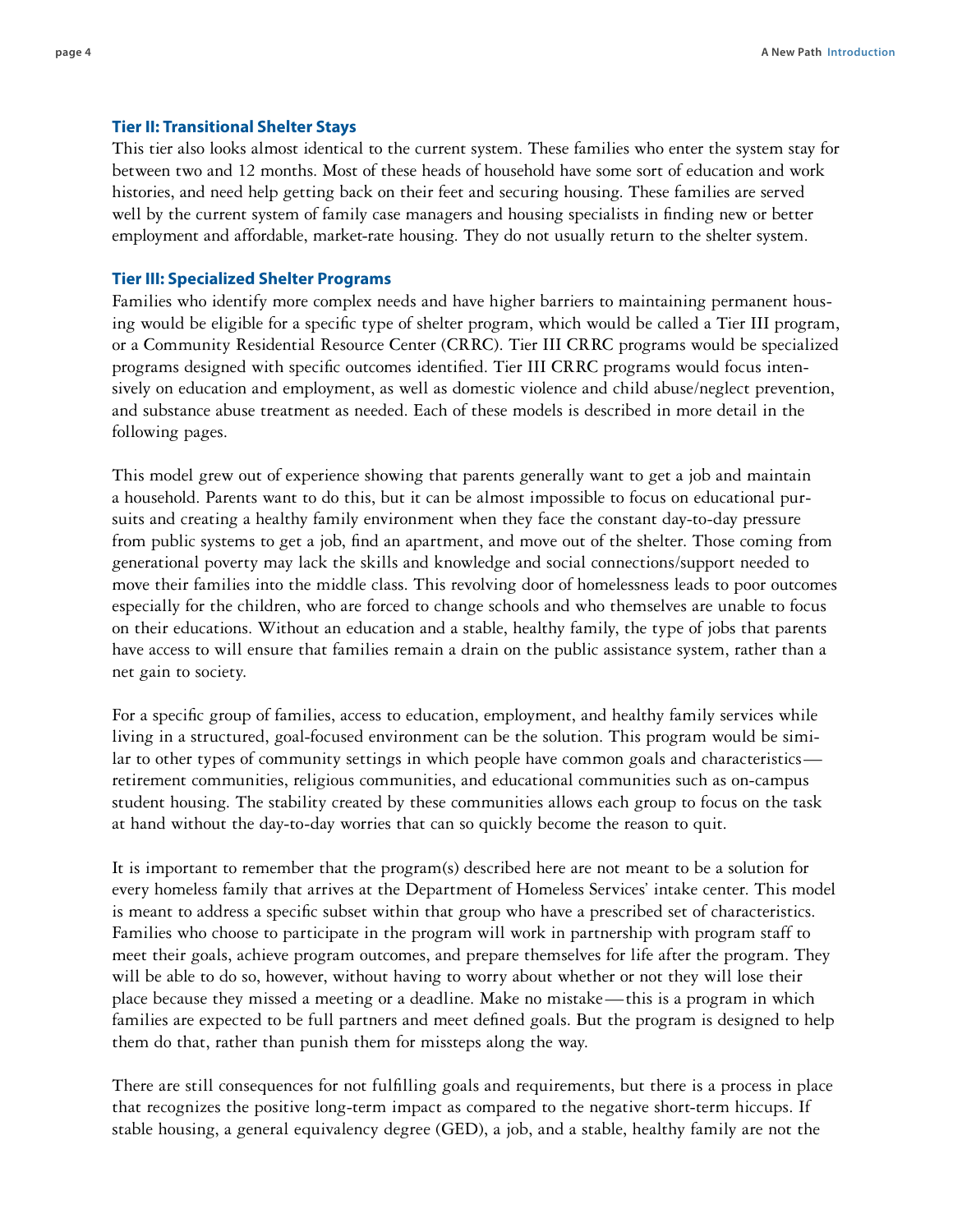first goals that a family wants to address, these will not be the programs for them. Families who prefer not to complete their Tier III programs will be referred back to the Tier II system, as appropriate. The Tier III programs fit comfortably and logically along the current continuum of shelterfocused human services that include a range of service intensities, from emergency shelter to permanent supportive housing.

#### **Housing Options**

The tools available to address the needs of families experiencing homelessness in New York City have changed drastically over the past five years. Rental assistance and housing programs such as Section 8, Advantage, and Mitchell Lama, which once served to make housing in New York City affordable even for poor and lower-income families, have all disappeared or been reduced substantially. Some families, especially those with some level of education and employment histories, are able to move into market housing, or at least affordable, market-rate housing. However, families who complete Tier III programs will still be fragile as they exit the program (although aftercare services will be available). As they have made the commitment to complete the Tier III program, the City should honor that commitment with housing assistance. As there are no rental assistance programs on the fiscal horizon, the City must prioritize subsidized housing for families who complete the Tier III programs described in the following pages.

> The changes that are proposed within this document address not only the programmatic changes that service providers could implement to better serve families, but also the systematic changes that are needed within government agencies in order to allow service providers to work with families more effectively. In part this will require a recognition by everyone involved that homelessness services are often the last resort for families who have been failed by the other public systems that have touched their lives— education, child welfare, physical and mental health care (including substance abuse), public assistance, and so on. If we do not help families in life-changing ways at this point, then services are at best a temporary bandage to cover the gaping wound of poverty and at worst a moral failing of our society, which claims to value the equality of opportunity for everyone. We must also recognize that the system of services as it is currently set up is designed to meet the needs of families as identified by the system, rather than those identified by the family itself. Strengths-based, family-focused, trauma-informed systems work in other places, and any excuse not to offer the same service model to families is simply unfair, ineffective, and expensive.

### **Endnote**

<sup>1</sup> Coalition for the Homeless, *Forty-one Thousand: As Mayor Bloomberg's Failed Policies Exacerbate Crisis, NYC Homeless Shelter Population Tops 41,000 People Per Night for First Time Ever,* November 2011.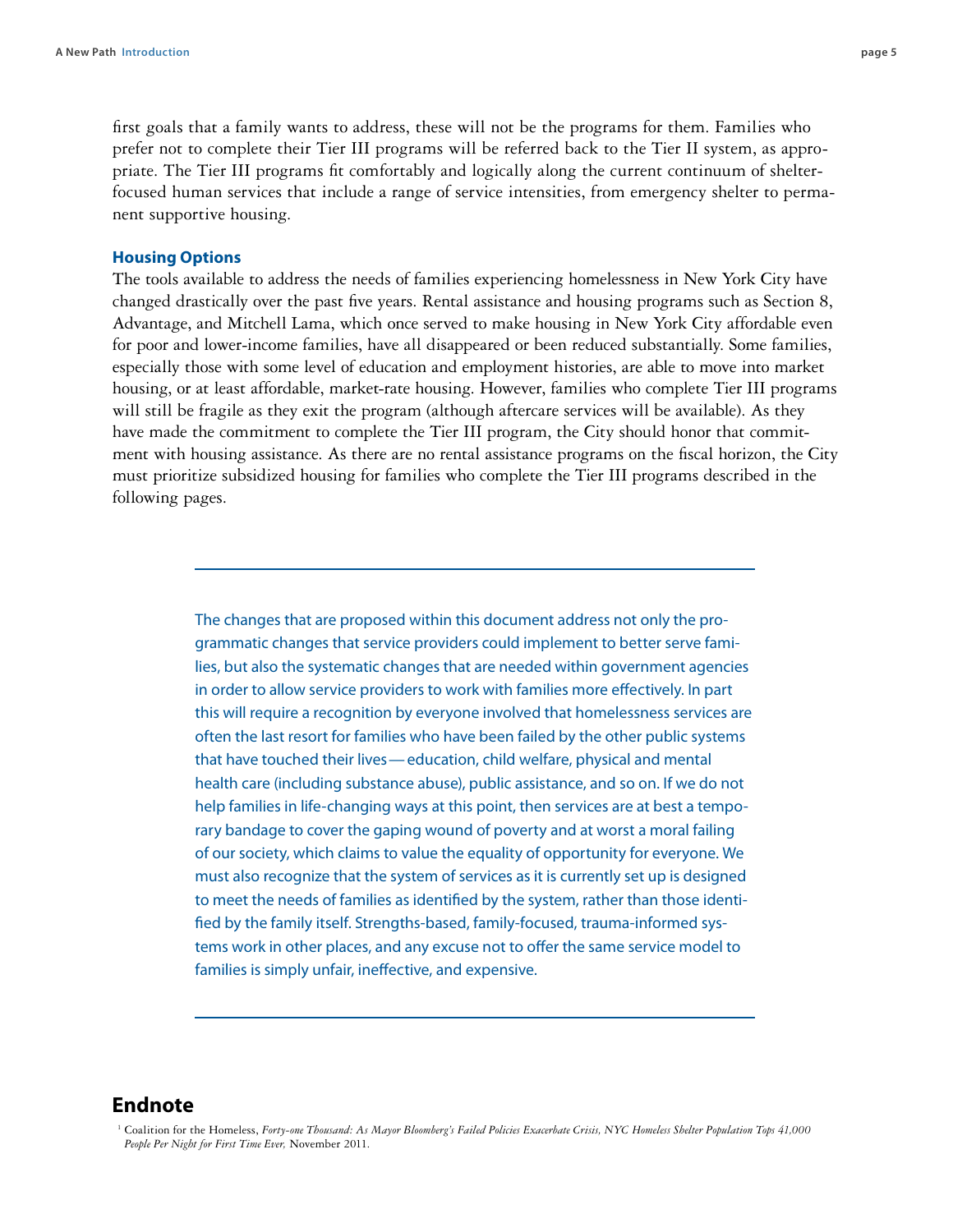## *CHAPTER 1*

## **A Third Tier The Next Step Forward**

New York City needs a new plan for homeless families: not a plan to end homelessness based on unrealistic expectations, but one based on experience that can begin to reduce homelessness right now. The city has confronted this epidemic for years and has gained invaluable knowledge about what does and does not work. The answers are right in front of us in the form of existing infrastructure and experienced and dedicated personnel. We need only acknowledge what has worked in the past and continue to build on prior successes while simultaneously acknowledging past failures and steering clear of previously identified pitfalls.

#### **One Size Does Not Fit All**

Homelessness can undoubtedly be a housing problem. But to stop there is to cut the analysis short and to drastically oversimplify the obstacles faced by many homeless families. Diverse factors contribute to housing instability. The path to housing stability can be just as varied. Homeless families often face additional obstacles to education, work, child care, safety, and health.<sup>1</sup> Effectively addressing these problems is central to a lasting resolution of their immediate housing crises. Over the past decade, however, the substantial needs of homeless families have been obscured by an increasingly single-minded focus on rapid rehousing initiatives.<sup>2</sup> Simultaneously, the services originally designed to target the significant obstacles faced by homeless families were gradually being eliminated.<sup>3</sup>

Common sense tells us a differentiated approach to the problem of family homelessness is essential if real progress is to be made for future generations of New Yorkers. To help families move toward growing stability, the weight of the underlying problems faced by these families must be acknowledged and addressed. Beyond mere rent subsidies, targeted support services can help homeless families develop new strengths and skill sets in those aspects of their lives that most contribute to their stability. To deemphasize these critical services is to forego critical opportunities for putting families on a long-term path toward stable housing.

#### **A New Look at a Multi-tier System**

The current emergency housing system is centered on Tier II residences, a terminology developed in times when Tier I facilities were still in use. The original Tier I facilities were congregate shelters, and were eliminated from the family shelter system for multiple reasons, not the least of which was the lack of privacy such facilities offered families. The old tiered system was based on the quality of the facility, with the lesser quality congregate shelters on the lower rung and the facilities offering private family accommodations on the upper Tier II rung.

A rethinking of the tiered system as displayed in Figure 1, based on varying levels of family need, promises to be a worthwhile response to the recent "one size fits all" rapid rehousing approach. The City's recent experiment with short-term subsidies (not to mention decades of shelter trend data) has shown that families experiencing housing crises have widely divergent service needs.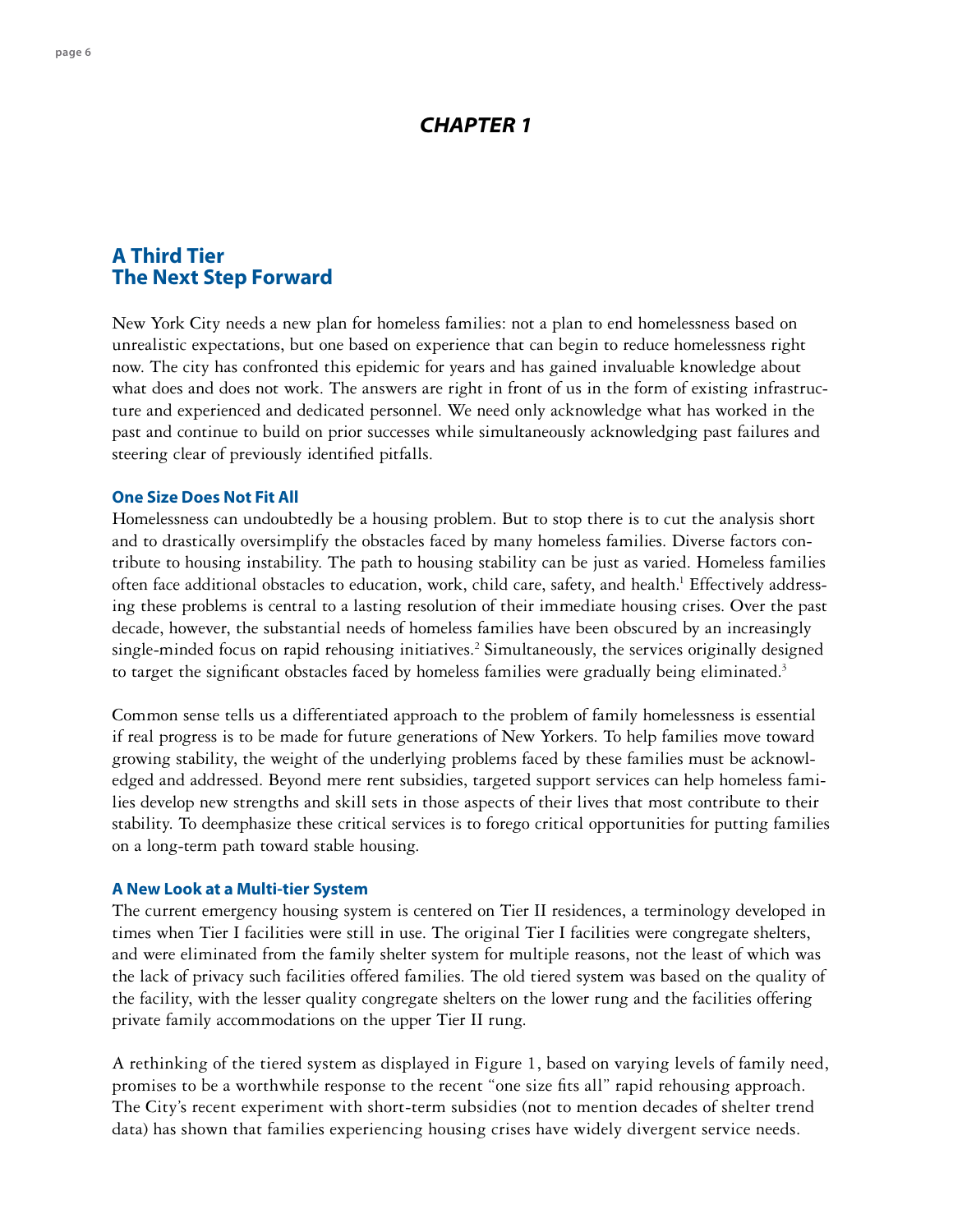#### **Figure 1**

A Multi-Tier Approach to service provision for families

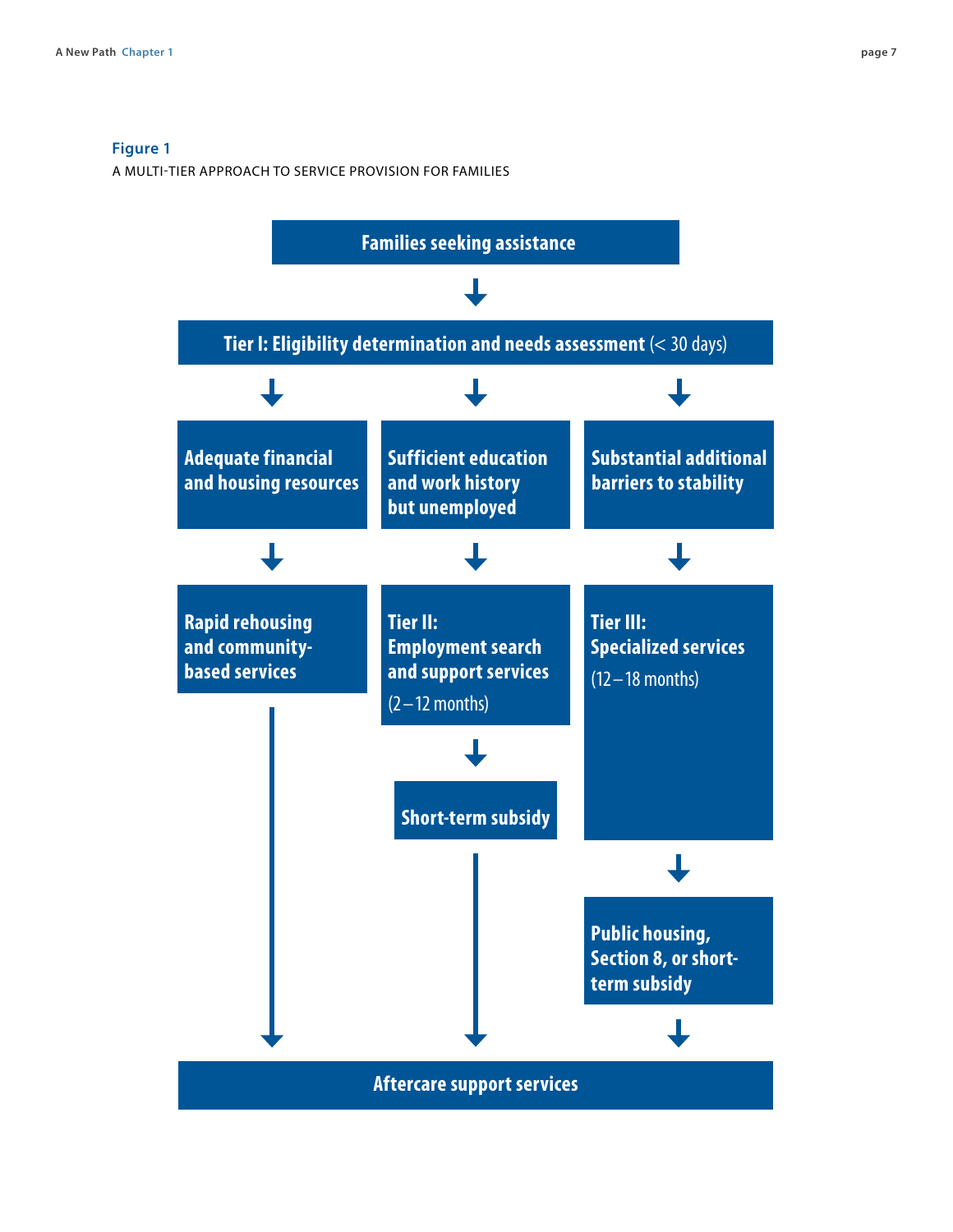Some families, with more extensive personal and social resources, are in need of only very shortterm assistance of a month or less.<sup>4</sup> Other families, whose immediate housing crises can be framed in terms of situational poverty (unexpected financial obligations or loss of employment), can often regain their footing over a matter of months with only minimal outside intervention.<sup>5</sup> Yet, there are also those families with more significant barriers to housing stability. Some caught in the throes of generational poverty lack sufficient education or work experience, while others face more immediate health and safety risks as a result of domestic violence, child welfare issues, or mental health and substance abuse issues.<sup>6</sup> The significantly greater obstacles faced by these families will necessarily correspond to longer paths to stability.

In the interest of families in need and the system as a whole, it makes sense to structure the emergency housing system according to these evident varying levels of need. Central to this proposal, then, is a refined system of multi-tier services. Tier I will address the most immediate housing needs of families applying for assistance. For many families, a month or less of assistance at Tier I will prove sufficient to help them reestablish housing. Those families who, during Tier I placement, present a need for additional, but still moderate, support will access Tier II services. For most of the families in the Tier II category, roughly six months of assistance will be adequate to meet their needs. Families who identify the greatest service needs during the initial intake and placement will be offered the opportunity to enroll in a Tier III program, through which they will receive support over the course of 12 to 18 months in core service areas (employment, education, domestic violence, child welfare, mental health, and substance abuse) according to their identified need.

## **Tier I Allocating Resources According to Identified Needs**

In a system of tiered residences, families will initially be assigned to a 30-day conditional placement. During this time, as in the current system, a field investigation will be conducted to determine the

availability of other housing options, but the final eligibility determination will be equally informed by an assessment of family needs and strengths conducted by the social services staff at the conditional placement site.

#### *Streamlining the application process*

In the current system, conditional placements are limited to ten days, but data show that this is insufficient time to accurately determine eligibility. That is, of all families eventually found eligible for shelter, less than 60% are found eligible on their first application.7 One-third of all families eventually found eligible must submit two or three applications before receiving a favorable determination. This means these families cycle through conditional placement for 20 –30 days before being found eligible.

#### **Figure 2**

Duplicate Applications Submitted by Families Found Eligible  $(FY10)$ 



Source: New York City Department of Homeless Services, *Critical Activities Report, FY10.*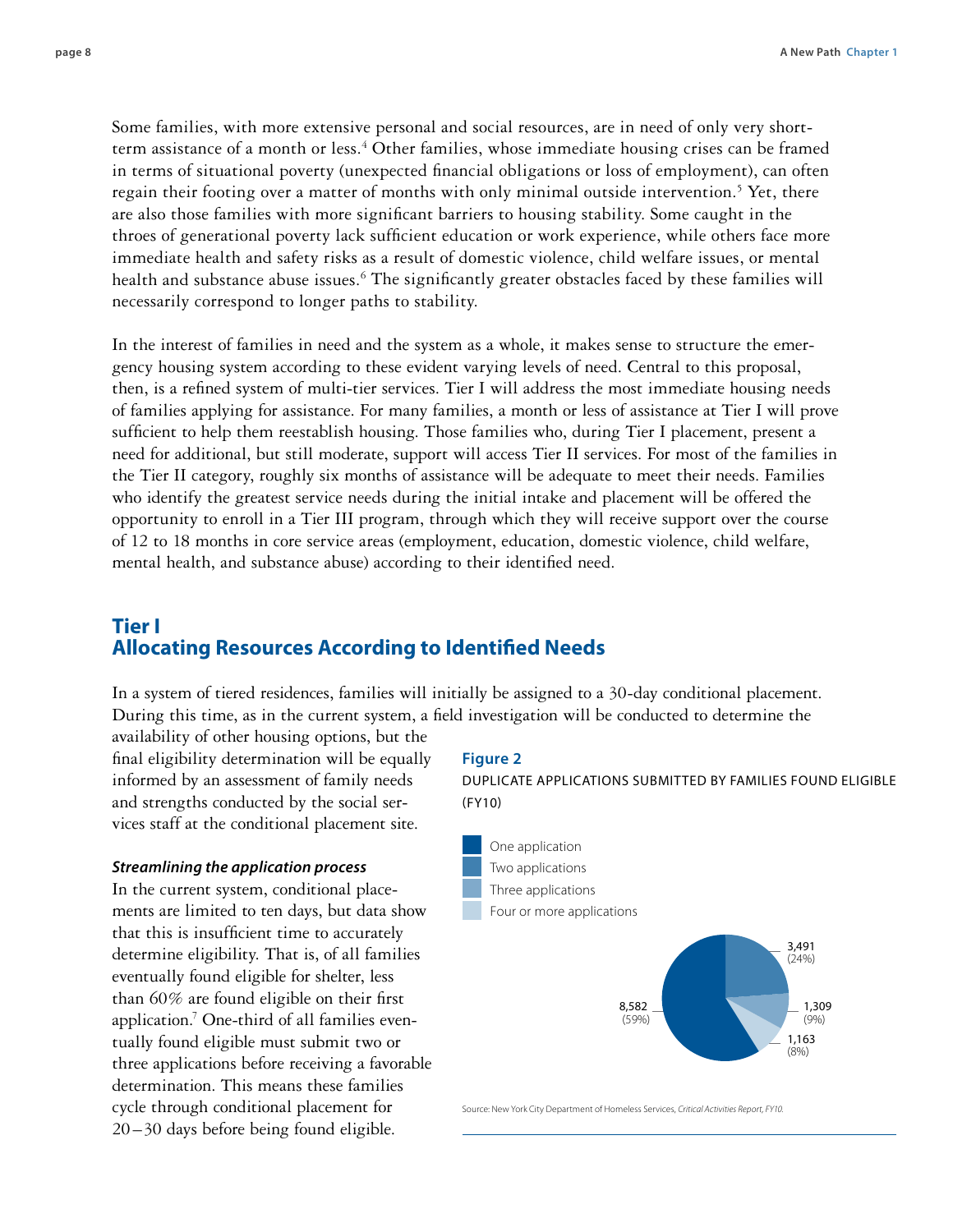This duplication of effort during the intake process is taxing not only to families in crisis but also to the system as a whole. With multiple mandatory housing transfers and several days lost to the application process, families are made susceptible to further destabilization through the intake process as it stands. And the existing process means PATH intake workers must complete assessments multiple times for one family over the course of a month. For housing operators, it means over one-third of all new intakes are families cycling through the application process. This translates to wasted time and money for housing operators who must accommodate a much higher initial turnover rate, requiring more staff to repeatedly prepare rooms for occupancy and file required paperwork that was most often already completed once or twice before within the span of ten or 20 days.

#### *Increasing the accuracy of eligibility investigations*

The proposed 30-day conditional placement will be housed in designated facilities uniquely structured to accommodate this period of service delivery that is high-demand for families and providers alike. Extending the term of the conditional placement will help improve the accuracy of eligibility determinations, affording families greater stability in the process. Retooling an adequate number of facilities to focus exclusively on the specific application requirements unique to the conditional-placement phase will help streamline the process for both families and providers. Investigation staff located on site will have ready access to the families with whom they need to meet, eliminating the need for families to shuttle back and forth to PATH during the investigation phase of the application process, an unnecessary travel burden that ultimately results in missed appointments and inaccuracies in eligibility determinations.

#### *Determining the level of assistance through a thorough assessment of needs*

Social service staff concentrating exclusively on assessment of family needs and strengths will be better positioned to help families critically evaluate their own circumstances. By specializing in assessment, social service staff will master effective use of assessment tools and techniques. In this way, the assessment process will offer families the opportunity to identify the particular factors that contributed to their immediate housing crisis. At the same time, the assessment will help bring to light identifiable family strengths that emerged as resources through the course of the crisis. Through the process of Tier I assessment, it will become evident which families have the capacity for rapid return to the community, which would benefit from slightly more support through Tier II residences, and which should be offered the opportunity to enroll in the intensive services of Tier III residences.

*Targeting prevention strategies as a critical time intervention*

This reorganization offers another significant upside: It will prove a better solution for the thousands of families each year who apply for shelter but are never found eligible.<sup>8</sup> Incorporating a more thorough needs-and-strengths assessment into the conditional-placement program model will help families identify existing resources to facilitate timely rehousing in the community. In this way, if field investigation teams determine families have alternate housing options available,

#### **Figure 3**

eligibility stature of families applying for emergency housing (FY10)



Source: New York City Department of Homeless Services, *Critical Activities Report, FY10.*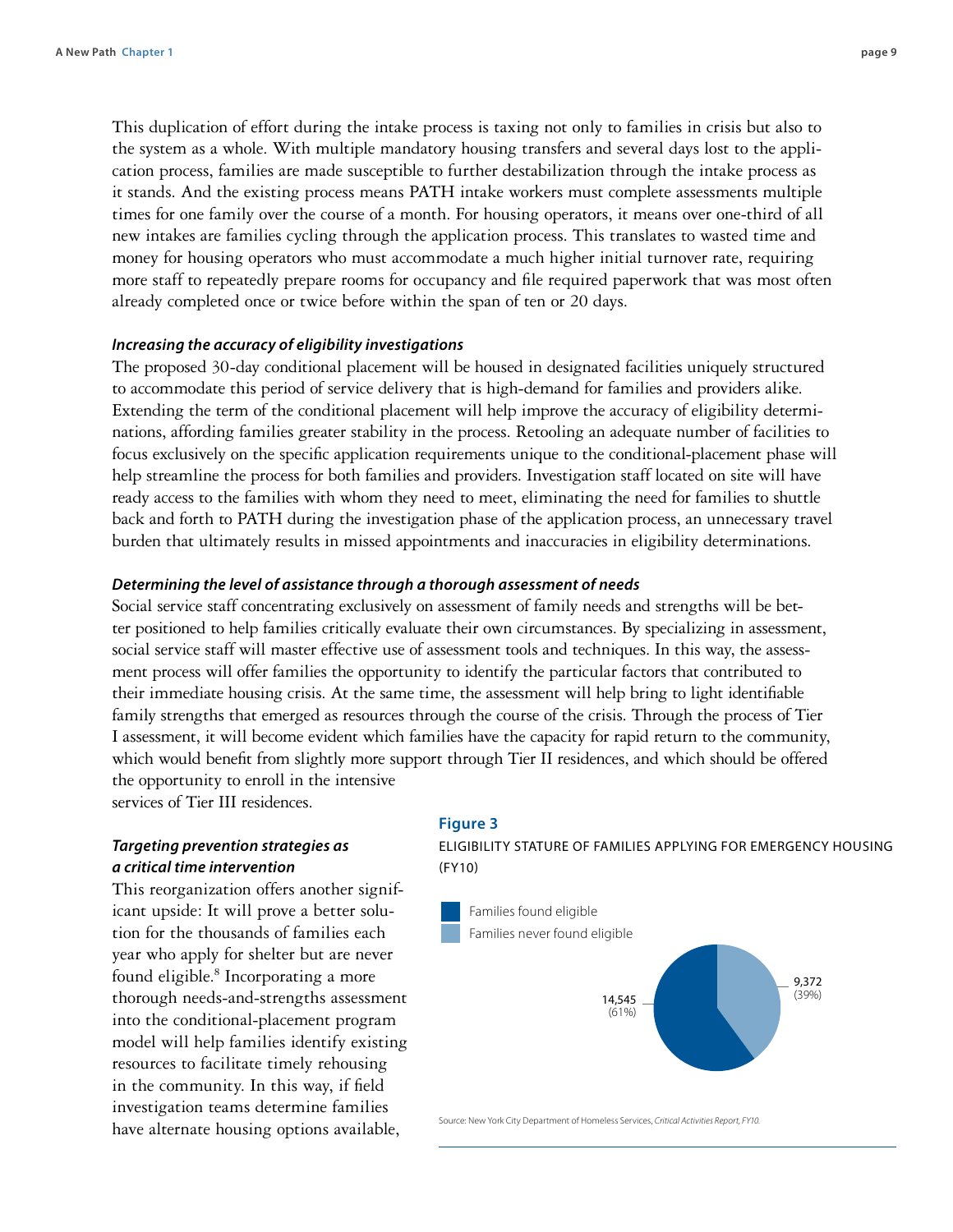social work assessment teams will have already uncovered and discussed these options with families, helping them to navigate any outstanding obstacles preventing them from accessing these resources. For those families with the documented financial capacity to secure their own apartment, financial aid in the form of relocation assistance will help expedite the process. Through these efforts, ineligibility for emergency housing will cease to be an additional crisis to be faced by families. Rather, it will become an opportunity to tap available resources through the help of professional staff well versed in both housing crises and the common solutions to such crises.

#### *Linking families most in need to community-based services*

Families capable of successfully returning to the community after only a brief intervention in Tier I conditional placement will also receive limited aftercare services, primarily through monthly telephone check-ins over the course of the first three months, to ensure ongoing stability and determine the need for any additional services. In this way, those families who have self-identified through their application for emergency housing as those most at risk of homelessness will be directed to community-based support services to help them move toward ever greater stability. As such, the tricky task of targeting services to those most in need will become less of a gamble and more of a scientific undertaking. This limited aftercare intervention will not only help link families most in need to critical services but will also allow the City to measure the success of community-based interventions.

## **Tier II Helping Families Return to Work through Employment Search and Support Services**

For those in need of slightly more support beyond Tier I, a host of employment search services and supplemental supports will be provided on site at Tier II residences. Structured on an average sixmonth length of stay, Tier II residences will be best suited to the needs of those families who have attained, at minimum, a high school diploma or GED and who have some prior work history upon which to base an employment search.

#### *Employment services*

For those heads of household who are currently employed, but only minimally so, or those with substantial work histories who are currently unemployed, Tier II employment services will help them better leverage and build upon existing work histories and skill sets. These families will be immediately directed to intensive working sessions with employment specialists who will help heads of household connect with local employers. Assistance will be provided to tailor resumes and craft cover letters to match available positions. Interviewing techniques and strategies will be polished in individual and group sessions.<sup>9</sup>

#### *Child care, after-school programs, and medical services*

On-site child care services and after-school programs will not only contribute to the development and academic achievement of children but will also help free time for heads of household to navigate critical obstacles central to the family's overall stability. Medical services will be provided in-house on a regular basis to help monitor family health and physical well-being.

#### *Personal finance and benefit counseling*

Families entering Tier II services will also receive budgeting assistance and financial counseling. Families will have the opportunity to develop a detailed budget itemizing all income and expenses, in this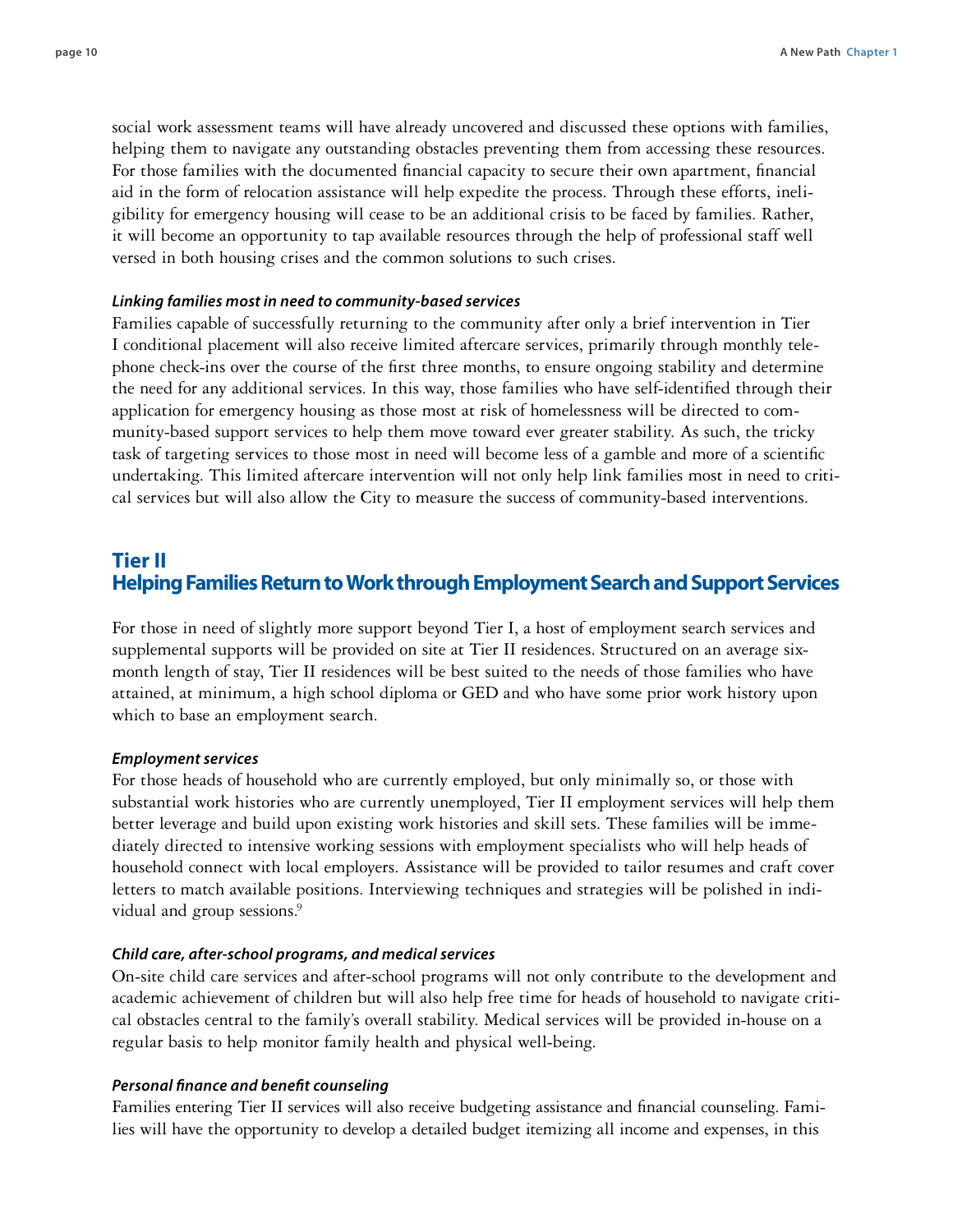way helping families to recognize where costs can be cut and what steps need to be taken on a daily basis to maintain solvency. At the same time, financial counselors will help ensure families are receiving all the benefits for which they are eligible (including SNAP, WIC, EITC, and child care), thereby maximizing the total household income.

#### *Transitional housing benefits and aftercare services*

It is expected that those entering Tier II services, once fully employed, will be able to secure housing on their own with only moderate financial aid in terms of relocation assistance or a short-term subsidy not to exceed six months. Given the limited duration of such a subsidy, it is not to be seen as an answer to an existing housing crisis but rather as a transitional benefit targeted to those with a documented financial capacity to manage future expenses independently. To monitor their transition to housing stability and provide referrals for any identified service needs, these families will receive monthly follow-up phone calls for the initial six months after exiting Tier II housing. For those families still unable to secure adequate employment at the end of the six months, enrollment in more intensive Tier III services will be an option.

## **Tier III Offering Families Real Opportunities to Create Their Own Futures**

Though many families will be able to transition to stable housing through the limited intervention of either a Tier I or Tier II residence, other families facing more significant obstacles will benefit from the additional services offered in the up-to-18-month-long program of a Tier III residence. A portion of the homeless family population struggles with additional barriers to stability, including low educational achievement, minimal work experience, domestic violence and child welfare histories, and mental health and substance abuse issues.<sup>10</sup> To the extent that these barriers are glossed over as inconsequential to the immediate housing crisis of homeless families, future family stability will always remain out of reach. Tier III residences will offer families the opportunity to directly address these primary barriers, helping them in the process pave the way to a better future. Capitalizing on the existing infrastructure and staff competencies of the current emergency housing system, strategic modification of the system will allow for efficient provision of core family services.

By creating an environment where exploration of such services is encouraged and supported, Community Residential Resource Centers will help homeless families identify additional needs that would help further their goal of housing stability if sufficiently addressed. A system not tooled to address such additional needs only forces families to conceal problems, fearful that airing such issues might make them ineligible for necessary housing benefits. The CRRC service model will foster an environment where families will be afforded a real opportunity to sort through and address the most urgent family needs.

Whereas other families with greater financial resources and social networks are better positioned to secure similar necessary core services with less outside support, provisions need to be put in place to afford less resourced families the same opportunities for advancement. The emergency housing system is well positioned to provide this support. With the primary obstacle of immediate housing addressed, families will have the stability necessary to focus their attention on other pressing matters, such as education and job training, or other more critical issues. At the same time, supplemental services provided by emergency housing operators, such as child care and after-school programs, will help further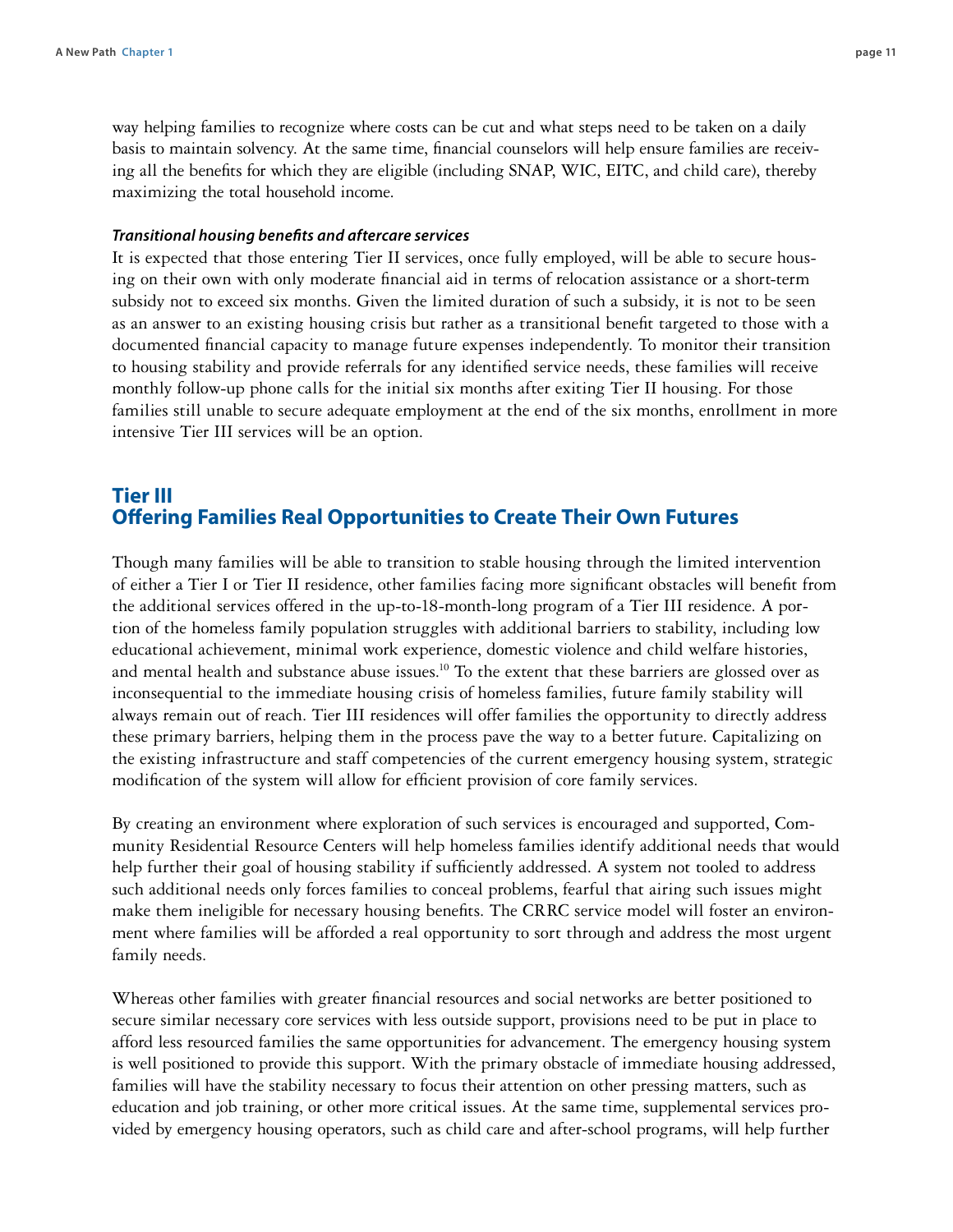facilitate the movement of families from crisis to increasing stability. In this way, a better tomorrow for the next generation will become a real possibility, not a far-fetched dream. If the City's poorest families are made to exist in basic survival mode at all times, their best plans for increasing family stability will be laid to waste, and generational advancement will be impossible. For the sake of the individuals and for the sake of the City, the poorest New Yorkers must be offered real opportunities. If emergency housing represents the last layer of the safety net (the catchment for families who have fallen through the gaps of mainstream services), then it must also be the place where previously missed opportunities are once again offered, this time with the support necessary to help families succeed.

Enrollment in Tier III residences will be based on primary service needs self-identified by families during the assessment phase of Tier I conditional placement. Enrollment in the targeted services of Tier III residences will be voluntary. Though much will be asked of these families in terms of active program participation, the potential gains for those sufficiently motivated will be significant, too. During the assessment phase of Tier I conditional placement, certain service needs will emerge as more pronounced and will serve as the basis for the core services of Tier III residences. Along with the following core services in five distinct program areas, each of the Tier III residences will also provide the same support services offered in Tier II residences, including child care, after-school programs, medical assistance, and financial counseling.

#### **Community Residential Resource Centers**

#### *Advancing employment*

Some families with adequate education will still be struggling as a result of limited or no work experience. Job-skill development, work experience opportunities, resume building, and interview preparation will be the program focus for such families in Tier III Advancing Employment Residences.

#### *Furthering education*

Other families might be operating at a deficit directly related to the lack of a high school diploma or GED. Educational advancement will be the primary objective of such families in a Tier III Furthering Education Residence.

#### *Providing safety*

Thousands of families with verified safety concerns related to domestic violence apply for emergency housing assistance each year but do not receive the necessary assistance due to the limited capacity of existing domestic violence shelters. Tier III Safety First Residences will help fill this critical gap.

#### *Preserving families and child wellness*

Hundreds of homeless families each month are identified with active child welfare cases, and even more with closed cases. At the same time, a major obstacle to family reunification for children in out-of-home care is housing instability of the family. Child well-being must be the focal point of all services provided to these families. Child safety in family preservation and the timeliness of family reunification will be the hallmarks of Tier III Child Wellness Residences.

#### *Supporting mental health and recovery*

A number of families might present with histories of recent institutionalization stemming from mental health or substance abuse issues. Other families might reveal emerging crises in regard to these issues. These families will be offered enrollment in a Tier III Health and Recovery Residence.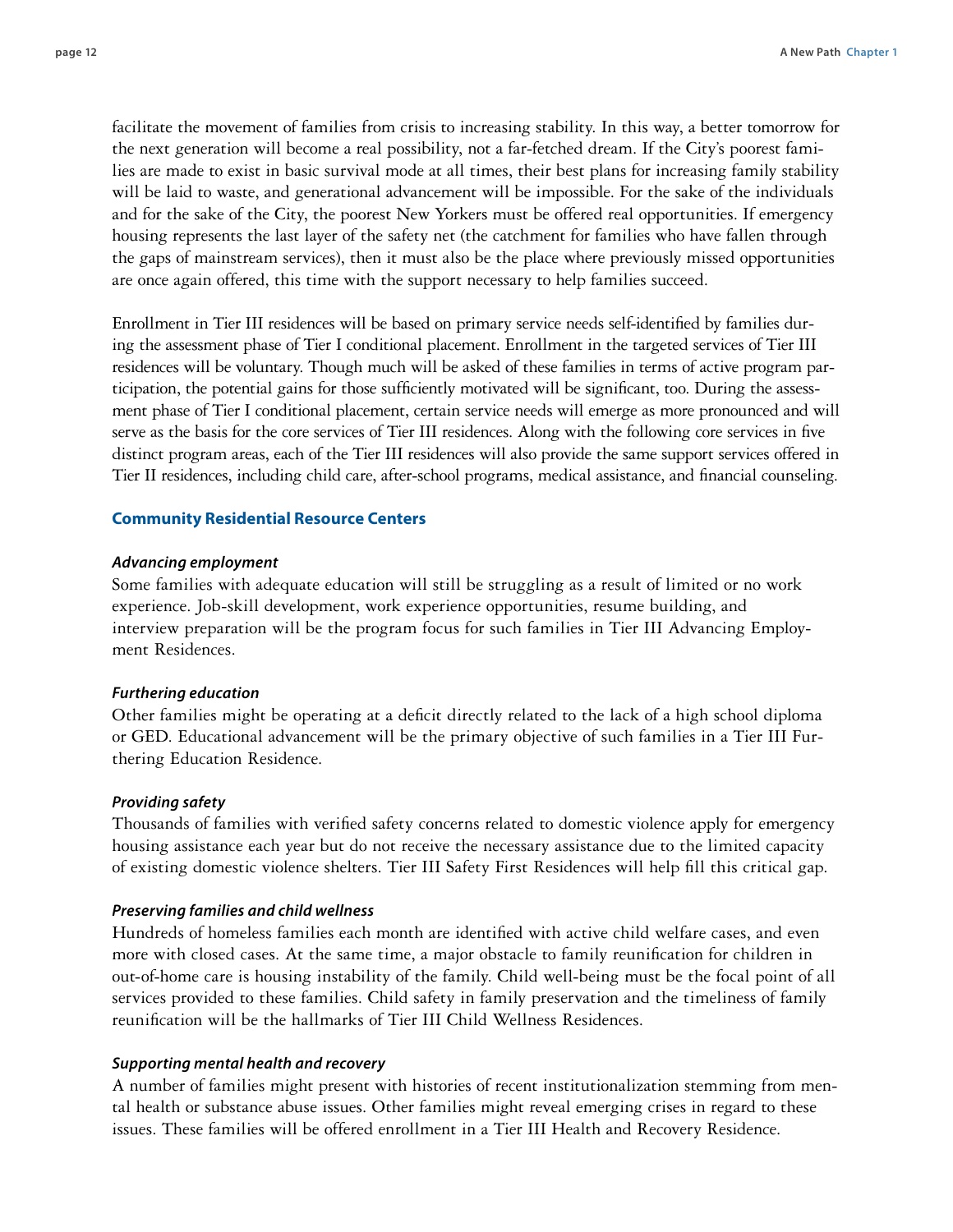## **Tier III Community Residential Resource Center Key Features**

#### *Addressing multiple needs*

Of course, some families will present with one or more of the core service needs. In such cases, safety concerns must take precedence. For instance, a family with substance abuse issues and an active child welfare case must prioritize the safety of the child. Such a family would be referred to a Child Wellness Program to help guarantee child safety. But the substance abuse problems of the family would be addressed, too, through collaboration with a nearby service provider, especially if located within another CRRC, where treatment would be obtained through outpatient services. Collaborative "in-network" service delivery will greatly streamline the process for both families and providers. Plus, service providers' in-depth understanding of the particular obstacles faced by homeless families will help pave the way to improved outcomes for families. Even more, providing core services to both residents and those residing elsewhere will help providers maintain utilization rates sufficient to meet established cost margins.

#### *Utilizing existing infrastructure*

The community-based infrastructure for such collaborative service delivery already exists in the form of current emergency housing shelters. These shelters are already strategically positioned throughout the city in areas of greatest service need. By tailoring CRRCs in a particular geographic area to focus on different core service areas, a whole host of service needs common to homeless families could be made available through localized networks of Tier III CRRCs. Such strategic planning across the system will provide for more efficient utilization of existing physical and personnel resources, and the improved service delivery will have a noticeable effect on families and children in need.

#### *Prioritizing public housing as a transitional benefit*

Given the substantial service needs of families in Tier III CRRC programs, many will still require additional housing assistance in order to transition to their own home after completing the program. For these families, affordable housing resources must be leveraged to help them continue their transition to stable independent living. For instance, such families would be prime candidates for the City's public housing residential employment program, where residents of public housing are prioritized for employment opportunities at public housing developments. This combination would provide the housing and employment transitional services necessary to help further advance the goals of those families exiting Tier III residences.

#### *Reducing recidivism through continuity of aftercare services*

As the existing shelter system begins to re-envision its potential to transform into localized networks of Tier III Community Residential Resource Centers strategically collaborating to provide core services to homeless families in need, the ideal of accessible and effective aftercare services finally becomes feasible. That is, the localized networks of Tier III CRRCs become community anchors providing critical services to those most in need. Families transitioning from a CRRC will still be able to receive in-office services as needed from the same providers they have grown to trust during their time in residence. The support system does not vanish with lease signing. Rather, key providers and services remain close at hand as a lifeline should future crises emerge. Even more, ongoing everyday support around child care, after-school programs, and future employment goals are readily accessible to families as they continue on their path to growing stability.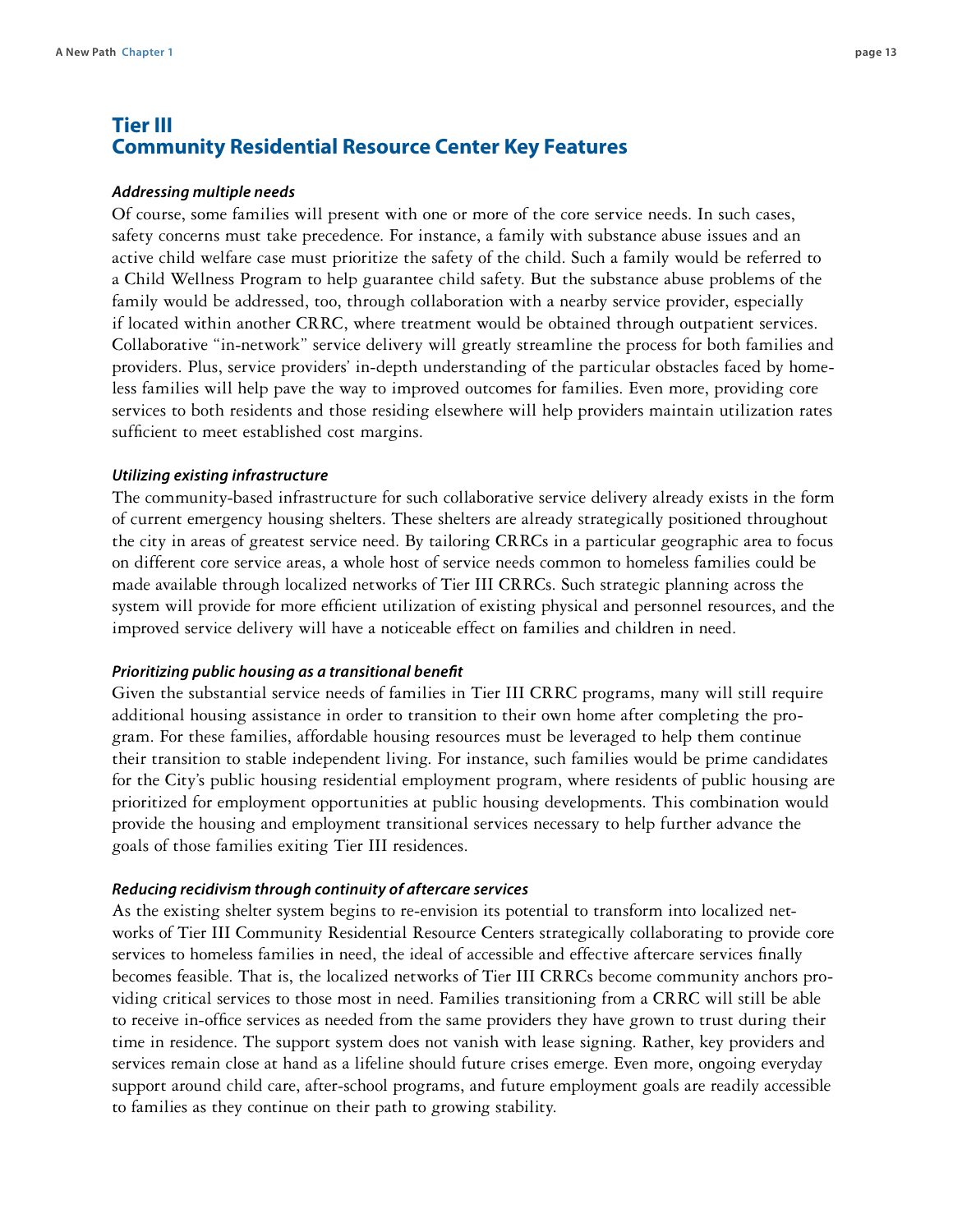#### *Extending support services to the broader community to help prevent homelessness*

As Tier III support services become increasingly integrated into the local communities, the potential for truly neighborhood-tier prevention services will begin to emerge, too. Given that word of mouth is still the most effective marketing tool in the social service arena, families at risk of homelessness or simply in need of the services offered will learn from their neighbors that the first place to turn for help is the local Tier III CRRC. In this way, the integration of services into neighborhoods with the greatest need will help families long before homelessness threatens.

#### *Capitalizing on peer support networks*

The local community emphasis of Tier III CRRC programs will naturally lead to the development of peer support networks. Such networks, facilitated at the Tier III CRRC locations (perhaps even with moderate stipends for regular participants), will help strengthen final outcomes once families transition into their own apartments. In fact, such aftercare peer support groups can also serve as an outreach arm to those in need of prevention services in the community. After all, families who have experienced housing crises themselves will be able to easily identify those families in their neighborhood who are beginning to experience similar trials that are likely to lead to eventual shelter entry. With such peers on the front lines to identify and properly direct those families most in need, a truly localized prevention program will begin to take shape.

#### **Tier III CRRC Program Planning**

#### *Developing the Tier III CRRC program model*

The following sections provide the program-level detail concerning the proposed structuring of Tier III residences, including the Advancing Employment Program, Furthering Education Program, Safety First Residence, Child Wellness Program, and Health and Recovery Program. The sections discuss the existing needs addressed by each program, the particular interventions employed to address those needs, and the anticipated outcomes for participating families.

#### **Endnotes**

- <sup>1</sup> Nancy Smith, Zaire Dinzey Flores, Jeffrey Lin, and John Markovic, *Understanding Family Homelessness in New York City*, Vera Institute of Justice, September 2005. <sup>2</sup> On a national level, the wide-scale promotion of rapid rehousing began in earnest in 2000; see National Alliance to End Homelessness, *A Plan, Not a Dream: How to End Homelessness in Ten Years,* 2000. Locally, New York City began its own version of rapid rehousing in 2005 with the Housing Stability Plus program, followed in 2007 by the Advantage program.
- <sup>3</sup> HUD's funding shift away from support services in favor of the department's more traditional funding of brick and mortar (shelter construction, renovation, and operation expenses) began in earnest in 2001 and has continued in this direction since; see U.S. Department of Housing and Urban Development, *Community Planning and Development Homeless Assistance Grants: 2011 Summary Statement and Initiatives,* 2010.
- <sup>4</sup> Of all families who apply for emergency housing, roughly 40% receive no residential assistance beyond conditional placement; see New York City Department of Homeless Services, *Critical Activities Report, FY10.* Of those families who are found eligible for emergency housing, almost 10% receive assistance for less than one month; New York State Office of Temporary Disability Assistance, unpublished data released to ICPH, 2008.
- <sup>5</sup> Recent data regarding Advantage suggest that roughly 20% of families eligible for emergency housing in recent years were successfully assisted through the intermediate-level intervention of a short-term rent subsidy. According to the Department of Homeless Services' *Critical Activities Report,* 28% of families eligible for emergency housing in FY10 exited shelter through a short-term rent subsidy. Data obtained by the Coalition for the Homeless show that 25% of those who exited in prior years through the Advantage short-term subsidy subsequently returned to emergency housing once the subsidy ended; see Patrick Markee and Giselle Routhier, "The Revolving Door Spins Faster: New Evidence that the Flawed 'Advantage' Program Forces Many Formerly-Homeless Families Back into Homelessness," Coalition for the Homeless, February 2011. Taken together, this information shows that short-term rent subsidies, though not a suitable intervention for all, could quite possibly be a sufficient intervention for 20% of families eligible for emergency housing assistance.

 $^8$  Ibid.  $\,$ 

- <sup>9</sup> Under this model, the employment program offered at shelter sites would satisfy work requirements for those in shelter who are receiving cash assistance from TANF or the state's Safety Net Assistance program.
- <sup>10</sup> Vera Institute of Justice, *Understanding Family Homelessness,* 2005.

<sup>6</sup> Vera Institute of Justice, *Understanding Family Homelessness,* 2005. In "Testing a Typology of Family Homelessness," Dennis Culhane makes the argument that families with longer shelter stays evidence fewer service needs. Though Culhane wants to use this information to argue for shorter shelter stays, a closer look at the report's data shows that the longer shelter stays might actually protect against higher-level service needs. Even more, the study makes the direct argument for service-rich extended shelter stays for those families he identifies as most in need of support services, families he identifies as "episodically homeless." See Dennis Culhane, Stephen Metraux, Jung Min Park, Maryanne Schretzman, and Jesse Valente, "Testing a Typology of Family Homelessness Based on Patterns of Public Shelter Utilization in Four U.S. Jurisdictions: Implications for Policy and Program Planning," *School of Social Policy and Practice Departmental Papers,* 2007.

<sup>7</sup> Department of Homeless Services, *Critical Activities Report, FY10.*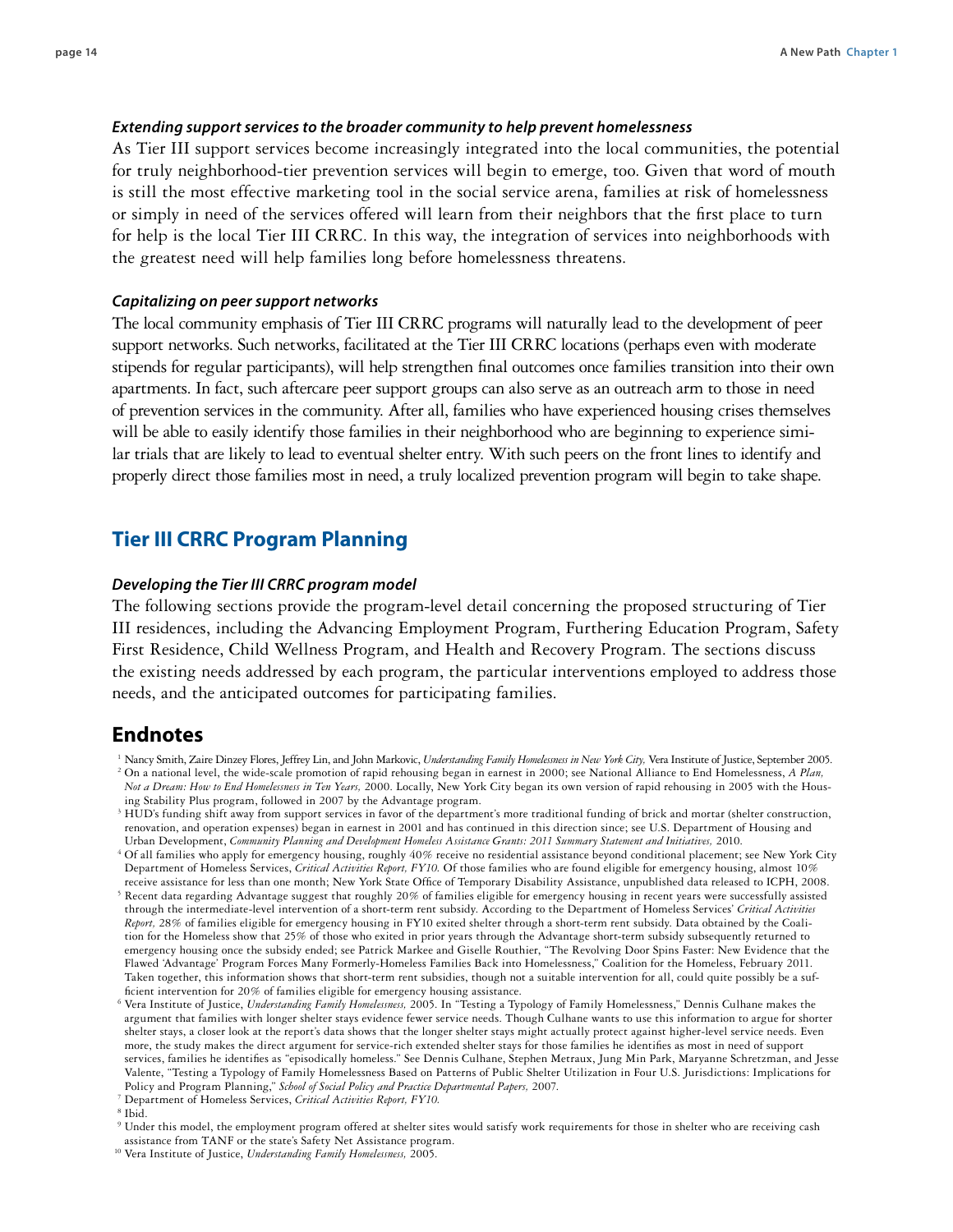## *CHAPTER 2*

## **Tier III Advancing Employment Developing Marketable Skills through Work Experience**

It is estimated that almost 70% of homeless families are unemployed when applying for emergency housing assistance.<sup>1</sup> Over 20% of homeless families report no work history in the five years prior to receiving emergency housing assistance.<sup>2</sup> Even the employed families who exited shelter in 2010 were working at, on average, \$9.50 per hour for 32 hours per week, leaving them with little more than \$1,200 per month.<sup>3</sup> With fair-market rent for a two-bedroom apartment in New York City over \$1,400, self-sufficiency is often out of reach for the city's homeless families.<sup>4</sup>

## **The Disconnect between Work-based Housing Supports and the Actual Work Readiness of Homeless Families**

For homeless families with limited or no work histories, assistance obtaining and increasing employment are basic preliminary steps to housing stability. Yet the recent rent subsidies instituted in the city over the last several years, including Housing Stability Plus in 2005, Advantage NY in 2007, and Advantage



of homeless families are unemployed at shelter entry

in 2010, failed to properly incentivize stable employment. Housing Stability Plus, a five-year subsidy designed to incrementally step down from the full rent amount in the first year to 20% of the rent amount in the fifth year, required families to maintain an active public assistance case. Such a mandate was a practical impossibility, with families approaching the fifth year of the subsidy expected to pay an amount toward rent that would have approached the maximum income permissible under public assistance regulations. In other words, the rent expectation in the later years of the program would have far exceeded 50% of household income, a financial

imbalance that would have spelled disaster for many families. Beyond this elementary program design flaw, Housing Stability Plus did little to encourage families to advance in their employment. Rather, incentives were designed to maintain an active public assistance case.

#### **Dead-end Jobs and Dead-end Incentives**

The end of Housing Stability Plus and the advent of Advantage NY in 2007 pushed the "snag-a-job" approach to employment among homeless service providers. With the promise of 24 months of rent assistance for families documenting at least 20 hours of work per week, Advantage incentivized this rushed approach to employment. Starting in 2010, the City further pushed families in this direction by penalizing providers financially for families who resided in shelter beyond six months. Responding to these

shelter entry incentives, shelter-based employment services have taken a very simplistic form: rushing families into jobs without much regard to fit, quality and long-term sustainability. Under these constraints, only the few homeless families who already had some work experience witnessed even fleeting success. The limitations of this approach were evident in the fact that almost 50% of those families in shelter in a given year were never even eligible for Advantage. Of those who were eligible, less than half were able to maintain housing stability on their own once the subsidy ended.<sup>5</sup>

*21%*  of homeless

> families held no work in the five years prior to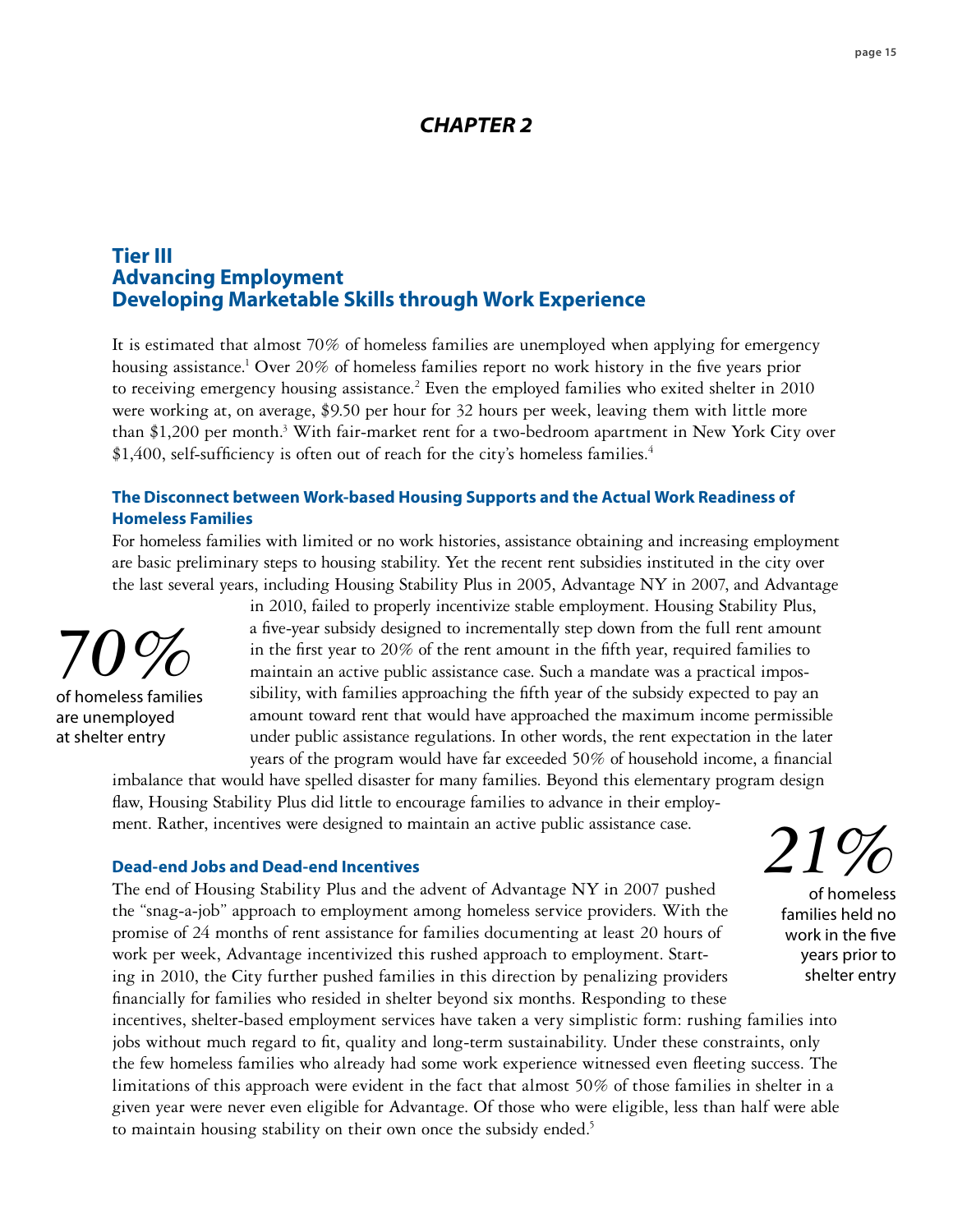#### **Work Readiness vs. Work Rhetoric**

Though touted by some academics and advocates as a kind of panacea for the steadily growing problem of family homelessness, rapid rehousing rent subsidies like Advantage, with their documented shortcomings, proved to be a ready target for the state budget ax. With state dollars pulled from the rent subsidy programs in the 2012 budget, federal funds were lost, too, and the City decided to end the program entirely. Following Advantage, the rhetorical focus for DHS quickly turned to

Average monthly earnings of a working homeless family



the perennial "work first" theme, yet now absent the work support of rent subsidies. The City's current approach is largely the same as it was under Housing Stability Plus and Advantage, save for rent assistance. The only answer for families now is to be funneled into the Human Resource Administration's (HRA) welfare-to-work programs, with the expectation that they re-emerge in under six months, self-sufficient and ready to exit shelter. Recession-era unemployment rates and rampant underemployment seem not to discourage the City from pursuing this current strategy. Add

to the challenges of a stagnant labor market the well-known inefficiencies, incompatibilities, and ineffectiveness of the HRA work programs, and the outlook for shelter exits is grim.

The lingering question, then, for emergency housing providers is how to best assist those families who present with real barriers to employment that exceed the scope of mainstream services. The solution,

as we will see, might be closer at hand than suspected. Largely built upon existing infrastructure, personnel, and funding streams, the following proposal details an employment-readiness program targeting the specific needs of homeless families and suitable for adoption at the provider level.

In New York City, fairmarket rent for a twobedroom apartment

#### **Tier III Advancing Employment Program**

The Tier III Advancing Employment Program will offer a clear path to sustainable employment through real work experiences that afford opportunities for

on-site skill development, employee mentoring, and a stable context for employment search activities. Heads of household will build their work histories and develop essential skills through direct employment in residential services. Existing employment opportunities within the current shelter system, including child care, after-school support, kitchen operations, clerical work, custodial services, and security operations, offer a unique opportunity for never-employed families to become working families.

This hands-on approach to job readiness will be enhanced through individualized coaching sessions with on-the-job mentors. The real on-site work experiences will provide a relevant context through which mentors will engage participants in individual and group dialogue about how to improve employment potential, increase job stability, and strengthen career development. Participants will be guided through the process of developing marketable workplace skills, including industry-specific training as well as more general skills such as punctuality, follow-through, time management, dependability, and effective communication.

Participants will simultaneously develop the skills necessary to secure employment. Helping to improve the quality of cover letters and resumes and the efficiency of application submission, instruction in productivity software and online job search tools will help broaden the scope of employment opportunities available to participants. And rehearsal of interview scenarios will help bolster the confidence of participants as job prospects begin to materialize.

#### **Advancing employment basics**

■ Work experience

- Mentoring
- Job search

*\$1,400*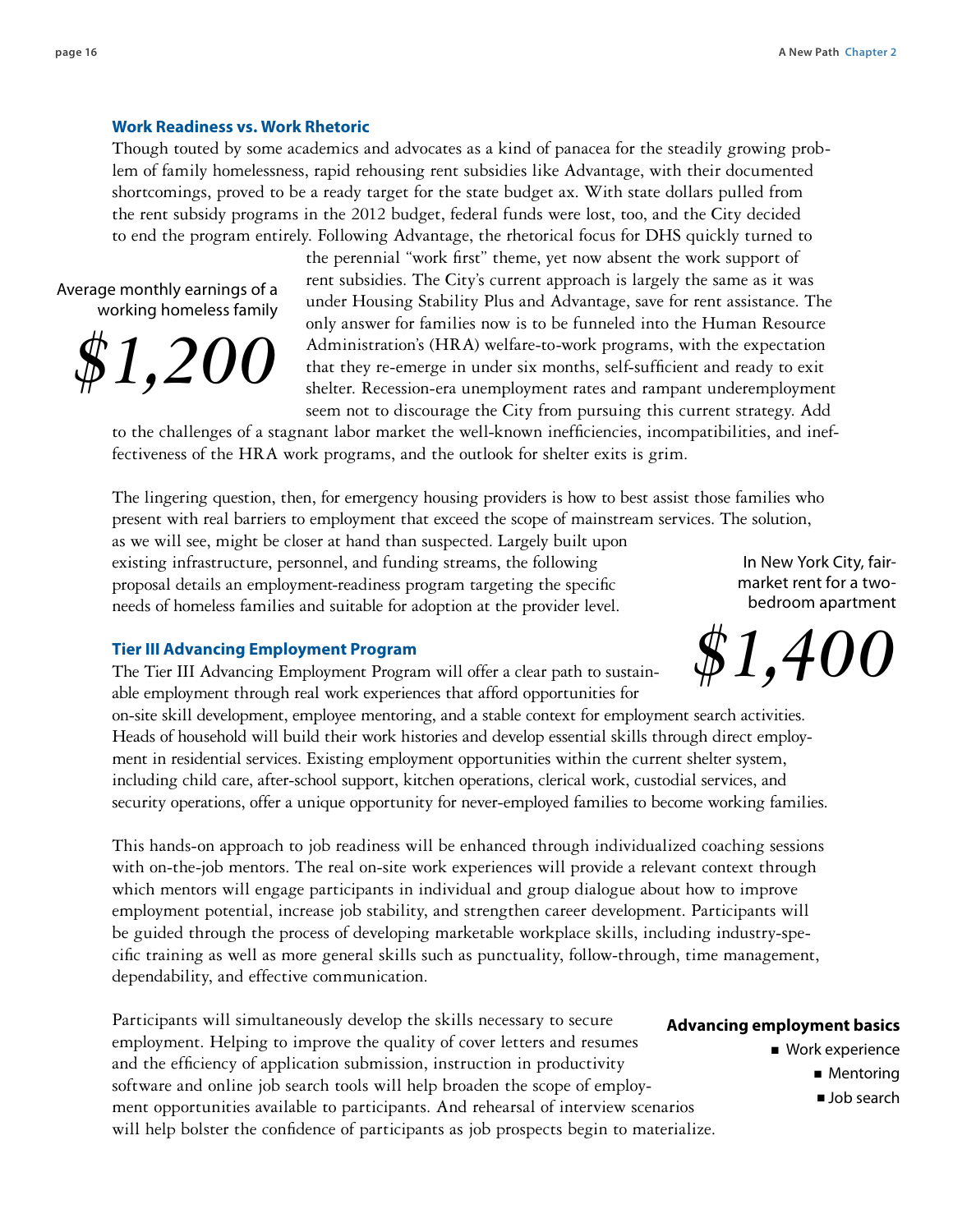This multi-pronged approach to employment training of the Advancing Employment Program model addresses the major obstacles to work not only through direct intervention in the job search process but also, more foundationally, by helping people develop real work histories upon which a truly meaningful job search might be conducted. Simultaneously, the purposeful mentoring will help entry-level workers become sought-after employees.

#### *Target population*

The Tier III Advancing Employment Program will function as a voluntary program into which families will have the option of enrolling. The program will target those heads of household who have attained at least a GED or high school diploma but who have very limited or no work experience. (A secondary track detailed in the following proposal, "Fur**Eligible families**

- Limited or no work experience
- High school diploma or GED
- Motivated to develop new skills
- Amenable to intense on-the-job training

thering Education," will combine education and employment services for those unemployed heads of household lacking a GED or high school diploma.) Families eligible for the Advancing Employment Program will demonstrate a desire to develop marketable job skills. They will have an interest in furthering their knowledge of effective techniques for locating and securing stable employment. To offset their limited on-the-job experience, they will have direct guidance from a mentor who will teach them how to effectively navigate, and succeed in, a new work environment. Capitalizing on the expressed motivation of families in need, the program will seize the opportunity to help families achieve their greatest potential.

#### **Program Components**

When considering the effect of a limited work history on employability, certain barriers emerge as having a particularly detrimental effect on future job prospects. The Advancing Employment Program addresses these leading barriers by offering real work experience, development of industry-specific job skills and general workplace skills, competency in job search tactics, proficiency in interviewing techniques, and strategies for job retention.

#### **Program Components**

#### *Work experience*

■ On-site paid employment helps to build a real work history

*Job skills* 

- Training in industry-specific job skills helps expand future employment opportunities
- *Workplace skills* 
	- Ability to anticipate employer expectations helps to increase value as an employee

#### *Job search tactics*

■ Gaining new writing and computer skills helps to broaden the job search

#### *Interviewing techniques*

■ Comfort with the hiring process helps improve chances of landing the right job

#### *Job retention strategies*

■ Knowing how to navigate a new work environment helps to advance from probationary employment to stable employment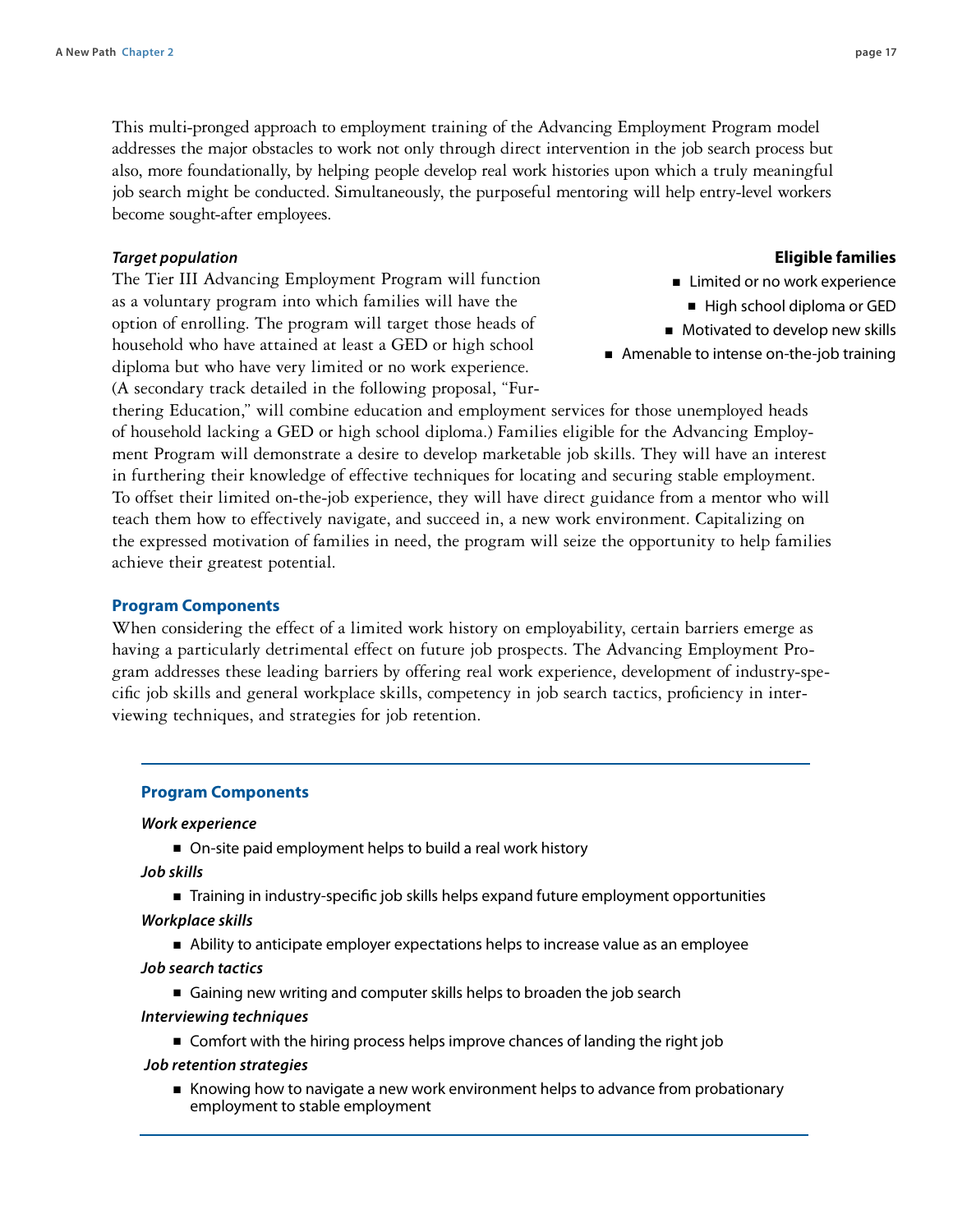#### *Work Experience*

Often, the primary roadblock to employment is a lack of employment itself. Individuals with limited or no prior work experience find themselves with no foundation upon which to frame an application for employment. Consequently, resumes and job applications lack the substantive histories necessary to influence hiring decisions. Through the Advancing Employment Program, participants will gain real work experience through employment in positions regularly occurring in Tier III CRRC settings, including child care, after-school support, kitchen operations, clerical work, custodial services, and security detail.

#### *Job skills*

A deficit of marketable job skills particular to an industry or transferable across sectors limits available work opportunities. At the Advancing Employment CRRCs, co-workers on the job serve as mentors to participant trainees as they learn the skills necessary to succeed in their particular area of focus.

#### *Workplace skills*

Lack of familiarity with workplace expectations regarding attendance, dress, behavior, and communication can lead to job loss for those with minimal work histories. The mentor-trainee relationship central to the program serves as a safe space for participants to learn the ins and outs of expected behavior and communication in work settings, with early learning prioritized through modeling and corrective action.

#### *Job search tactics*

Minimal engagement with productivity software and online application tools, coupled with inexperience structuring resumes and cover letters, reduces the pool of jobs available to applicants. Individual and group sessions with Advancing Employment job coaches introduce participants to word processing applications and online tools for employment search, with hands-on instruction preparing resumes and crafting cover letters.

#### *Interviewing techniques*

Having few or no previous opportunities to interview for jobs makes applicants uncomfortable with the process, hampering their ability to effectively engage potential employers. Group role modeling of potential interview scenarios allows participants nearing the end of the program to hone new communication skills, establish a greater degree of ease with the interview process, and become adept at identifying possible pitfalls when meeting with potential employers.

#### *Job retention strategies*

Inexperience navigating workplace dynamics—including employer expectations, supervisor-trainee relationships, and interactions with co-workers—can impede career development and lead to job loss. Through the aftercare support services of job coaches who have worked with the participants throughout the process, job counseling is available at one of the most crucial points, the beginning of a new job, thereby promoting future success. As such, caseloads of job coaches are tailored to allow adequate time for the provision of aftercare support to participants once they secure alternate employment and relocate from the program residence.

#### **Service Progression**

Progression through the program happens over the course of three phases, the first and third phases lasting three months each and the second phase lasting six months. Each phase seeks to address multiple program components, with cumulative learning happening in each of the core areas over the course of the three phases.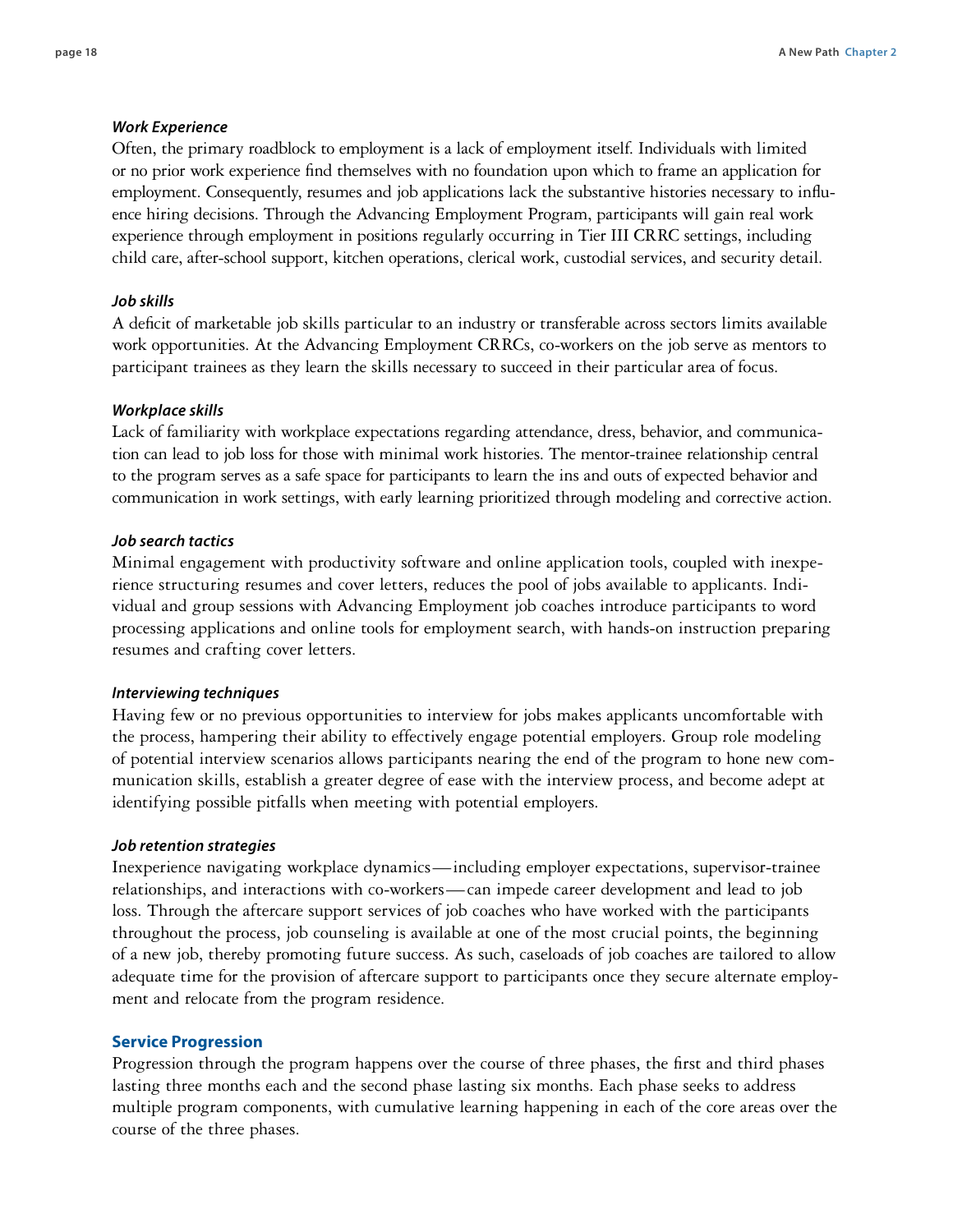

Mentors in the six areas of occupational training meet with the participants during the first week of residency to provide an overview of work expectations. Job coaches help the participants make informed decisions concerning the specific training to pursue. The participants learn to evaluate available work opportunities through the lens of personal interests and abilities. By the end of the first week, the participants each select an area of job training to pursue in the program.

During the first three months, an introductory period of paid apprenticeship under the direction of a mentor is completed. Through the apprenticeship, the participant is introduced to the practice of probationary training for new hires. The required skills of the position are learned on the job, with successful completion of the apprenticeship matched by a slight pay increase and advancement to probationary employment.

During this time, skills are developed on the job under the direction of an assigned mentor. The participant learns the importance of early workplace learning and gains proficiency in basic job skills necessary for satisfactory work completion.

A non-threatening mentor-trainee relationship during the first three months provides a platform for ongoing constructive criticism concerning practical issues related to workplace expectations. Lessons learned are reinforced through weekly group discussions facilitated by the mentors. Participants develop an understanding of on-the-job behavior, communication, appearance, and attendance as central to job retention, particularly during initial probationary periods. This growing acceptance concerning the importance of these factors translates to adoption of behavior and communication styles that prove increasingly marketable to potential employers.

#### **Table 1**

| Phase 1 (Apprenticeship) Months 1-3 |                                                                                                                                                                                                                                                                     |                                                                                                                                                                                                             |                                                                                                                                                                                                   |
|-------------------------------------|---------------------------------------------------------------------------------------------------------------------------------------------------------------------------------------------------------------------------------------------------------------------|-------------------------------------------------------------------------------------------------------------------------------------------------------------------------------------------------------------|---------------------------------------------------------------------------------------------------------------------------------------------------------------------------------------------------|
| Program component                   | Activity                                                                                                                                                                                                                                                            | Intermediate outcome                                                                                                                                                                                        | Final outcome                                                                                                                                                                                     |
| Work experience                     | An introductory period of paid<br>apprenticeship under the direction of a<br>mentor is completed.                                                                                                                                                                   | Through the apprenticeship, the par-<br>ticipant is introduced to the practice<br>of probationary training for new hires.                                                                                   | The required skills of the position<br>are learned on the job, with successful<br>completion of the apprenticeship<br>matched by a slight pay increase and<br>advancement to the practicum phase. |
| Job skills                          | Skills are developed on the job through an<br>apprenticeship period directed by a mentor.                                                                                                                                                                           | The participant learns the impor-<br>tance of early workplace learning.                                                                                                                                     | The participant learns basic job skills<br>for satisfactory work completion.                                                                                                                      |
| Workplace skills                    | A non-threatening mentor-trainee relation-<br>ship provides a platform for ongoing con-<br>structive criticism concerning practical issues<br>related to workplace expectations. Lessons<br>learned are reinforced through weekly group<br>discussions with cohort. | The participant develops an under-<br>standing of on-the-job behavior,<br>communication, appearance, and<br>attendance as central to job<br>retention, particularly during initial<br>probationary periods. | The participant learns general<br>rules of thumb concerning<br>appropriate on-the-job behavior<br>and communication.                                                                              |
| Job search tactics                  | Daily small group sessions with the job coach<br>introduce the participant to productivity<br>and online software, knowledge of which is<br>essential for a successful job search.                                                                                  | The participant is encouraged to<br>expand existing parameters when<br>considering available means of search-<br>ing for and applying for employment.                                                       | The participant develops the nec-<br>essary skills to navigate productivity<br>software and common formats for<br>online searches and applications.                                               |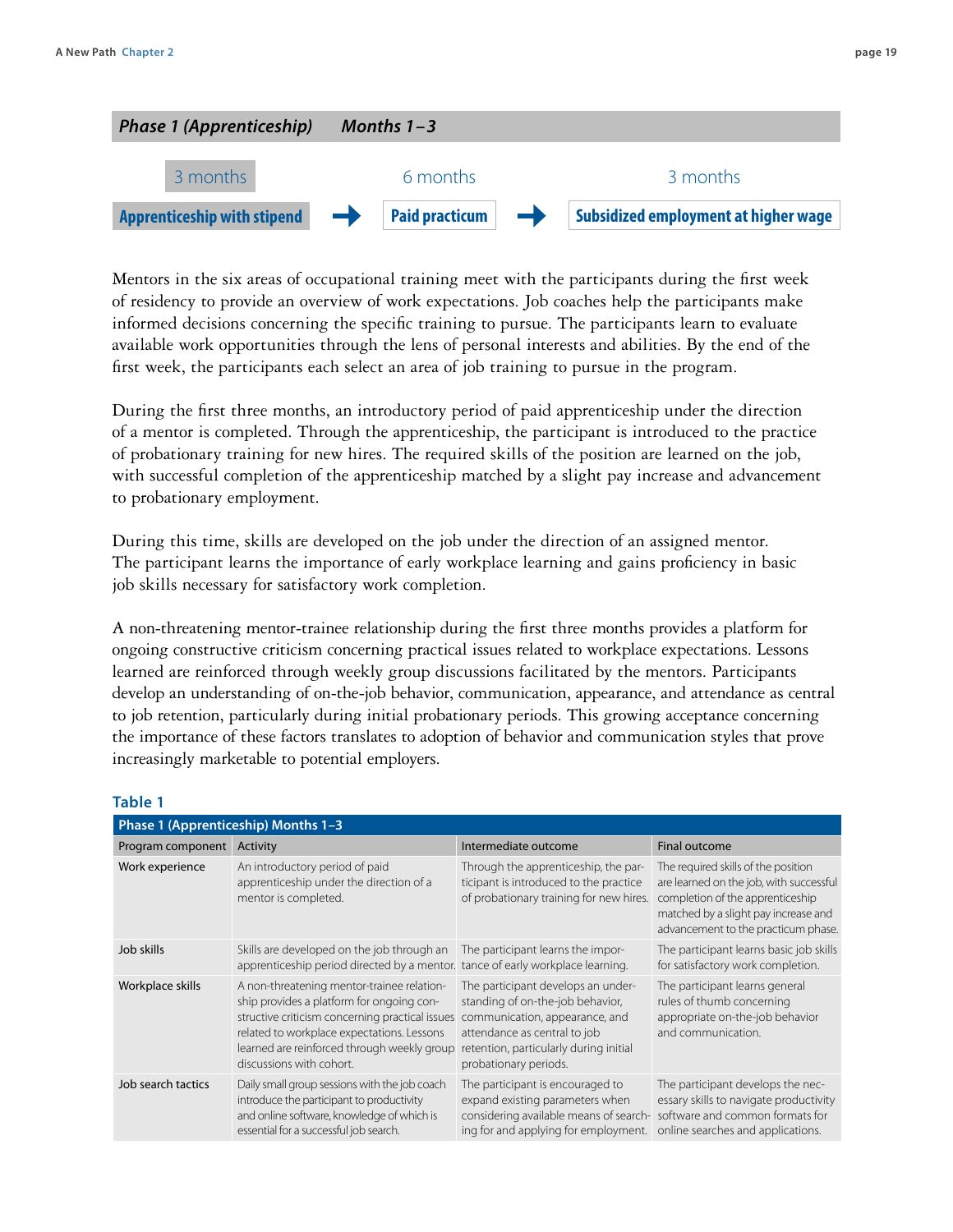In terms of job-search skill development, daily small group sessions with the job coach during the first three months introduce the participant to productivity and online software, knowledge of which is essential for a successful job search. Participants are encouraged to expand existing parameters when considering available means of searching and applying for employment. At the same time, they develop the necessary skills to navigate productivity software and common formats for online searches and applications.



A phase of probationary employment is completed between the fourth and ninth months, with a focus on performance improvement facilitated by comprehensive employee evaluations conducted each month. During this time, participants apply apprenticeship learning to real work situations and become familiar with the process of performance review. Through the process, participants become more valuable employees as more skills are effectively put into practice.

Ongoing supervision and monthly performance evaluations between the fourth and ninth months help participants hone their skills. Skills developed during the apprenticeship are built upon and strengthened through repeated use in a real-work context while participants learn to appreciate and seek out effective supervision.

| Table 2                             |                                                                                                                                                                               |                                                                                                                                                                                                   |                                                                                                                                |
|-------------------------------------|-------------------------------------------------------------------------------------------------------------------------------------------------------------------------------|---------------------------------------------------------------------------------------------------------------------------------------------------------------------------------------------------|--------------------------------------------------------------------------------------------------------------------------------|
| Phase 2 (Paid practicum) Months 4-9 |                                                                                                                                                                               |                                                                                                                                                                                                   |                                                                                                                                |
| Program component                   | Activity                                                                                                                                                                      | Intermediate outcome                                                                                                                                                                              | Final outcome                                                                                                                  |
| Work experience                     | The practicum phase of employment<br>is completed, with a focus on perfor-<br>mance improvement facilitated by<br>comprehensive employee evaluations<br>conducted each month. | The participant applies apprentice-<br>ship learning to real work situations<br>and becomes familiar with the pro-<br>cess of performance review.                                                 | The participant becomes more<br>valuable as an employee as<br>more skills are effectively put<br>into practice.                |
| Job skills                          | Ongoing supervision and monthly<br>performance evaluations help<br>participant to hone skills.                                                                                | The participant learns to appreciate<br>and seek out effective supervision.                                                                                                                       | Skills developed during appren-<br>ticeship are built upon and<br>strengthened through repeated<br>use in a real work context. |
| Workplace skills                    | Individual interactions with mentor<br>and ongoing group discussions<br>with cohort emphasize the strength-<br>ening of workplace skills as central<br>to career advancement. | The participant develops skills<br>for constructively communicating<br>with new co-workers to assess<br>particular expectations of un-<br>familiar workplaces.                                    | The participant further refines<br>workplace skills to match<br>the unique circumstances of<br>given employment.               |
| Job search tactics                  | Daily small group sessions with the job<br>coach serve to improve the participant's<br>writing skills, with a particular focus on<br>cover letter and resume construction.    | The participant develops greater ap-<br>preciation for writing skills as a means<br>of securing employment, even if such<br>skills are not of paramount impor-<br>tance in the obtained position. | Common formats for cover<br>letters and resumes are learned<br>and practiced.                                                  |

#### **Table 2**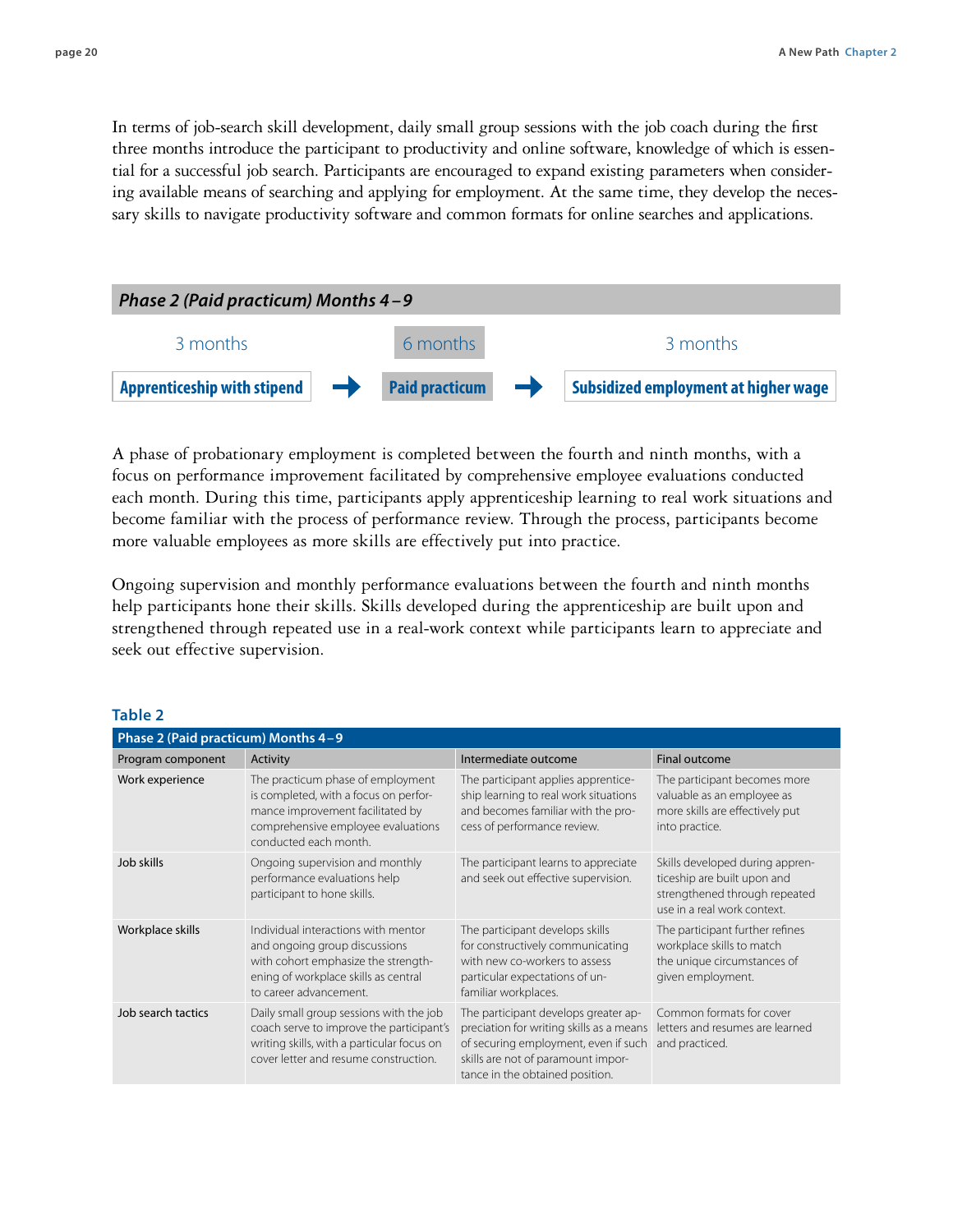Between the fourth and ninth months, individual interactions with the mentor and ongoing group discussions with their peers in the program emphasize the strengthening of workplace skills as central to career advancement. Participants develop skills for constructively communicating with new co-workers to assess particular expectations of unfamiliar workplaces. Through these exercises, they learn to further refine their workplace skills to match the unique circumstances of given employment.

Daily small group sessions with the job coach during the second phase serve to improve the participants' writing skills, with a particular focus on cover letter and resume composition. Participants develop greater appreciation for writing skills as a means of securing employment, even if such skills are not of paramount importance in the obtained position. At the same time, common formats for cover letters and resumes are learned and practiced.



After completing their probationary employment period, participants enter a phase of regular employment, which is completed between the tenth and 12th months, with a particular focus on leveraging the work experience of the program into new opportunities in the marketplace. The participants learn to balance ongoing work responsibilities with job search activities, with the established work experience eventually leading to outside employment.

As basic skills are perfected, the mentor explores further skill development during this phase, with the participants expanding current job responsibilities in ways that will augment future performance. Recognizing there is always room for further improvement in the work setting, participants expand their existing knowledge base, with additional skills helping to further future employment potential.

Interactions with mentors and peers focus on how workplace skills developed in one environment become transferable skills applicable to future employment.

Participants develop an appreciation for the marketability of developed workplace skills and learn to translate workplace skills into personal attributes that can help secure a wide range of available employment opportunities.

Individual sessions with the job coach twice a week, coupled with daily personal time dedicated to the search and application process, help the participants tailor the employment search, applications, cover letters, and resumes to the particular skill set developed during the program. Participants learn the value of focusing the employment search process and aligning the developed skill set with the needs of potential employers. In consultation with the job coach, participants conduct a targeted employment search centering on established skills and abilities and utilize computer and writing skills to tailor application materials.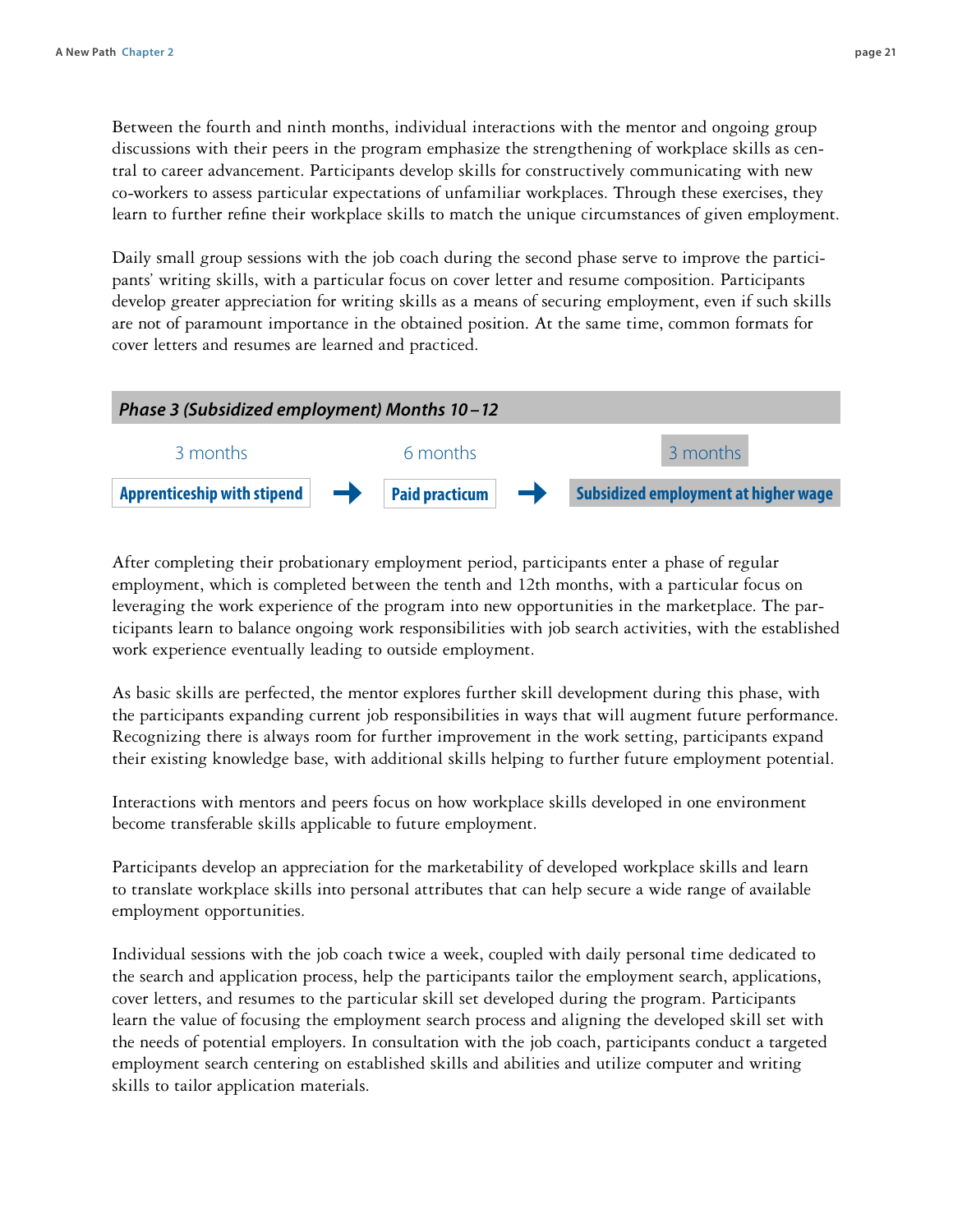#### **Table 3**

| Phase 3 (Subsidized employment) Months 10-12 |                                                                                                                                                                                                                                                                                                                |                                                                                                                                                                         |                                                                                                                                                                                                                                  |
|----------------------------------------------|----------------------------------------------------------------------------------------------------------------------------------------------------------------------------------------------------------------------------------------------------------------------------------------------------------------|-------------------------------------------------------------------------------------------------------------------------------------------------------------------------|----------------------------------------------------------------------------------------------------------------------------------------------------------------------------------------------------------------------------------|
| Program component                            | Activity                                                                                                                                                                                                                                                                                                       | Intermediate outcome                                                                                                                                                    | Final outcome                                                                                                                                                                                                                    |
| Work experience                              | The second phase of regular employment is<br>completed, with a focus on leveraging the work<br>experience of the program into new opportun-<br>ities in the marketplace.                                                                                                                                       | The participant learns to<br>balance ongoing work<br>responsibilities with job<br>search activities.                                                                    | Established work experience<br>leads to outside employment.                                                                                                                                                                      |
| Job skills                                   | As basic skills are perfected, the mentor<br>explores further skill development with the<br>participant to expand current job responsi-<br>bilities and future capacity.                                                                                                                                       | The participant realizes<br>that there is always room<br>for further improvement<br>in the work setting.                                                                | Additional skills are added to the<br>participant's knowledge base, further-<br>ing future employment potential.                                                                                                                 |
| Workplace skills                             | Interactions with mentor and peers focus<br>on how workplace skills developed in one<br>environment become transferable skills<br>applicable to future employment.                                                                                                                                             | The participant develops<br>an appreciation for the<br>marketability of developed<br>workplace skills.                                                                  | The participant learns to translate<br>workplace skills into personal attributes<br>that can help secure a wide range of<br>available employment opportunities.                                                                  |
| Job search tactics                           | Individual sessions with the job coach twice a<br>week, coupled with daily personal time dedicat-<br>ed to the search and application process, helps<br>the participant tailor the employment search,<br>applications, cover letters, and resumes to the<br>particular skill set developed during the program. | The participant learns the<br>value of focusing the em-<br>ployment search process<br>and aligning the developed<br>skill set with the needs of<br>potential employers. | In consultation with the job coach,<br>the participant conducts a targeted<br>employment search centering on<br>established skills and abilities and<br>utilizes computer and writing skills<br>to tailor application materials. |

During this final phase, interviewing skills are practiced and refined in weekly group sessions, with members taking turns playing the part of applicant and employer and providing one another with constructive criticism.

#### *Transition to community*

The goal for all families in the Advancing Employment Program is to obtain outside employment, and then move on to permanent housing. Housing search assistance will be provided and many of the skills learned during the program will also assist families in this regard. For families whose income is not sufficient to obtain and maintain market-rate housing, they will be prioritized for public housing or a Section 8 housing voucher, resources that must be targeted to those most in need.

Aftercare services will be part of every Tier III CRRC Program. Families transitioning from a CRRC will still be able to receive in-office services as needed from the same providers they have grown to trust during their time in residence. The support system does not vanish when the parent obtains a job and signs a lease. Rather, key providers and services remain close at hand as a lifeline should future crises emerge. Even more, ongoing everyday support around child care, after-school supervision, and other family goals are readily accessible to families as they continue on their paths to growing stability.

### **Endnotes**

<sup>1</sup> Nancy Smith, Zaire Dinzey Flores, Jeffrey Lin, and John Markovic, *Understanding Family Homelessness in New York City*, Vera Institute of Justice, September 2005.

<sup>4</sup> National Low Income Housing Coalition, "Out of Reach 2011," available at http://www.nlihc.org/template/index.cfm.

 $^2$  Ibid.

<sup>&</sup>lt;sup>3</sup> Giselle Routhier, "Revolving Door: How the Bloomberg Administration is Putting Thousands of Formerly-Homeless Families at Risk of Returning to Homelessness," Coalition for the Homeless, July 2010.

<sup>5</sup> According to the Department of Homeless Services' *Critical Activities Report,* 28% of families eligible for emergency housing in FY10 exited shelter through a short-term rent subsidy. Data obtained by the Coalition for the Homeless show that 25% of those who exited in prior years through the Advantage short-term subsidy subsequently returned to emergency housing once the subsidy ended, 6% were made eligible for another subsidy after entering into eviction proceedings, and 16% transitioned to the long-term rent subsidy of Section 8; see Patrick Markee and Giselle Routhier, "The Revolving Door Spins Faster: New Evidence that the Flawed 'Advantage' Program Forces Many Formerly-Homeless Families Back into Homelessness," Coalition for the Homeless, February 2011.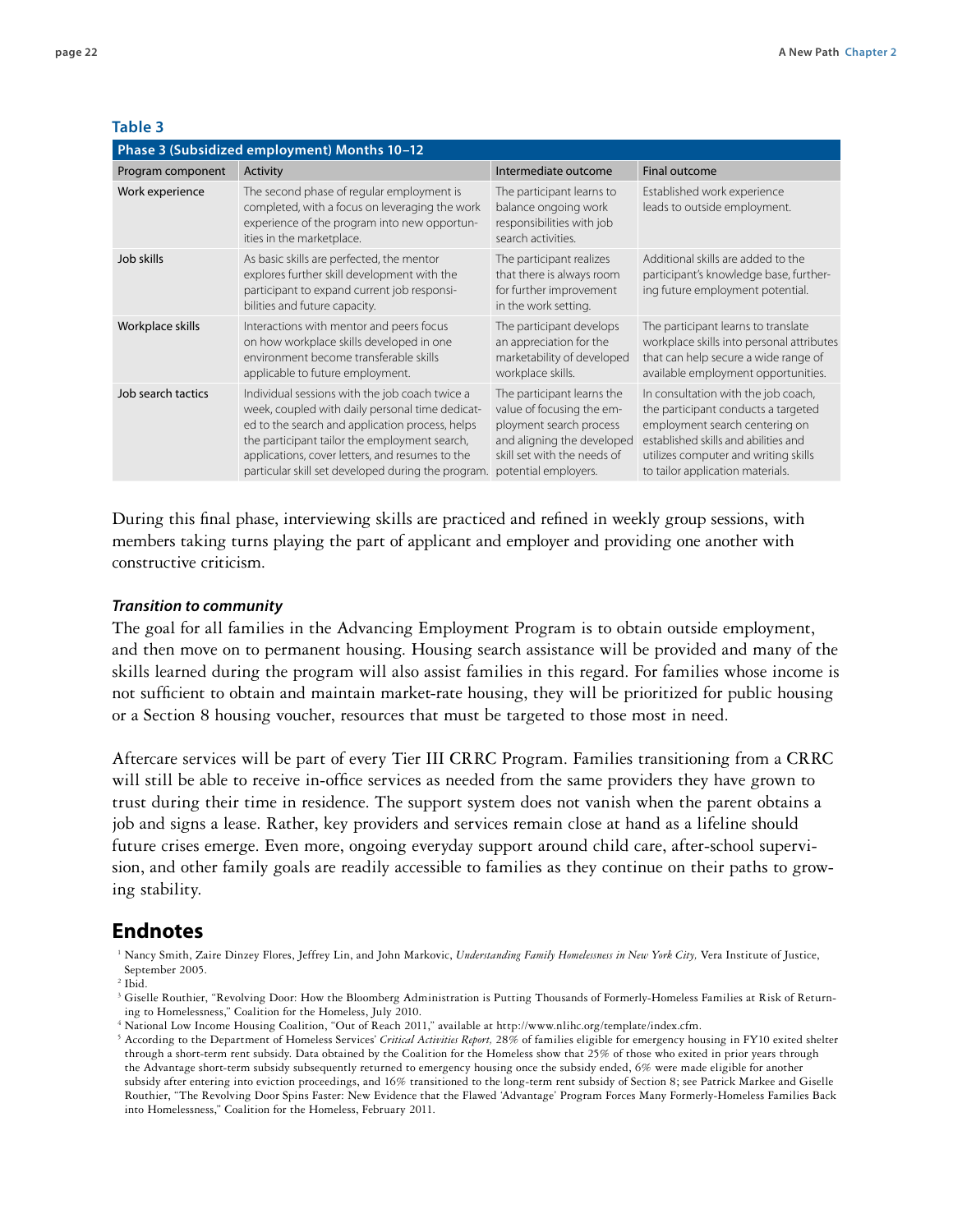## *CHAPTER 3*

## **Tier III Furthering Education Continuing Studies to Achieve Success**

Over half of all homeless heads of household do not have a high school diploma or general equivalency degree (GED).<sup>1</sup> This lack of educational attainment among homeless families translates to chronic unemployment, lower wages, and fewer hours worked each week, a sure recipe for ongoing housing instability. New Yorkers who hold a high school diploma or GED earn 65% more over their lifetime than New Yorkers who lack this basic level of education.2 Even more, women in New York with a high school diploma or GED earn 94% more than other female New Yorkers with less education.<sup>3</sup> Individuals without a high school diploma or GED are known to require more social services over their lifetime than those who hold these credentials, with the less-educated group consuming more in services than they return to the City coffers through taxes.<sup>4</sup> Despite the obvious advantages of an educated citizenry, fewer than 2% of New Yorkers lacking a GED even take the test each year.<sup>5</sup> *56%*

*Failure to incentivize education*

Deadlines for exiting emergency housing serve as a strong disincentive for furtheing education. Because of strict City policies that push families to find a job quickly, many in need bypass educational goals in their rush to find employment. The result is a continuing cycle of unstable, low-wage work, with little hope for advancement given educational deficiencies.

### **Tier III Furthering Education Program**

A Tier III Furthering Education Program will help correct the current incentive structure so that families will be encouraged and supported to pursue educational advancement. Heads of household lacking a high school diploma or GED will prioritize their education first. Upon obtaining their GEDs, these parents will transition to job readiness and employment search services. Though this model necessarily means a longer length of stay in residence, it will also mean greater success when transitioning to independence, a program strength that will translate to fewer families reapplying for emergency housing assistance.

### **Target Population**

Tier III Furthering Education Programs will target families whose primary barrier to employment and housing stability is the head of household's limited education. Though families with higher-level service needs, such as mental health issues or child welfare involvement, might also need assistance with GED preparation, such families will not be targeted for Furthering Education Programs. Rather, these families

#### **Eligible families**

- No high school diploma or GED
- Motivated to obtain GED
- Understand importance of prioritizing education

will be targeted for residential placement according to their primary service need, with necessary educational services offered as a supplement to those services designed to address the family's primary barrier to stability. In this way, the Furthering Education Programs will be singularly focused on GED preparation, limiting the number of obstacles to positive program outcomes for both staff and participants.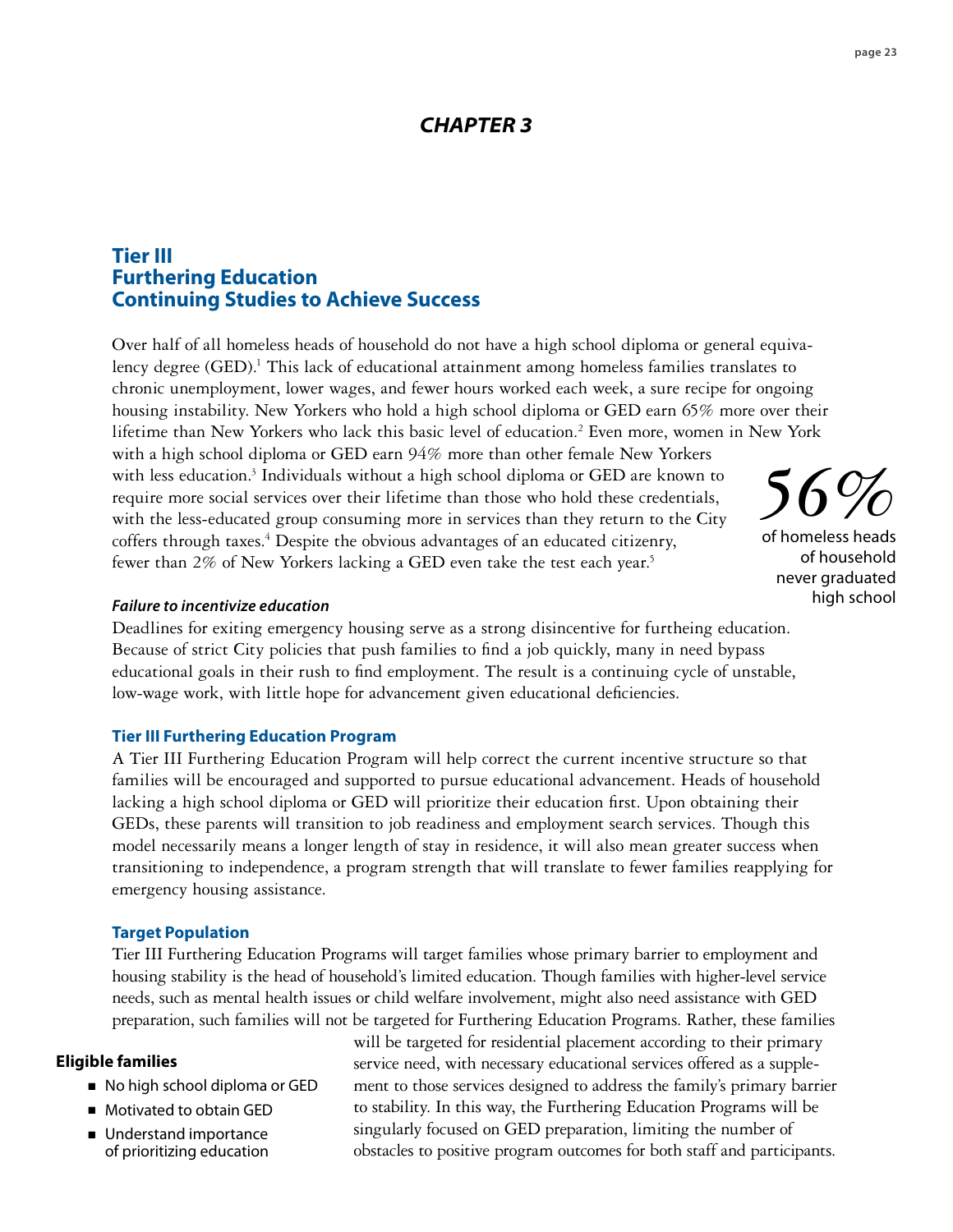#### **Program Components**

The Tier III Furthering Education Program will work exclusively to prepare participants to pass the GED test. Heads of household will be the primary focus of this intervention, although dependent children who have dropped out of school will also be eligible for course enrollment. Preparation for the GED exam will be tailored to the skill level of participants, with similarly skilled individuals grouped together to facilitate timely progress.

Understanding that some participants will test higher at program entry than others and that certain individuals will be stronger in some subject areas and weaker in others, participants will be assigned to one of three tracks upon program entry. Individuals with significant educational deficiencies in multiple subject areas will follow the adult basic education track, through which they will receive extensive training in all subject areas (reading, writing, social studies, science, and math). Participants struggling with just one or two subject areas will enter the subject-refresher track, where they

#### **Figure 4**

Furthering education program

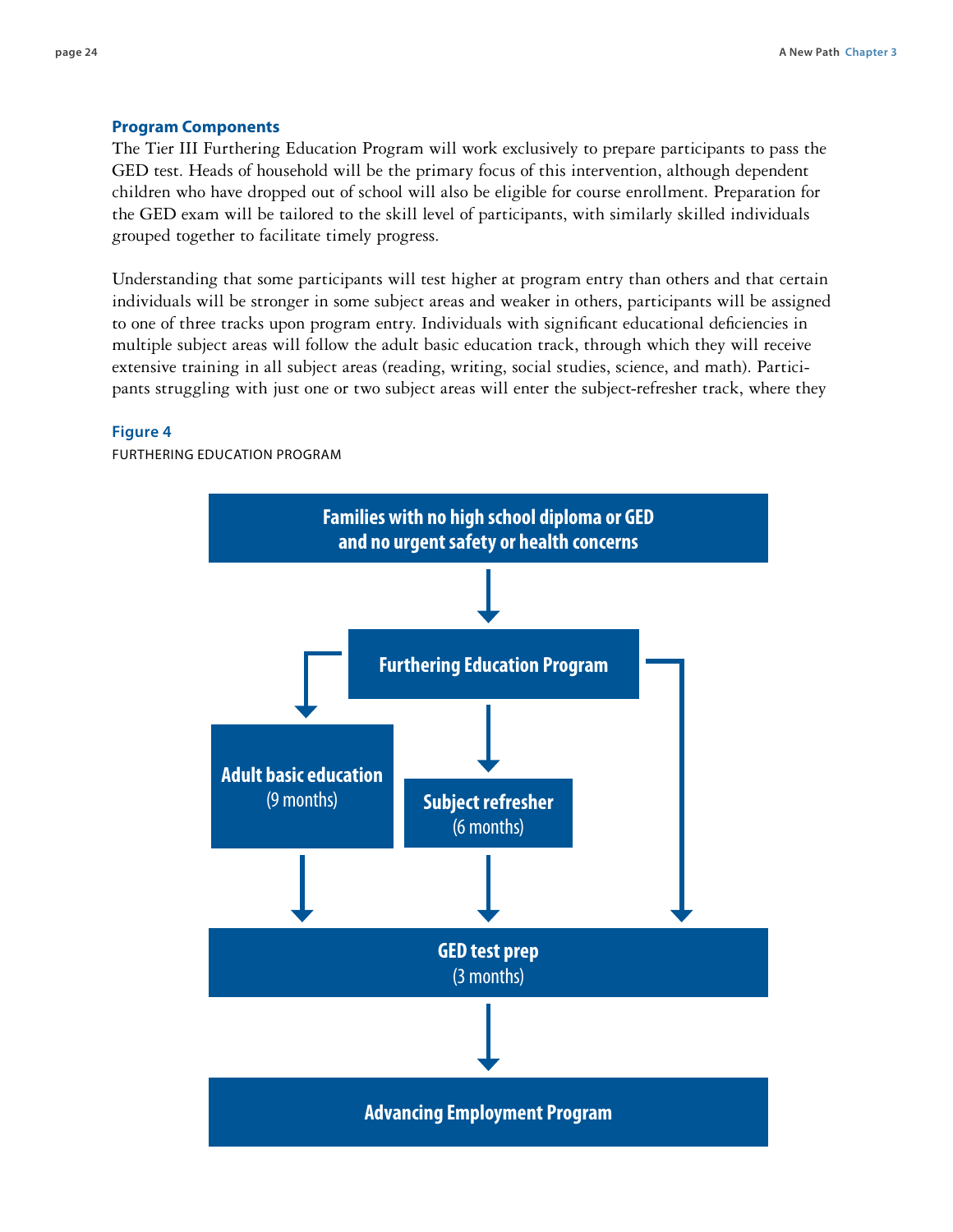will receive additional guidance and instruction in just those subjects they find particularly challenging. A third group assessed with sufficient abilities in all subject areas will enter the test-preparation track, where they will be trained in test-taking techniques, with practice exams as a central focus of the training. The test-preparation track will also serve as the final program stage for individuals completing either the adult basic education track or the subject refresher track.

Understanding the many reasons people do not finish high school, including differences in learning style and ability, teachers in Furthering Education Programs will be trained to work closely with participants to identify and overcome barriers to education. A manageable student-to-teacher ratio and full workday schedule will provide teachers with the flexibility to employ teaching strategies according to the identified learning styles of students, thus maximizing the beneficial outcomes of the program.

#### **Service Progression**

Central to the enrollment process in Furthering Education Programs will be an assessment of educational abilities. The Test of Adult Basic Education, or similar assessment tool, would help determine the appropriate education track for each incoming participant. Those with significant deficiencies in one or a number of subject areas will be further assessed for learning styles and abilities. Participants will be assigned to one of three education tracks.

Those entering the adult basic education track will participate in a daily schedule similar to a traditional school setting, with students receiving instruction in each of the five subject areas five days a week. Given the greater educational needs of these students, completion of this phase of the program will take at least nine months.

Students entering the subject-refresher track will also be scheduled to receive instruction a minimum of 35 hours per week, but this training will focus on only one or two subject areas, allowing students to complete this phase of the program in three to six months, depending on the number of subjects pursued.

More advanced students will enter directly into the test-preparation track while others will enter this phase only after completing either the adult basic education track or the subject-refresher track. For all, this final education phase of the program will be completed in two to three months, depending on the student's capacity to achieve a passing grade on the GED practice tests. Proven success on the practice tests will lead to scheduling of the actual test. Once students obtain their GED, the student resident will be reassessed for eligibility in a Tier III Advancing Employment Program.

### **Endnotes**

- <sup>1</sup> Nancy Smith, Zaire Dinzey Flores, Jeffrey Lin, and John Markovic, *Understanding Family Homelessness in New York City,* Vera Institute of Justice, September 2005.
- <sup>2</sup> Lazar Treschan and David Jason Fischer, From Basic Skills to Better Futures: Generating Economic Dividends for New York City, Community Service Society, September 2009.
- <sup>3</sup> Female adults in New York City (18 64 years old) who do not have a high school diploma or GED have lifetime earnings of \$389,156 compared to \$753, 988 for those with it; Paul Harrington, *Labor Market and Fiscal Impacts of Educational Attainment in New York City,* "Multiple Pathways to Success: Graduation and Beyond," New York City Dropout Summit, Brooklyn, N.Y., March 6, 2009.
- <sup>4</sup> Net fiscal cost for less than high school or equivalent = \$-134,037. Net fiscal benefit for HSD or GED = \$192,715. Costs are derived from the cost of institutional expenditures (such as incarceration and shelter) and cash and in-kind transfers, while benefits are derived from tax payments; Paul Harrington, Labor Market and Fiscal Impacts of Educational Attainment in New York City, "Multiple Pathways to Success: Graduation and Beyond," New York City Dropout Summit, Brooklyn, N.Y., March 6, 2009; Lazar Treschan and David Jason Fischer, *From Basic Skills to Better Futures: Generating Economic Dividends for New York City,* Community Service Society, September 2009.
- <sup>5</sup> Christine Quinn and Maria del Carmen Arroyo, "Citywide GED and Adult Education Campaign," Release #084-2010, City Hall Office of Communications, New York, August 24, 2010.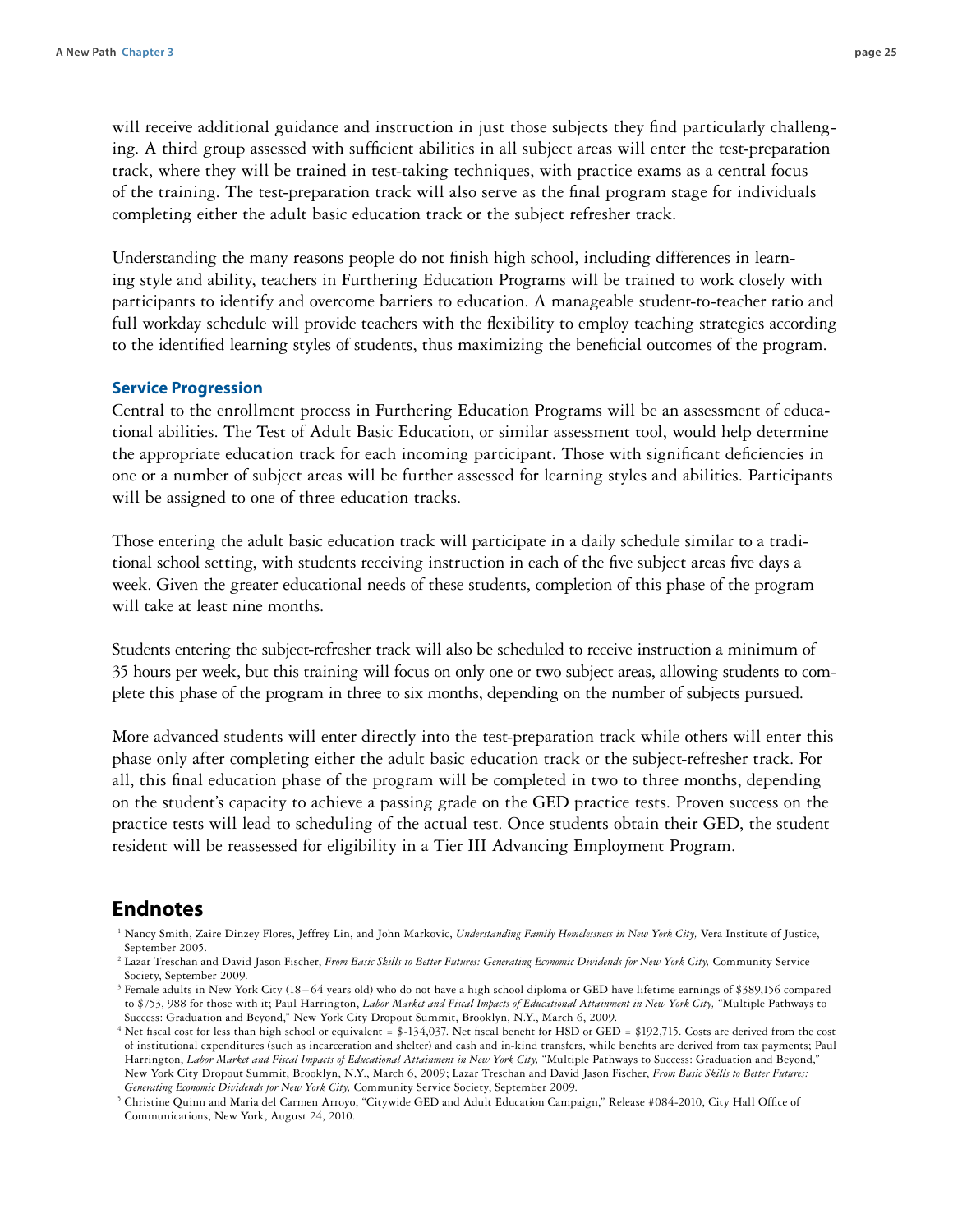## *CHAPTER 4*

## **Tier III Safety First Residence Support for Families Fleeing Violence**

In Fiscal Year 2010, nearly half of all families applying for emergency housing assistance in New York City were referred for further domestic violence assessment based on reports of abuse presented at intake. Of those completing this further assessment, 20% were found eligible for placement in a domestic violence shelter. However, due to limited capacity, only 70% of applicant families were able to receive these critical domestic violence services. The rest of the 650 families fleeing domestic violence, all with verified safety concerns, were forced to make do with placement in the mainstream shelter system, a solution that compromised family safety and well-being.<sup>1</sup>

#### **Table 4**

| <b>Domestic Violence Shelter Assessment and Eligibility, FY10</b> |                 |                                             |  |  |
|-------------------------------------------------------------------|-----------------|---------------------------------------------|--|--|
| Assessed at PATH for DV shelter                                   | 10,942 families | 46% of all families who applied at PATH     |  |  |
| Found eligible at PATH for DV shelter                             | 2,176 families  | 20% of all families assessed for DV shelter |  |  |
| Entered DV shelter from PATH                                      | 1,523 families  | 70% of all families eligible for DV shelter |  |  |
| Insufficient bed space in DV shelter                              | 653 families    | 30% of all families eligible for DV shelter |  |  |

Source: New York City Human Resources Administration, unpublished data released to ICPH, October 2010; City of New York, *Preliminary Mayor's Management Report,* February 2011; New York City Department of Homeless Services, *Critical Activities Report, FY10;* New York City Human Resources Administration, *HRA Facts,* 2010.

With only 2,200 domestic violence shelter beds in the city, the length of stay for such emergency assistance is capped at 135 days, with many victims either returning to their abuser or entering the mainstream shelter system upon reaching their time limit.<sup>2</sup> The difficulty of breaking free from the cycle of abuse is complicated by the abuser's manipulation of the victim's emotions as well as real issues of financial dependence, worsened by low educational attainment and poor work histories among some victims.<sup>3</sup> Even more, exposure to violence in the household jeopardizes the healthy development of children, contributing to potential academic and emotional setbacks requiring a trauma-informed approach to service delivery to correct.<sup>4</sup> Given the nature of these obstacles, seemingly insurmountable to the victims of violence who face them, emergency services must be structured to provide time and resources adequate for the rebuilding of lives independent of abusers.

#### **Tier III Safety First Residence**

Tier III Safety First Residences will build on the proven practices of countless domestic violence service providers who have documented the best approaches to helping victims of violence leave their abusers. Coupling this wealth of practice wisdom with the education and employment support services necessary for families to become independent, Safety First Residences will afford victims of abuse the time and resources to regroup, heal, and move forward to a future free of violence.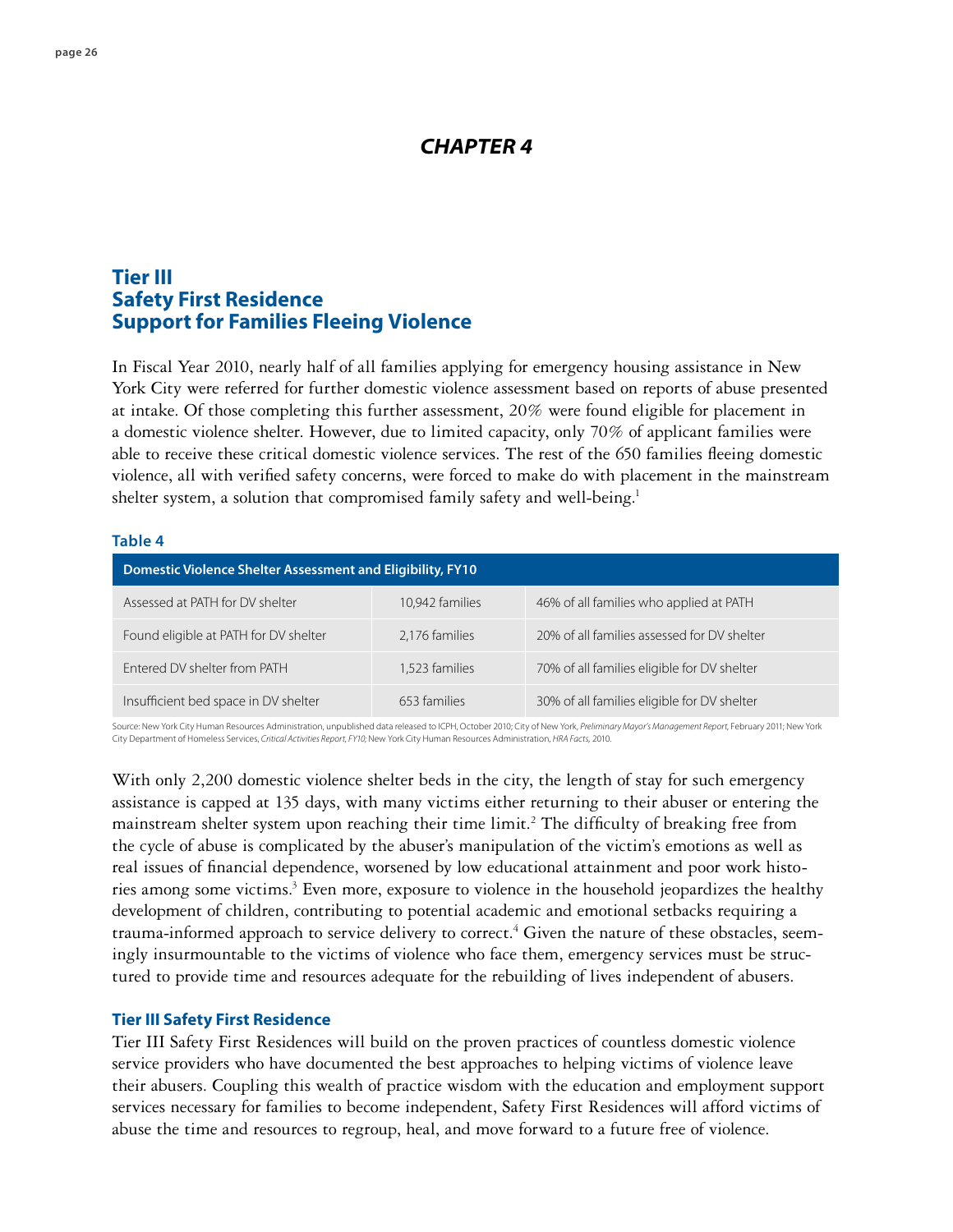#### **Target Population**

Existing assessment procedures integrated into the family shelter application process serve to identify those families most in need of targeted domestic violence services. Families so targeted are those with verifiable safety concerns such that the added protection of an undisclosed shelter location is necessary to guard against further family victimization. Tier III Safety First Residences will serve the needs of those families found eligible for domestic violence shelter who are unable to access such services due to capacity limits of the current system. Safety First Residences will also prioritize those families who enter domestic violence shelters but time out of the system before achieving independence; at the end of their limited stay in a domestic violence shelter, these families will transition to the additional support services of a Safety First Residence.

#### **Program Components**

Of greatest concern in the Safety First Residence will be protecting families against further abuse and violence. Ensuring that all those deemed eligible for domestic violence services receive them, Safety First Residences will help close the gap on unmet need. Operating in undisclosed locations, the residences will provide an additional shield against abusers who would be more likely to track victims at the publicly available addresses of the mainstream shelter system. This added layer of protection will help distance victims from the undue influence of abusers' manipulation, threats, and violence, affording traumatized families a real opportunity to make lasting transitions to independence. With safety as the cornerstone, the residences will foster an environment where victims and their families will feel comfortable disclosing details of abusive relationships, leading to more productive counseling sessions and greater progress toward sustained independence. Counseling services will be offered to both parents and children, with play therapy addressing the identified emotional needs of younger children.

#### **Figure 5**

#### Domestic violence shelter assessment and eligibility, FY10



Source: New York City Human Resources Administration, unpublished data released to ICPH, October 2010; City of New York, *Preliminary Mayor's Management Report,* February 2011; New York City Department of Homeless Services, *Critical Activities Report, FY10;*  New York City Human Resources Administration, *HRA Facts,* 2010.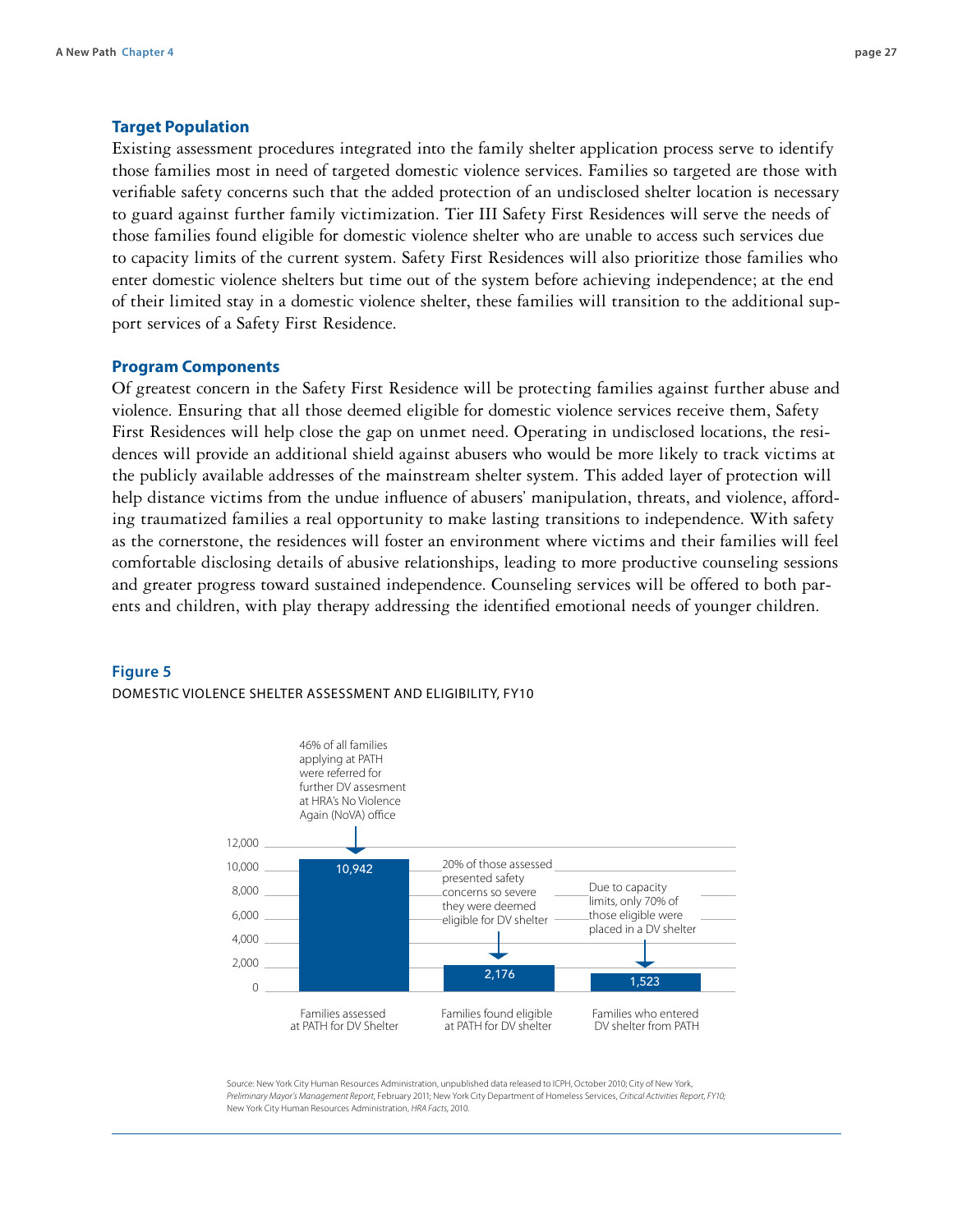Concurrent with the counseling sessions will be education and job readiness programs, designed to help families move to financial independence and freedom from abuse. Tapping into the specialized services of Tier III CRRC Advancing Employment Programs and Furthering Education Programs, the Safety First Residence will help families free themselves from abuse not only emotionally but also financially. Through strategic partnership with other Tier III programs specializing in employment and education, the Safety First Residence will bolster the effects of counseling sessions by offering the tools and resources necessary for victims of violence to forge a new path to a sustainable future free from the controlling arm of abusers. Provided with safe transportation to other residences within the local Tier III network, parents will participate daily in appropriate education or job readiness programs, with child care and after-school support services offered on site at the Safety First Residence to help accommodate the head of household's schedule.

#### **Service Progression**

Upon program entry, heads of household will begin meeting with a domestic violence counselor who will not only assess the victim's level of sustained trauma but will also determine the support services essential for long-term family strengthening. This assessment will help determine the family's most immediate needs. Some heads of household will also be facing substance abuse problems or child welfare issues. Along with domestic violence counseling through the Safety First Residence, these families will also receive support services through appropriate providers in the local Tier III network. Some families will not require these additional core services but will be in need of further assistance advancing their education, employment, or both. Likewise, these families will be assigned to corresponding programs in the local network of residences. According to this model, service progression will be based on advancement in the identified areas of additional need, with eventual housing stability achieved through the steps outlined in each individual service track.

### **Endnotes**

- <sup>1</sup> New York City Human Resources Administration, unpublished data released to ICPH, 2008–10; City of New York, *Preliminary Mayor's Management Report,* February 2011.
- <sup>2</sup> New York City Human Resource Administration, *HRA Facts,* 2010.
- <sup>3</sup> National Coalition Against Domestic Violence, *Economic Abuse.*

<sup>4</sup> Katherine Kitzmann, et al., "Child Witnesses to Domestic Violence: A Meta-analytic Review," *Journal of Consulting and Clinical Psychology* 71, no. 2  $(2003): 339 - 52.$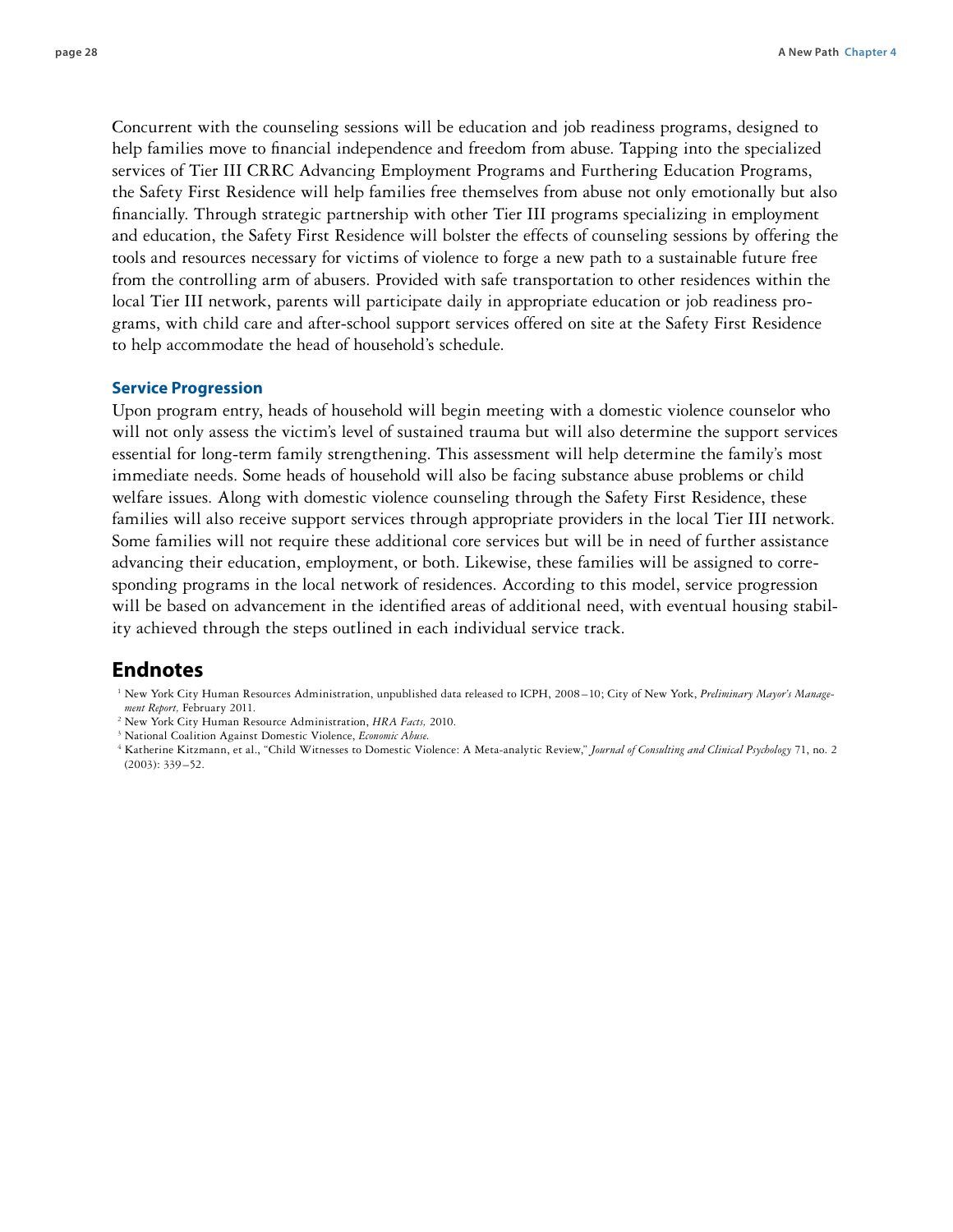## *Chapter 5*

## **Tier III Child Wellness Residence Protecting Child Safety and Keeping Families Together**

The incidence of child abuse and neglect is high among homeless families, with as many as one out of four homeless children involved with the child welfare system at some point in their childhood. On average, 670 active child welfare cases and 1,300 closed cases were identified each month among applicant homeless families in New York City in 2010.<sup>1</sup>

The additional stressors associated with housing instability make these at-risk children even more susceptible to maltreatment as the family's housing becomes increasingly precarious. And the common path to family homelessness through downward-spiraling housing stability means children are even more at risk at the point of application for emergency assistance. Emergency housing services present an opportunity to help stabilize the immediate housing crisis, but existing resources in the Tier II system must be better

leveraged to also help stabilize internal family system dynamics such that the overall incidence of child abuse and neglect is reduced. As families begin receiving housing services, overall family stability should begin to improve, too, but this will only happen insofar as the services offered by providers match the existing needs of families in residence.

At present, homeless families facing real threats of child separation largely receive services through outside providers, often located at a distance from the family's residence. Not only is program accessibility a barrier under the present system, but obstacles inherent to receiving services from multiple providers also present a significant problem. Scheduling conflicts, intake and assessment repetition, and service duplication all act to further complicate the lives of already over-stressed families.

#### **Tier III Child Wellness Residence**

The current Tier II family residences are well-positioned to provide a more integrated delivery of prevention services to families and children in need. Even more, through the co-location of child welfare service programming in the existing infrastructure of the Tier II system, not only will family preservation be better supported, but so will family reunification.

Those families who have already endured child separation and face housing instability as a primary obstacle to family reunification will also benefit from the integrated services of a Tier III Child Wellness Residence. Housing instability is a leading cause of delayed family reunification. The Administration for Children's Services' Family Reunification Program seeks to minimize these housing barriers largely through strategic partnership with the New York City Housing Authority, an alliance that affords such families priority eligibility for available Section 8 vouchers and public housing units.

On average,  $\bigcirc$ active child welfare cases and

*1,300* closed cases were identified each month among applicant homeless families in New York City in 2010.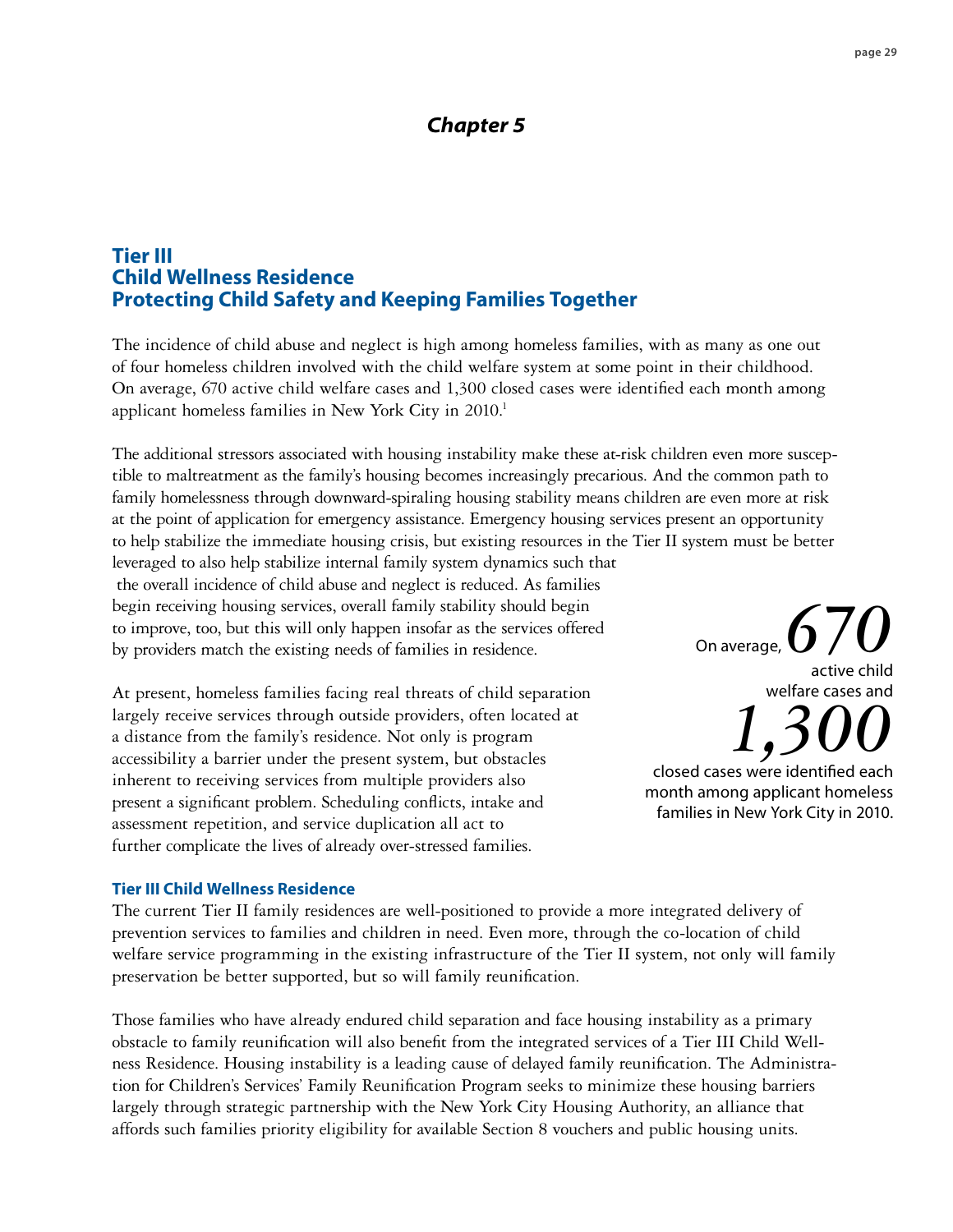Even when prioritized, a family must still wait an extended period of time before these housing resources become available. Integrated prevention services in a Tier III residence will help speed the process of lasting family reunification, making sure children return to their families sooner than later.

#### **Target Population**

Families applying for shelter with active child welfare cases and those receiving voluntary preventive services will be referred to the Tier III Child Wellness Residence. Families with closed cases who present concerns of child out-of-home placement as the primary reason for seeking housing assistance will also be referred.

Likewise, families with children currently in out-of-home care whose only barrier to family reunification is stable housing will be prioritized for services through the specialized Tier III residence. Provided all other barriers to family reunification have been sufficiently addressed, children should not be kept as wards of the state solely on the grounds of a family's housing status. The Tier III Child Wellness Residence will help rectify this injustice to children in need.

Given the overlap of domestic violence, mental illness, and substance abuse among families with histories of child welfare involvement, initial assessment of these needs will determine the most efficient combination of services necessary to address the presenting problem. Such presentations of multiple service needs may occasionally raise difficult questions concerning the best approach for the welfare of the child. Thorough assessment will help determine the primary problem that must be addressed at the outset before advances can be expected in areas of other service need, all the while prioritizing family and child safety.

#### **Program Components**

Tier III Child Wellness Residences will focus on child abuse and neglect-prevention services. These services will resemble those of existing prevention programs with the primary advantages of accessibility, scheduling simplification, full integration with other housing and social services, and crisis monitoring for high-risk families. Specialized prevention service staff will focus singularly on the

#### **Figure 6**



Child welfare cases among applicant homeless families (FY10 monthly average)

Source: New York City Administration for Children's Services, unpublished data released to ICPH, November 2010.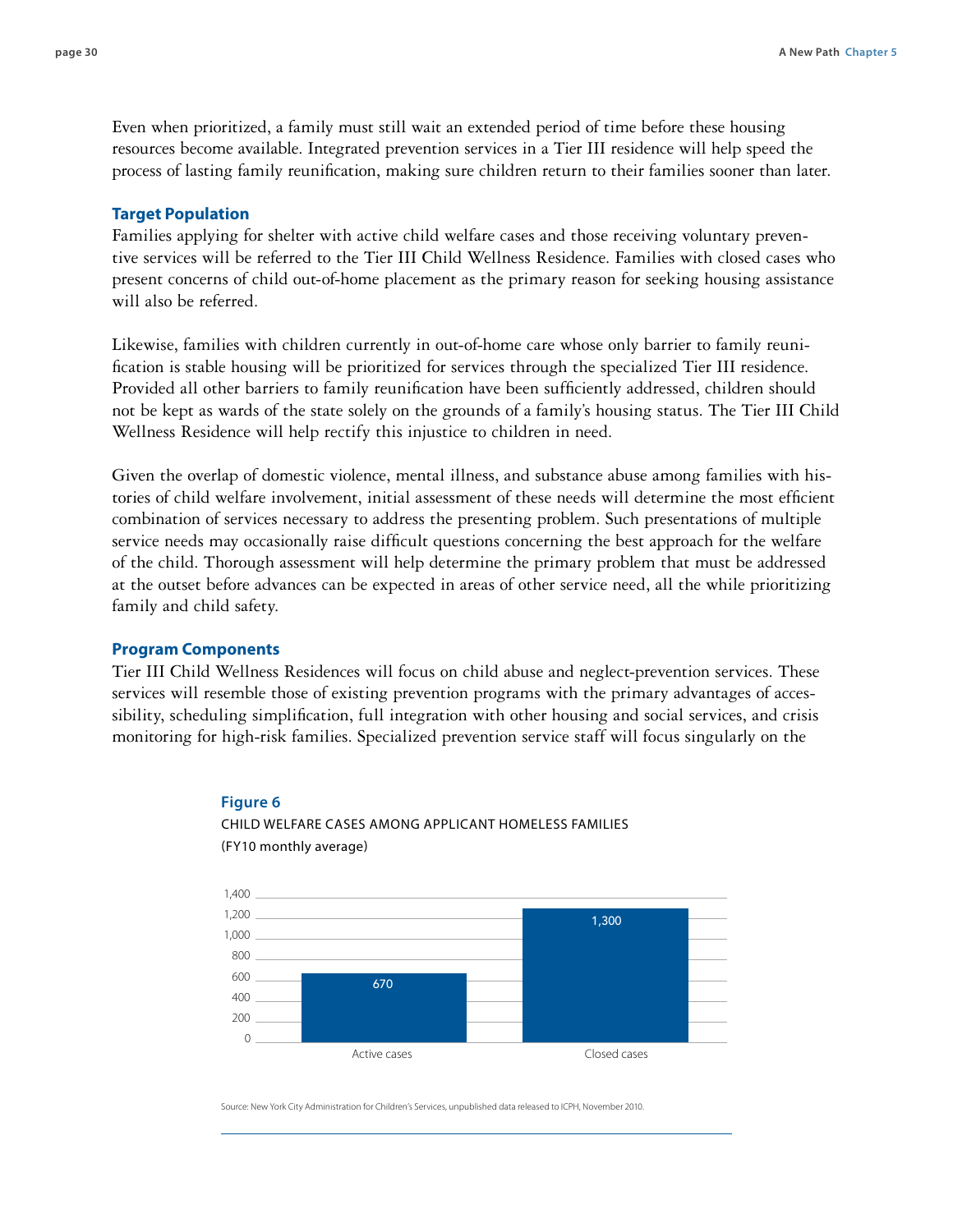presenting child welfare needs of families, offering both individualized and group interventions for parents and children. Early childhood programs incorporated into the on-site child-care center will work to advance the learning and development of very young children. On-site after-school programs for older children will address the emotional and academic obstacles that accompany experiences of abuse and neglect. The prevention staff will focus intensely on the dynamics of the family system, identifying past problems and helping families understand the factors and series of events that resulted in prior reports of abuse or neglect. Advances in these individualized sessions will be strengthened through peer networks fostered in parent education and support groups. Prevention staff will also be able to quickly intervene in crisis situations should they occur while families are in residence.

#### **Service Progression**

Upon entry into the Tier III Child Wellness Residence, families will immediately begin to receive services from the prevention staff. Children will enter age-specific programs, either early childhood or after school. Parents will start by engaging in individualized sessions with prevention staff to determine the family's specific needs and strengths, particularly as they relate to concerns of abuse and neglect. Once preliminary progress has been made recognizing existing obstacles and the need for further growth, heads of household will be matched into parent education and support groups to help facilitate the family's movement from crisis to ongoing development.

These initial sessions with the prevention staff will inform the family worker's approach to more generalized case-management services. Early collaboration between specialized prevention staff and family workers will provide additional focus to the general service goals established, such as income, education, and employment goals. Such a team approach to service delivery will help assure continuity of service delivery while eliminating duplication of service and the need for families to repeat critical family histories to multiple providers.

Improving internal family functioning will be the primary objective, with prevention workers and heads of household jointly identifying progress milestones and continuing need for further growth. Simultaneously, families will progress according to the terms of individualized service plans regarding additional areas of support such as education and employment and, as necessary, domestic violence, mental health, and substance abuse. With sufficient progress achieved according to the understanding of both the family and the responsible social service staff, families will be aided in their transition to the community through public housing and Section 8 resources or short-term subsidies. Aftercare services, with an emphasis on home visits to investigate ongoing child well-being, will help smooth the transition. To maximize utilization and engagement, aftercare services will be prioritized according to the family's own determination of greatest outstanding need. This focus on strengthening continued engagement will help facilitate ongoing family connection to providers should future crises arise.

#### **Endnote**

<sup>1</sup> New York City Administration for Children's Services, unpublished data released to ICPH, November 2010.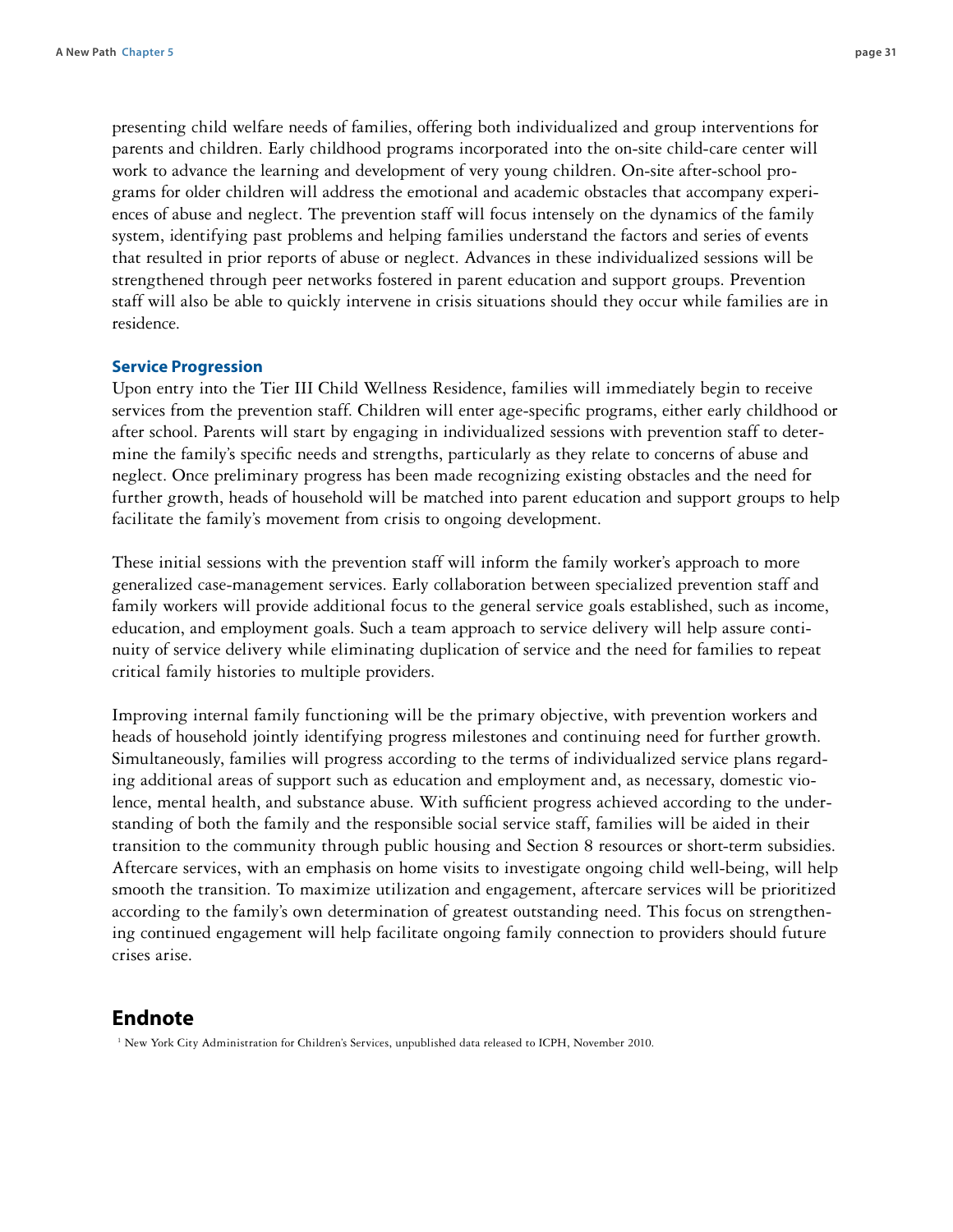## *CHAPTER 6*

## **Tier III Health and Recovery Residence Helping Families Achieve Stability and Sobriety**

Mental illness and substance abuse loom large among homeless single adults. Recognizing the pervasiveness of these obstacles among the adult population, policymakers opted to interweave mental health and substance abuse support services with housing services, a multi-pronged approach to service delivery that is now the norm among homeless single adults.

Such practice wisdom did not translate into improved service delivery for similarly affected homeless families. Relative to homeless single adults, a smaller percentage of homeless families suffer the debilitating effects of mental illness and substance abuse.<sup>1</sup> Nevertheless, these problems do exist among homeless families. Indeed, mental illness and substance abuse are appropriately defined as the primary cause of homelessness among some families. As such, presenting problems of mental illness and substance abuse must be addressed if these families are ever to be aided in establishing housing stability.

At present, families facing such obstacles are largely provided the same services offered to every other homeless family: a limited shelter stay while awaiting a rent subsidy (should one become available). In this process, the outstanding mental health and recovery needs of these families are downplayed, largely because appropriate services are not readily available. When these primary needs arise in residence, programs unprepared to deal with such issues must stretch existing resources to address crisis situations. Program staff who are not clinically trained inevitably must allocate a disproportionate amount of time to the crisis needs of families with mental health or substance abuse problems. Such inadequacies in approach to specialized service delivery detract from the program staff's intended focus as well as the service needs of other families in residence. Further, failure to adequately serve the needs of families in crisis results in prolonged family instability, in terms of mental health and recovery as well as housing.

#### **Tier III Health and Recovery Residence**

A Tier III Health and Recovery Residence will offer targeted services through trained staff specializing in the mental health and recovery needs of families. Families facing mental health and substance abuse crises will be supported in addressing these obstacles up front through the assistance of staff who are primarily focused on these issues.

#### **Target Population**

Initial assessment will determine the level of specialized mental health and recovery need among families. Families with any inpatient hospitalizations within the past year, commencement of outpatient services within the past year, or untreated conditions will be recommended to participate in one of the Tier III Health and Recovery Residences. Heads of household receiving regular treatment for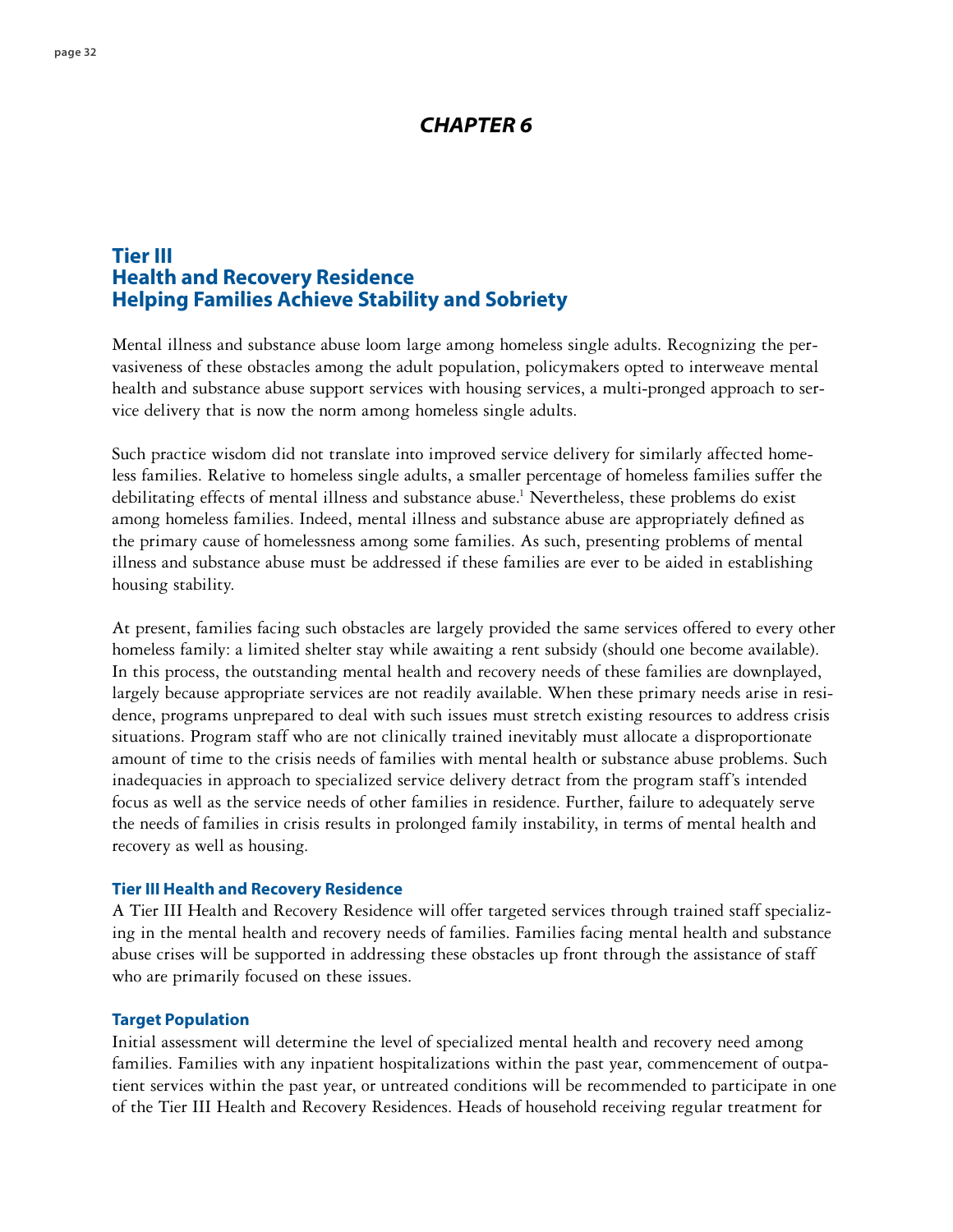severe and persistent mental illness will also be recommended to participate if the individual's mental health status, though treated, still presents a significant barrier to maintaining income or housing.

Families with undiagnosed mental illness may not be so easily identifiable at intake. Families whose members present symptoms of mental illness while in residence at another program will be referred to the trained staff at a Tier III Health and Recovery Residence for further assessment to determine the degree of service need. Such situations of previously undiagnosed mental illness will present a particular challenge to residential staff at programs not specifically trained for such engagement. Trained staff at Tier III Health and Recovery Residences will be available to help staff at other residences facilitate this process, thereby filling a critical gap and easing the family's transition to recovery and greater stability.

#### **Core Services**

Tier III Health and Recovery Residences will help families transition from an immediate crisis to ongoing management of mental health symptoms and pursuit of lasting recovery. To advance these goals, staff and heads of household will collaborate to identify necessary steps to reach agreed-upon milestones. This collaborative contracting will take place in phases, with preliminary options presented and discussed soon after entry into the residence.

Psychiatrists will monitor symptomatic presentations and responses to pharmacological interventions. Social workers will pursue appropriate counseling modalities following the psychiatrist's recommendations. A social worker assigned to the specific needs of children will utilize play therapy to regularly monitor children for adverse reactions to their parents' mental states and introduce appropriate interventions when necessary. Family workers will monitor medication compliance, maintenance of recovery, and the keeping of appointments, as well as assist with benefit eligibility, including medical-, income-, and housing-related assistance. Peer support and education groups will also help to strengthen families by fostering support networks and advancing skills development in areas such as parenting, budgeting, tenant-landlord relations, and conflict resolution. The social service staff will conduct case reviews to monitor ongoing family progress and revise service delivery when necessary.



#### **Figure 7** Substance Abuse and Depression Among Homeless Mothers

Source: Linda Weinreb, et al., "A Comparison of the Health and Mental Health Status of Homeless Mothers in Worcester, Mass: 1993 and 2003,*" American Journal of Public Health* 96, no. 8 (2006): 1,444 – 8.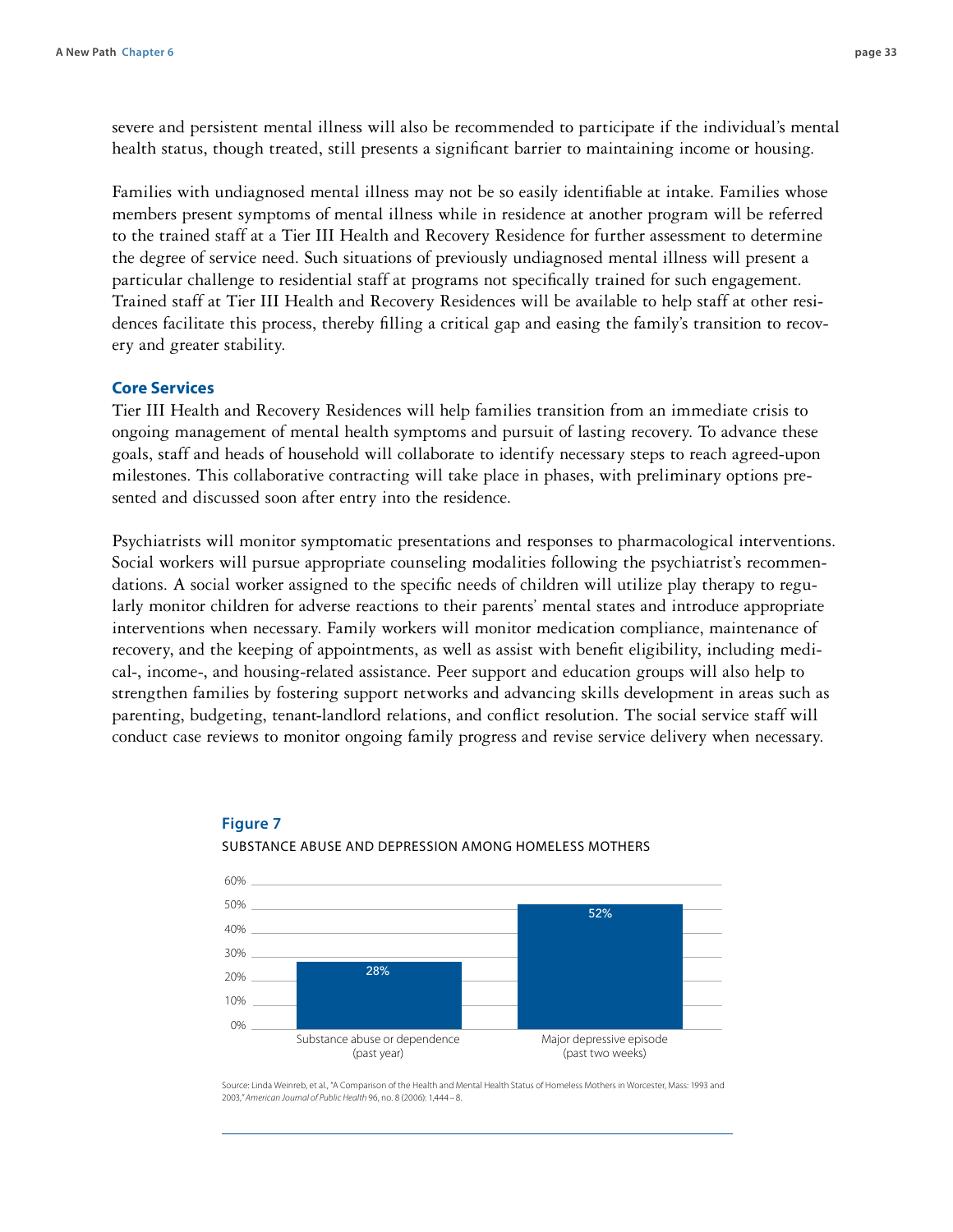#### **Service Progression**

Service progression in Tier III Health and Recovery Residences must necessarily be individualized according to each family's presenting level of need, motivation and internal resources to address those needs, and availability of adequate income and housing resources to help facilitate the family's transition to the larger community.

Service progression will be viewed on a continuum with social service staff continually working with families to identify the next goal. Mental health stability of the head of household is primary, coupled with the stabilizing of the family's children, both in terms of their own mental and emotional health as well as their academic standing. Once families begin to transition from crisis to recovery, feasible pathways to stable income will be explored. For some, this will mean applying for Social Security Disability benefits. For others with less severe symptomatic presentations, public assistance will be pursued in the short term with an eye on appropriate education and job-skills development in the long term.

Depending on the individualized contractual agreement with each family, residence in a Tier III mental health program can be expected to last anywhere from one to two years. Families will be aided with transition to the community through various housing resources, including permanent supportive housing when necessary, public housing and Section 8, and short-term subsidies when that option is deemed sufficient.

Transitional and aftercare services for these families will be particularly important given the higher level of service need at program entry. Depending on the level of need at entry and the relative progress from crisis to recovery while in residence, some families will require more extensive housing and support services than others upon exiting the Tier III residence. Whenever possible, families will be assisted in transitioning to housing in proximity to the Tier III residence. In this way, families will be able to receive ongoing aftercare services through the providers with whom they have already established a trusting relationship. Such ongoing support through staff already familiar with the existing family needs and strengths will help families establish long-term stability.

## **Endnote**

<sup>1</sup> Nancy Smith, Zaire Dinzey Flores, Jeffrey Lin, and John Markovic, *Understanding Family Homelessness in New York City*, Vera Institute of Justice, September 2005.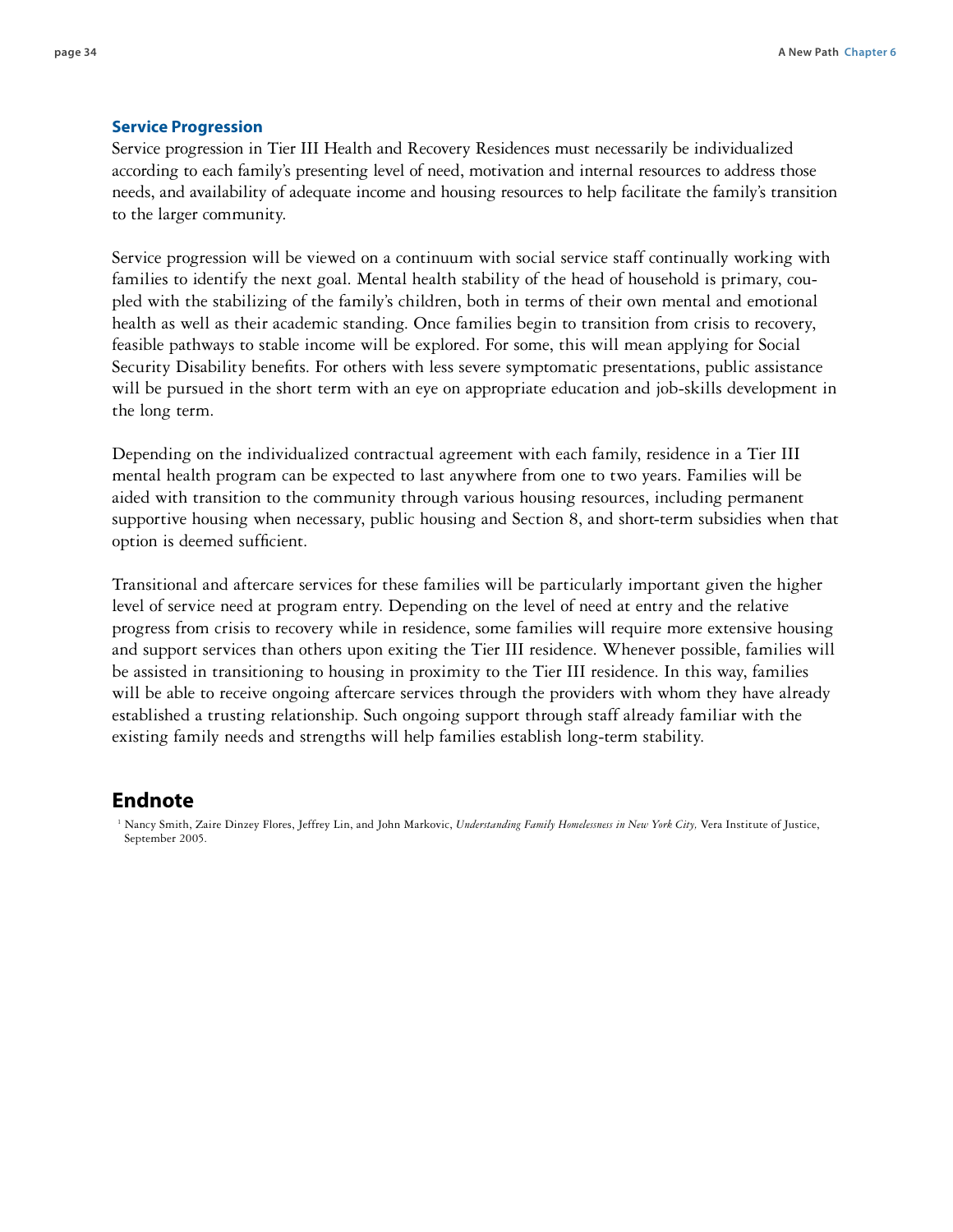## *CHAPTER 7*

## **Tier III Aftercare Services Facilitating the Transition to Stability**

The role of aftercare service provision is not to be overshadowed in this proposal. Indeed, continuity of service delivery is central to the model. Beginning with a collaborative approach to delivery of core services and strengthened by on-site support services, the model is sealed at the seams with a thoroughly integrated aftercare program. As families transition to independent living in the community, they will continue to be eligible for support services offered through the local network of Tier III residences. This system of ongoing support understands that development of family stability happens on a continuum, with fluctuations in stability over time depending on any number of emerging factors. Accessibility of services and familiarity with appropriate providers make time-critical interventions more likely to happen (and more likely to succeed).

Families exiting Tier III residences, whether through program completion or by making their own housing arrangements, will be regularly contacted by program staff who will follow up with the families concerning their ongoing progress. The same staff members who worked with the family in residence will also be responsible for these follow-up contacts. As much of the success in social service provision is linked to the quality of the worker-client relationship, maintaining this working relationship across the treacherous transition from residential care to aftercare makes perfect sense, and it ensures that the family's greatest areas of need continue to receive adequate attention.

This continuation of care recognizes that the notion of graduating from a social service program is largely a myth constructed for the benefit of providers, not program participants. Noting progress is important, no doubt, but to advance the false notion that assistance is no longer necessary (or available) after an arbitrarily established point in time only serves to discourage families from later requesting such assistance if and when the need arises. The degree to which this misleading concept of ultra-individualism has been adopted by providers and integrated into their service models has only served to deny families important services during critical transition periods, services that would have helped ease the transition and further advance family stability. By denying these services, progress is thwarted at a very crucial stage, with some families sent reeling for lack of sufficient support.

Aftercare services wholly integrated into local networks of Tier III residences will correct this standing problem. Families receiving services in residence—from education and employment support to substance abuse counseling, after-school and child care, and the whole host of services available—will remain eligible for these services even after exiting the residence. In this way, the link to an accessible and trusted service provider is maintained, not only for daily support needs but also in the event of future crises. The provider who was there at the hour of the family's greatest need, the provider who became intimately familiar with the family's particular circumstances, remains available to provide ongoing support as the family continues the long journey to stability and sustained independence.